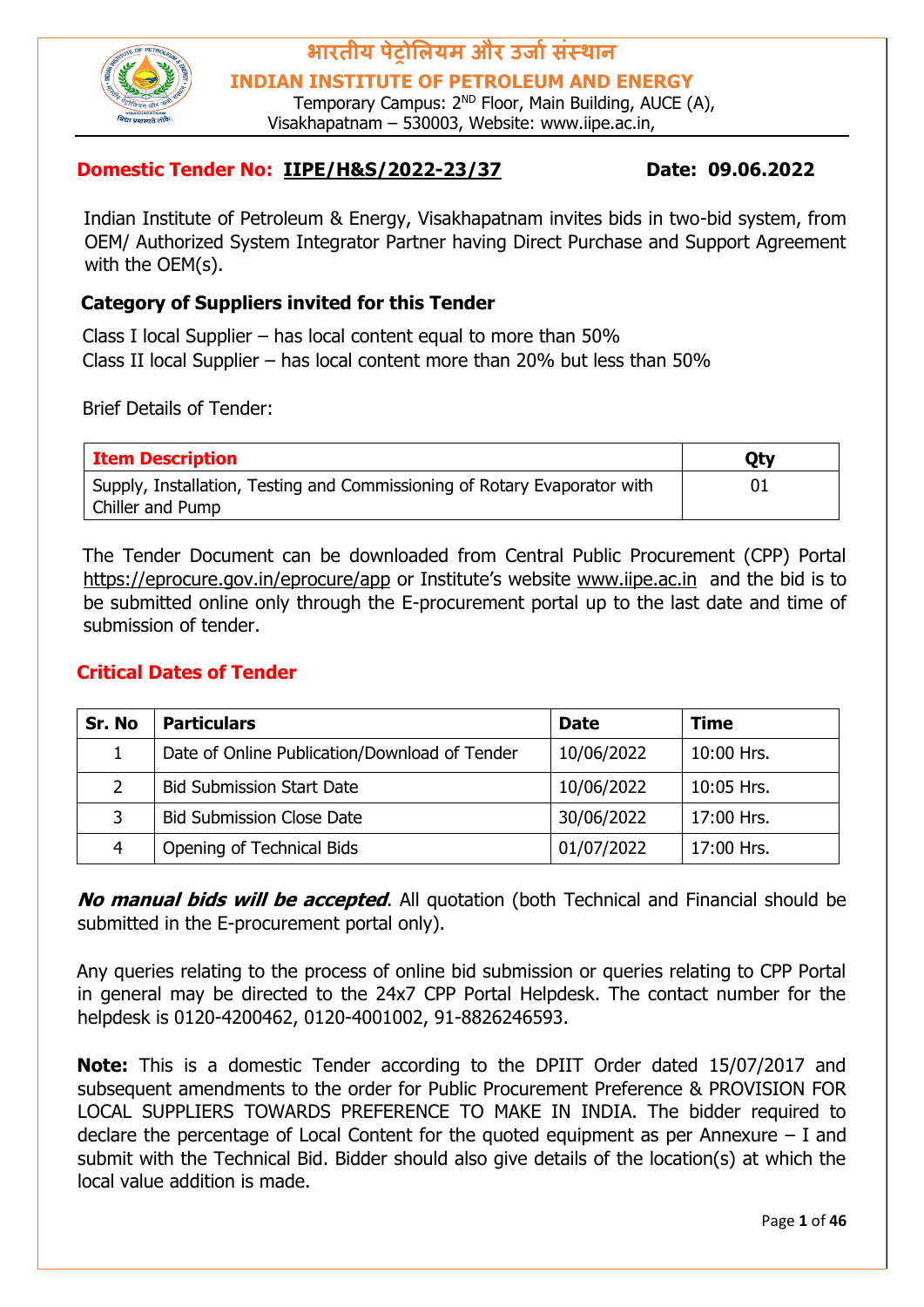

**INDIAN INSTITUTE OF PETROLEUM AND ENERGY**

Temporary Campus: 2<sup>ND</sup> Floor, Main Building, AUCE (A), Visakhapatnam – 530003, Website: www.iipe.ac.in,

#### **INDEX PAGE**

| SL. NO | <b>DESCRIPTION OF CONTENTS</b>                                                      | <b>PAGE NO</b> |
|--------|-------------------------------------------------------------------------------------|----------------|
| 1.     | Instructions for Online BID Submission                                              | 03             |
| 2.     | <b>Chapter -1:</b> Invitation for Tender offers                                     | 06             |
| 3.     | <b>Chapter -2: Instructions to Bidders</b>                                          | 12             |
| 4.     | <b>Chapter -3: Conditions of Contract</b>                                           | 15             |
| 5.     | <b>Chapter -4:</b> Schedule of Requirements, Specifications and allied              | 24             |
|        | <b>Technical Details</b>                                                            |                |
| 6.     | <b>Chapter -5: Price Schedule</b>                                                   | 27             |
| 7.     | <b>Annexure - A:</b> Format/Questionnaire for compliance of Terms<br>and Conditions | 28             |
| 8.     | <b>Annexure - B:</b> Format of Compliance Statement of<br>specifications            | 34             |
| 9.     | <b>Annexure - C.</b> Manufacturer's Authorization Form                              | 35             |
| 10.    | <b>Annexure - D:</b> Bid Securing Declaration Form                                  | 36             |
| 11.    | <b>Annexure - E:</b> Previous Supply Order List Format                              | 37             |
| 12.    | <b>Annexure - F.</b> Bidder Information Form                                        | 38             |
| 13.    | <b>Annexure - G: Blacklist Certificate</b>                                          | 39             |
| 14.    | <b>Annexure - H:</b> Certificate by Bidder- DPIIT Registration                      | 40             |
| 15.    | <b>Annexure - I:</b> Local/ Non-Local Content                                       | 41             |
| 16.    | <b>Annexure - J.</b> No Relationship Certificate                                    | 42             |
| 17.    | <b>Annexure - K:</b> Annual Maintenance Contract                                    | 43             |
| 18.    | <b>Annexure – L:</b> Acceptance of Tender terms                                     | 44             |
| 19.    | <b>Checklist for Bidders</b>                                                        | 45             |
| 20.    | <b>Important Notice</b>                                                             | 46             |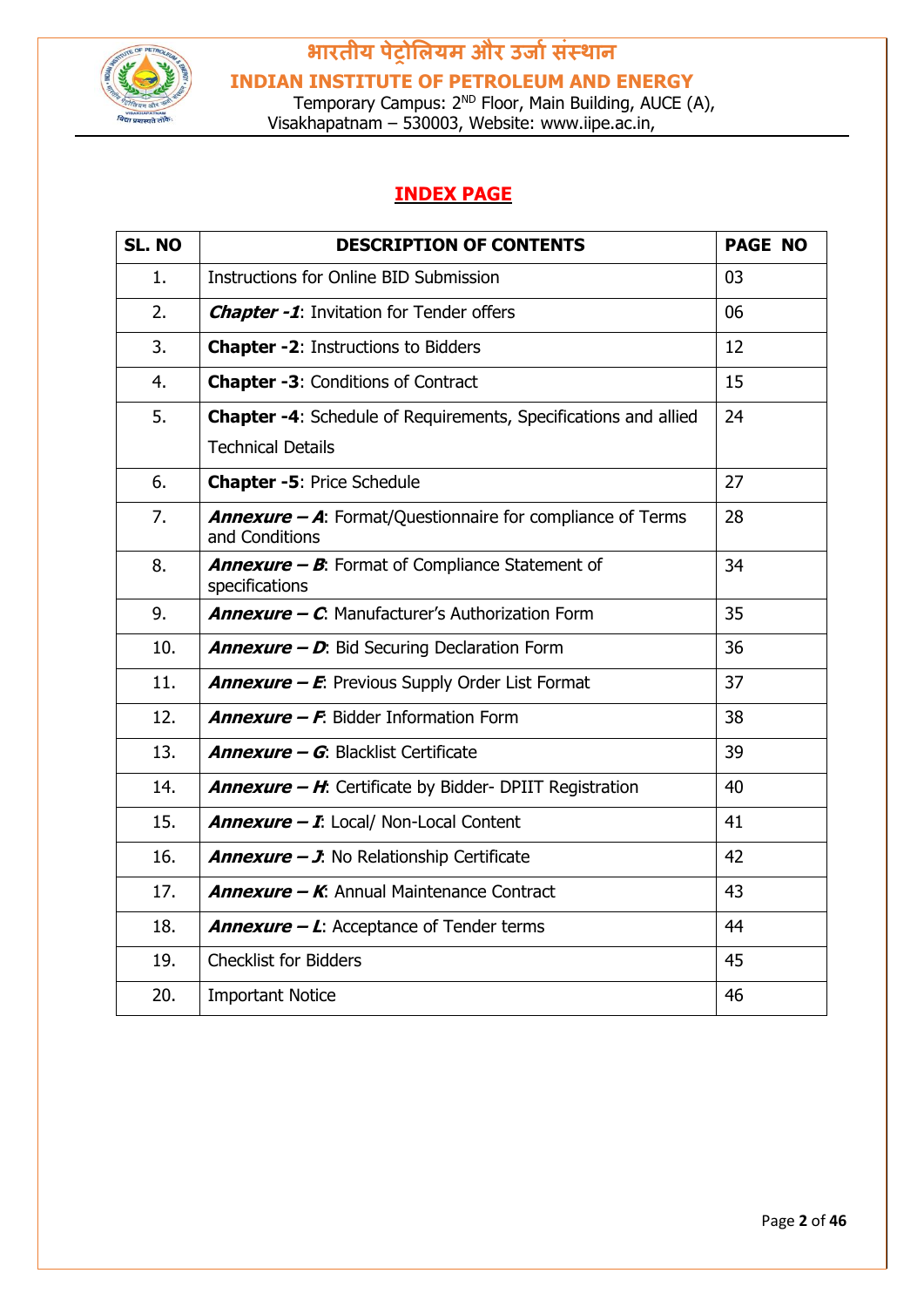

Temporary Campus: 2<sup>ND</sup> Floor, Main Building, AUCE (A), Visakhapatnam – 530003, Website: www.iipe.ac.in,

#### **INSTRUCTIONS FOR ONLINE BID SUBMISSION**

This tender document has been published on the Central Public Procurement Portal [\(URL:https://eprocure.gov.in/eprocure/app\)](https://eprocure.gov.in/eprocure/app) & Institute website [www.iipe.ac.in.](http://www.iipe.ac.in/) The bidders are required to submit soft copies of their bids electronically on the CPP Portal, using valid Digital Signature Certificates. The instructions given below are meant to assist the bidders in registering on the CPP Portal, prepare their bids in accordance with the requirements and submitting their bids online on the CPP Portal. More information useful for submitting online bids on the CPP Portal may be obtained at: <https://eprocure.gov.in/eprocure/app> .

#### **Registration**

1. Bidders are required to enrol on the e-Procurement module of the Central Public Procurement Portal [\(URL:http://eprocure.gov.in/eprocure/app](http://eprocure.gov.in/eprocure/app) [\)](http://eprocure.gov.in/eprocure/app) by clicking on the link "Click here to Enrol". Enrolment on the CPP Portal is free of charge.

2. As part of the enrolment process, the bidders will be required to choose a unique username and assign a password for their accounts.

3. Bidders are advised to register their valid email address and mobile numbers as part of the registration process. These would be used for any communication from the CPP Portal.

4. Upon enrolment, the bidders will be required to register their valid Digital Signature Certificate (Class II or Class III Certificates with signing key usage) issued by any Certifying Authority recognized by CCA India (e.g. Sify / TCS / nCode / eMudhra etc.), with their profile.

5. Only one valid DSC should be registered by a bidder. Please note that the bidders are responsible to ensure that they do not lend their DSCs to others which may lead to misuse.

6. Bidder then logs in to the site through the secured log-in by entering their user ID / password and the password of the DSC / eToken.

7. The CPP Portal also has user manual with detailed guidelines on enrolment and participation in the online bidding process. Any queries related to process of online bids or queries related to CPP Portal may be directed to the 24x7 CPP Portal Helpdesk.

8. The Institute will not be responsible for any type of technical issue regarding uploading of Tender on website.

#### **Searching for Tender Documents**

1. There are various search options built in the CPP Portal, to facilitate bidders to search active tenders by several parameters. These parameters could include Tender ID, organization name, location, date, value, etc. There is also an option of advanced search for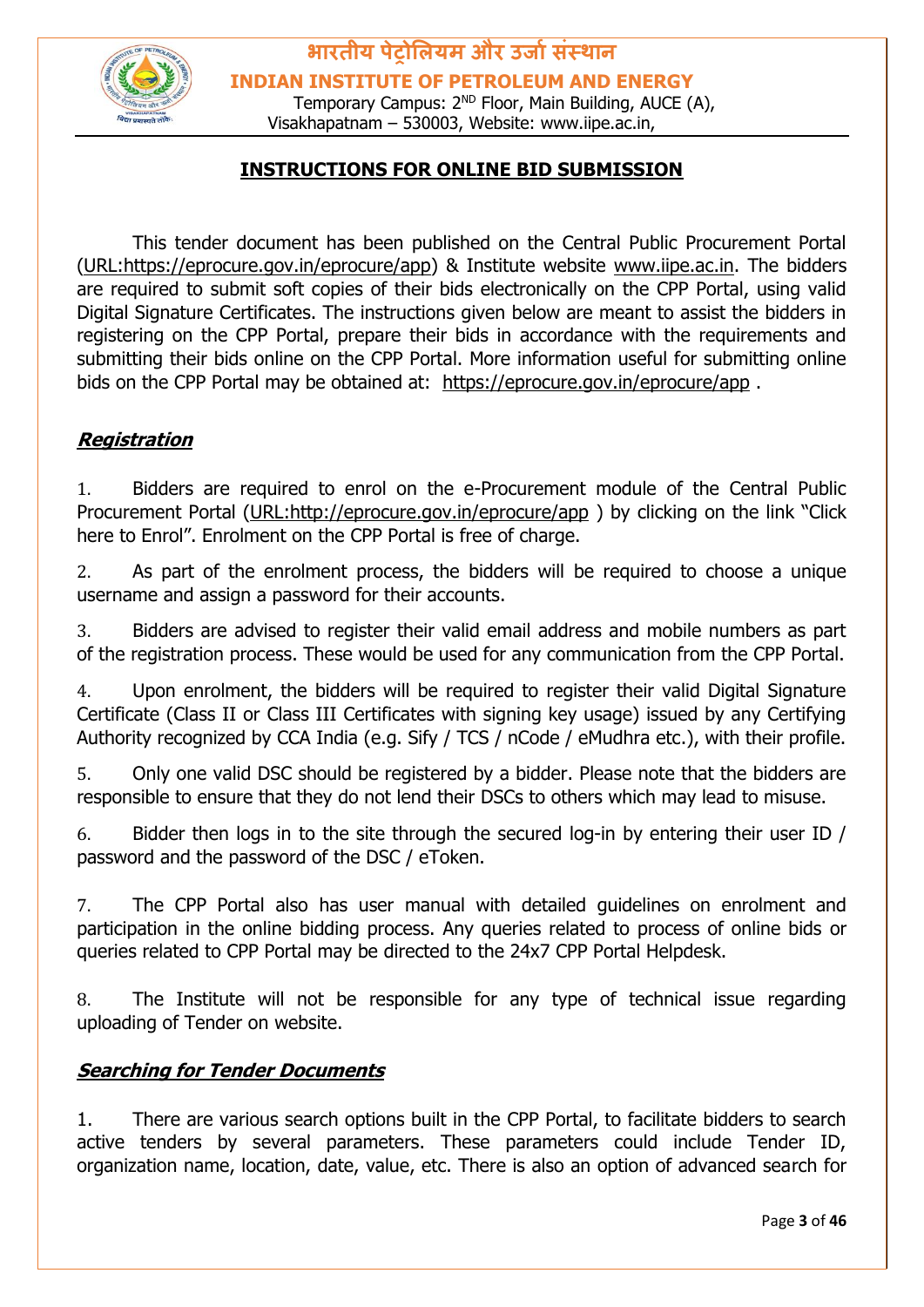

Temporary Campus: 2<sup>ND</sup> Floor, Main Building, AUCE (A), Visakhapatnam – 530003, Website: www.iipe.ac.in,

tenders, wherein the bidders may combine a number of search parameters such as organization name, form of contract, location, date, other keywords etc. to search for a tender published on the CPP Portal.

2. Once the bidders have selected the tenders they are interested in, they may download the required documents / tender schedules. These tenders can be moved to the respective 'My Tenders' folder. This would enable the CPP Portal to intimate the bidders through SMS / email in case there is any corrigendum issued to the tender document.

3. The bidder should make a note of the unique Tender ID assigned to each tender, in case they want to obtain any clarification / help from the Helpdesk.

#### **Preparation of Bids**

1. Bidder should take into account any corrigendum published on the tender document before submitting their bids.

2. Please go through the tender advertisement and the tender document carefully to understand the documents required to be submitted as part of the bid. Please note the number of covers in which the bid documents have to be submitted, the number of documents - including the names and content of each of the document that need to be submitted. Any deviations from these may lead to rejection of the bid.

3. Bidder, in advance, should get ready the bid documents to be submitted as indicated in the tender document / schedule and generally, they can be in PDF / XLS formats. Bid documents may be scanned with 100 dpi with black and white option.

4. To avoid the time and effort required in uploading the same set of standard documents which are required to be submitted as a part of every bid, a provision of uploading such standard documents (e.g. PAN card copy, annual reports, auditor certificates etc.) has been provided to the bidders. Bidders can use "My Space" area available to them to upload such documents. These documents may be directly submitted from the "My Space" area while submitting a bid, and need not be uploaded again and again. This will lead to a reduction in the time required for bid submission process.

#### **Submission of bids**

1. Bidder should log into the site well in advance for bid submission so that he/she upload the bid in time i.e. on or before the bid submission time. Bidder will be responsible for any delay due to other issues.

2. The bidder has to digitally sign and upload the required bid documents one by one as indicated in the tender document.

3. Financial Bids can be submitted in PDF format (As per Chapter 5).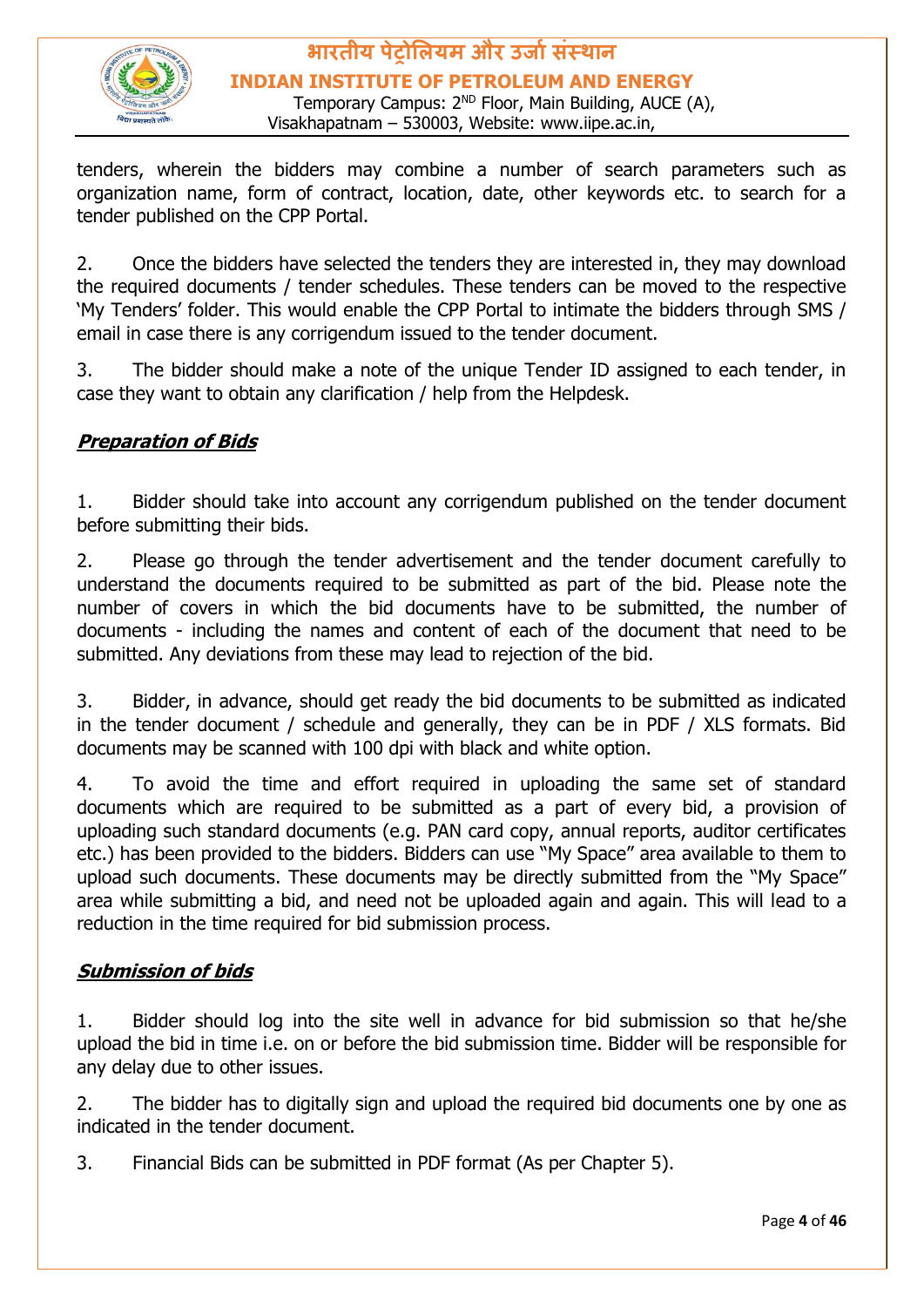

#### **भारतीय पेट्रोलियम और उर्ाासंस्थान INDIAN INSTITUTE OF PETROLEUM AND ENERGY** Temporary Campus: 2<sup>ND</sup> Floor, Main Building, AUCE (A),

Visakhapatnam – 530003, Website: www.iipe.ac.in,

Any additional components, which the bidder wants to quote and if it's not available in BOQ, can be quoted in the PDF format. The bidder may add rows to include the prices of all components & warranties, installation etc. whichever applicable.

4. Bidders are requested to note that they should necessarily submit their financial bids in the format provided (as per Chapter-5) and no other format is acceptable. The Financial Bid can be submitted in PDF format also. If the price bid has been given as a standard BOQ format with the tender document, then the same is to be downloaded and to be filled by all the bidders. Bidders are required to download the BOQ file, open it and complete the white Coloured (unprotected) cells with their respective financial quotes and other details (such as name of the bidder). No other cells should be changed. Once the details have been completed, the bidder should save it and submit it online, without changing the filename. If the BOQ file is found to be modified by the bidder, the bid will be rejected.

5. The server time (which is displayed on the bidders' dashboard) will be considered as the standard time for referencing the deadlines for submission of the bids by the bidders, opening of bids etc. The bidders should follow this time during bid submission.

6. The uploaded tender documents become readable only after the tender opening by the authorized bid openers.

7. Upon the successful and timely submission of bids, the portal will give a successful bid submission message & a bid summary will be displayed with the bid no. and the date & time of submission of the bid with all other relevant details.

8. Kindly add scanned PDF of all relevant documents in a single PDF file of compliance sheet.

#### **Assistance to bidders**

i. Any queries relating to the tender document and the terms and conditions contained therein should be addressed to the Tender Inviting Authority for a tender or the relevant contact person indicated in the tender through email **[procurement@iipe.ac.in](mailto:procurement@iipe.ac.in)** or Ph. No. **0891-2585152/0891-2856015**.

ii. Any queries relating to the process of online bid submission or queries relating to CPP Portal in general may be directed to the 24x7 CPP Portal Helpdesk. The contact number for the helpdesk is **0120-4200462, 0120-4001002, 91-8826246593**.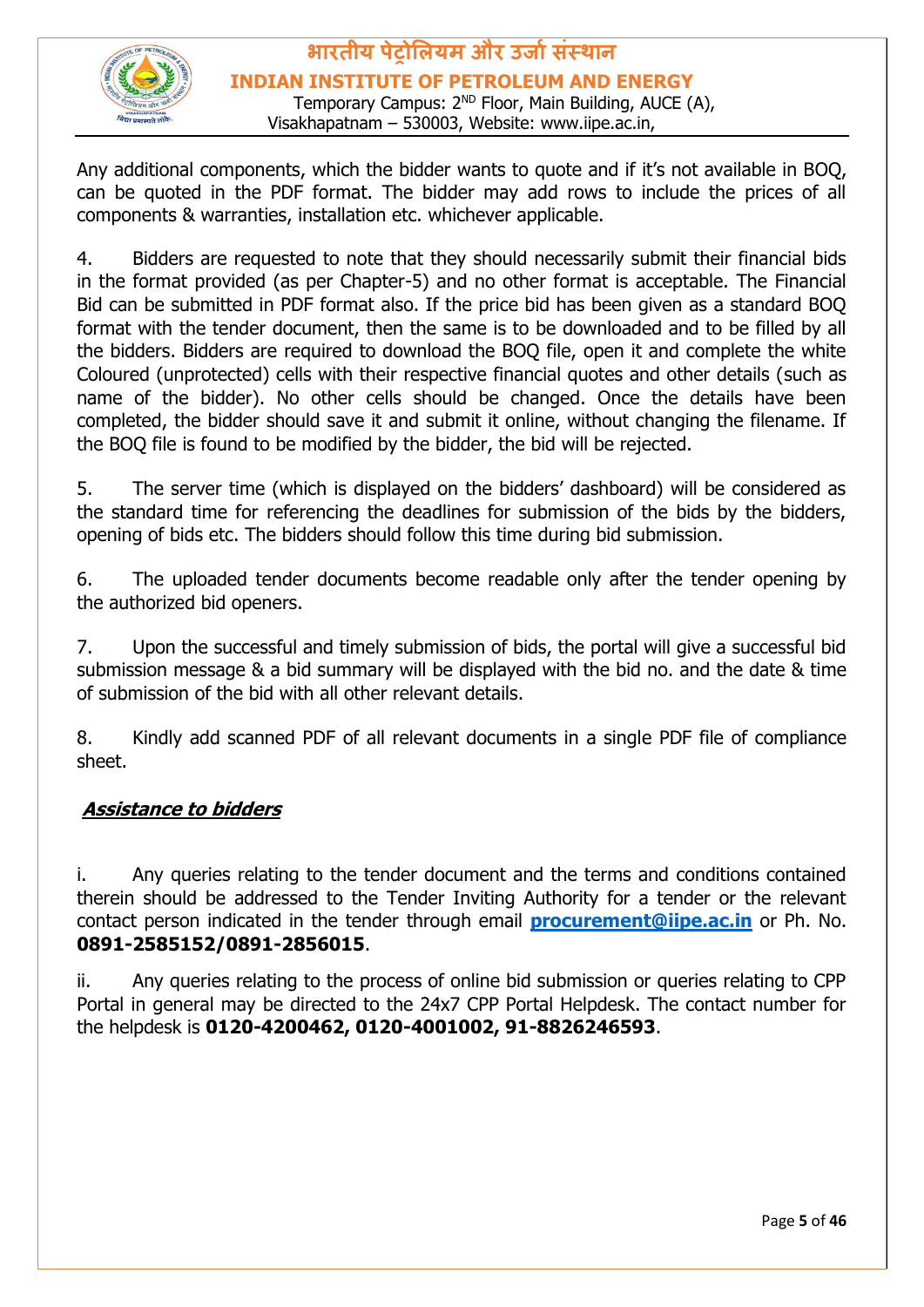

Temporary Campus: 2<sup>ND</sup> Floor, Main Building, AUCE (A), Visakhapatnam – 530003, Website: www.iipe.ac.in,

#### **CHAPTER 1: INVITATION FOR TENDER OFFERS**

1. **Indian Institute of Petroleum and Energy (IIPE), Visakhapatnam** invites e-Tender for **"Supply, Installation, Testing and Commissioning of Rotary Evaporator with Chiller and Pump ".** The Bidders are requested to give detailed tender in two Bids i.e.:-

- a. **Part - I:** Technical Bid.
- b. **Part - II:** Commercial Bid.

#### 2. **Time Schedule:**

| Sr. No         | <b>Particulars</b>                            | <b>Date</b> | <b>Time</b> |
|----------------|-----------------------------------------------|-------------|-------------|
|                | Date of Online Publication/Download of Tender | 10/06/2022  | 10:00 Hrs.  |
| -2             | <b>Bid Submission Start Date</b>              | 10/06/2022  | 10:05 Hrs.  |
| $\overline{3}$ | <b>Bid Submission Close Date</b>              | 30/06/2022  | 17:00 Hrs.  |
| $\overline{4}$ | Opening of Technical Bids                     | 01/07/2022  | 17:00 Hrs.  |

Supply means: "Supply, Installation, Commissioning and satisfactory demonstration of the whole system and training". If any charges extra are payable for Installation, Commissioning and training, the same should be specified in the commercial offer.

#### 3. **Availability of Tender:**

The tender document can be downloaded from <http://eprocure.gov.in/eprocure/app> and be submitted only through the same website.

#### 4. **Envelop 1: Technical Bid :**

The online envelope clearly marked as "Technical Bid - Envelope No. 1" shall contain the all scanned copies of originals documents in PDF Format.

- a) Compliance statement/questionnaire of tender terms and conditions as per **Annexure-'A'**.
- b) Compliance statement of specifications as per **Annexure- 'B'**.
- c) Manufacturer authorization as per **Annexure – 'C'**.
- d) Bid Security Declaration as per **Annexure- 'D'**.
- e) Previous Supply Order List Format as per **Annexure – 'E'**.
- f) Bidder Information Form as per **Annexure – 'F'**.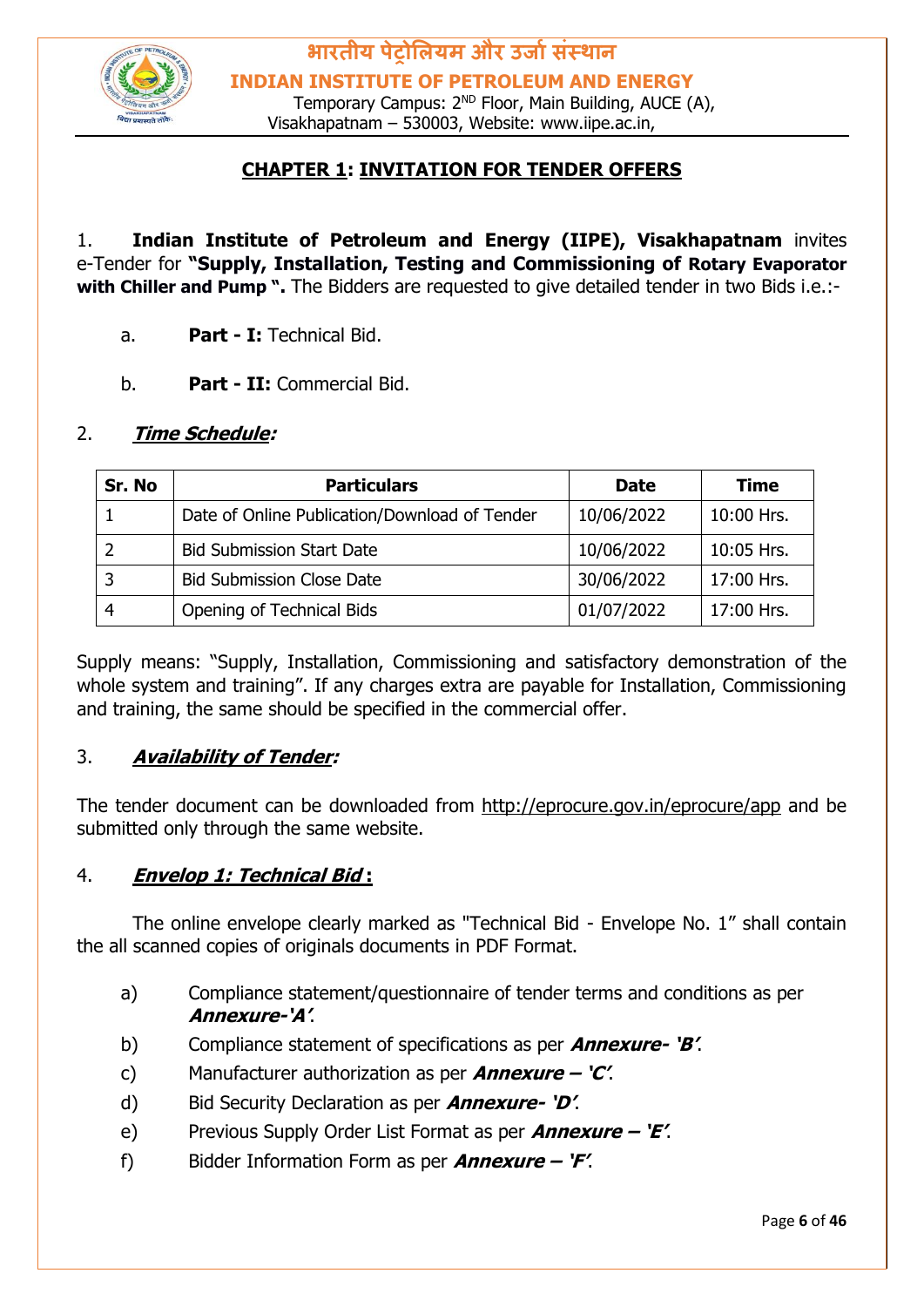

Temporary Campus: 2<sup>ND</sup> Floor, Main Building, AUCE (A), Visakhapatnam – 530003, Website: www.iipe.ac.in,

- g) Blacklist Certificate as per **Annexure – 'G'**.
- h) Certificate by Bidder- DPIIT Registration as per **Annexure – 'H'**.
- i) Self-declaration by the bidder as per **Annexure –'G'** that the items offered meet the **local/non-local content** requirement in pursuance of public procurement preference to Make in India, Order 2017 (please tick appropriate option **Annexure –'I'**)
- j) No Relationship Certificate as per **Annexure – 'J'**.
- k) Annual Maintenance Contract as per **Annexure-'K'** .
- l) Acceptance of tender terms as per **Annexure- 'L'**.
- m) Copy of GST No. and PAN No. allotted by the concerned authorities. If registered with the National Small Industries Corporation, the registration number, purpose of registration and the validity period of registration and a copy of DGS&D registration wherever it is applicable should also be provided in Technical Bid.
- n) A Well-defined and described solution document in adherence to the technical specifications documented in this tender along with technical literature/ leaflets and complete specifications of quoted model(s) along with commercial terms and conditions.
- o) In case of exemption from submission of Bid security, proof of registration with NSIC/MSME.
- p) Details of supplies of similar Works, along with photocopies of previous Purchase Orders and details of place of supply along with contact details.
- q) Please quote the specific model number catalogue number with detailed description of the item quoted.
- r) Also attach the technical literature brochure of the quoted items.

#### 5. **Tender Fee :** Nil

#### 6. The technical offer **should not contain any price information.**

#### 7. **Technical Specifications:**

i. Time & Specifications are the basic essence of the contract. It must be ensured that the offers must be strictly as per the tender specifications and must strictly adhere to the project / delivery timelines. At the same time, it must be kept in mind that merely copying our specifications in the quotation shall not make the parties eligible for consideration of the quotation.

ii. A quotation has to be supported with the printed technical leaflet / literature of the quoted model of the item by the quoting party / manufacturer and the specifications mentioned in the quotation must be reflected / supported by the printed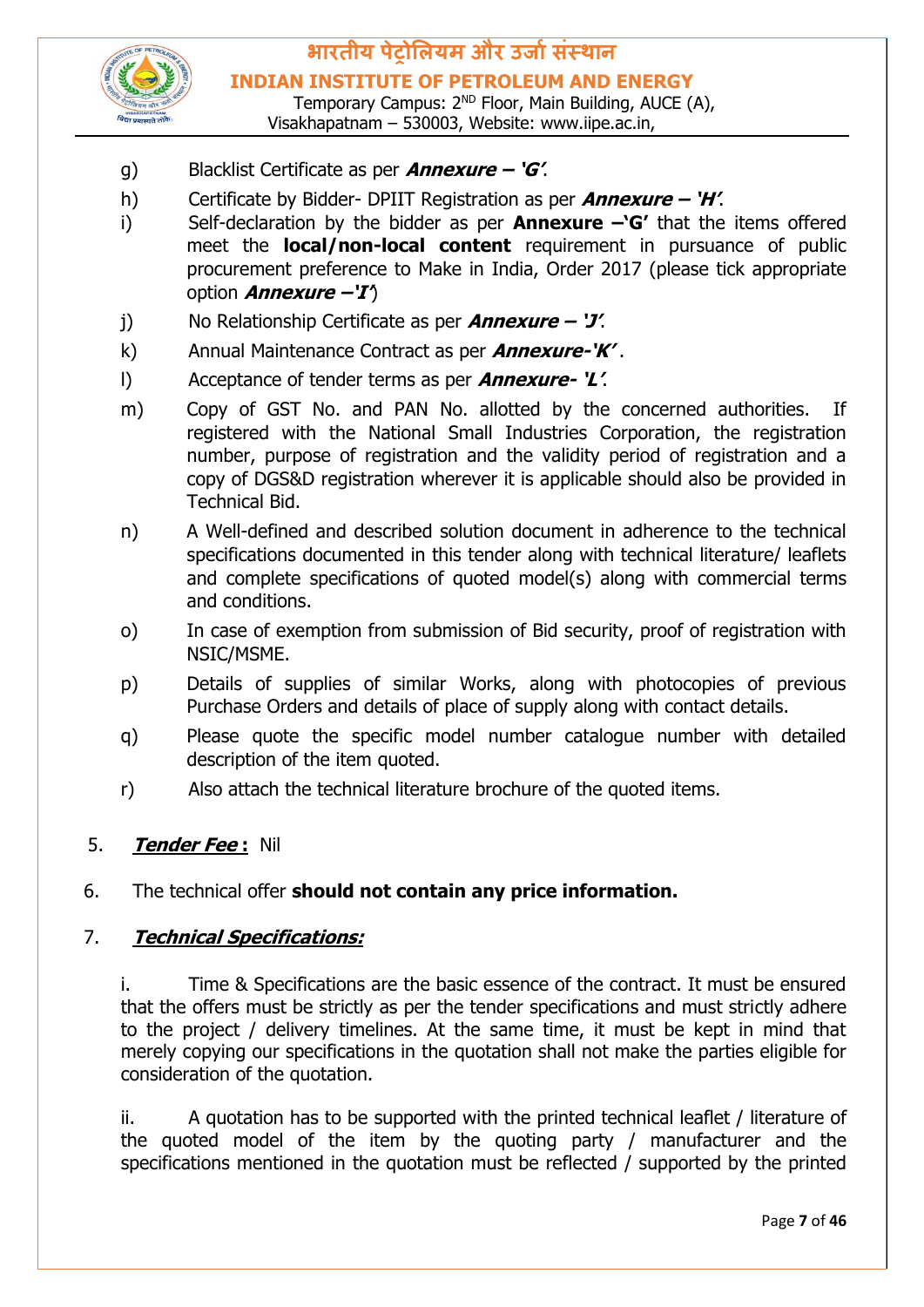

#### **भारतीय पेट्रोलियम और उर्ाासंस्थान INDIAN INSTITUTE OF PETROLEUM AND ENERGY** Temporary Campus: 2<sup>ND</sup> Floor, Main Building, AUCE (A),

Visakhapatnam – 530003, Website: www.iipe.ac.in,

technical leaflet/ literature. Therefore, the model quoted invariably be highlighted in the leaflet/ literature enclosed with the quotation.

iii. The Technical bid should not contain any price information (or) anything related to Financial Bid. Any mention of commercials/ prices in the technical bid shall lead to disqualification of the tender and shall not be considered for further evaluation process.

iv. Non-compliance of the above shall be treated as incomplete/ ambiguous bid and the bid will be ignored/ rejected without giving an opportunity for clarification/ negotiation etc. to the bidder.

#### 8. **Compliance Statements**:

i. Bidders must furnish a Compliance Statement of each and every required specification of the tender in the format at **Annexure–'B'**. The deviations, if any, from the tendered specifications should be clearly brought out in the statement. Technical literature/ leaflet showing the compliance of the specification may also be attached with the quotation.

ii. Similarly, the Compliance Statement/ questionnaire for Terms & Conditions of the tender may be furnished, as per the enclosed format at **Annexure –'A'**, along with quotation (with techno- commercial bid in case of two bid tender system).

iii. Firms are advised to submit both the compliance statements essentially along with their quotation failing which their offer may not be considered.

#### 9. **Envelope 2: "Commercial Bid"**:

The Envelope 2: Commercial Bid shall contain the following:

- i. Cost of all the items should be mentioned clearly and individually in the Commercial Offer (Part-II) only.
- ii. The bidders are requested to quote for Educational Institutional Price for Equipment and software, since we are eligible for the same.
- iii. The prices should be shown against each item for the purpose of Insurance claims / replacements if any.
- iv. List of deliverables / Bill of materials and services.
- v. In case of foreign quote, the address of Principal's / Manufacturer's and their Banker's details should be furnished.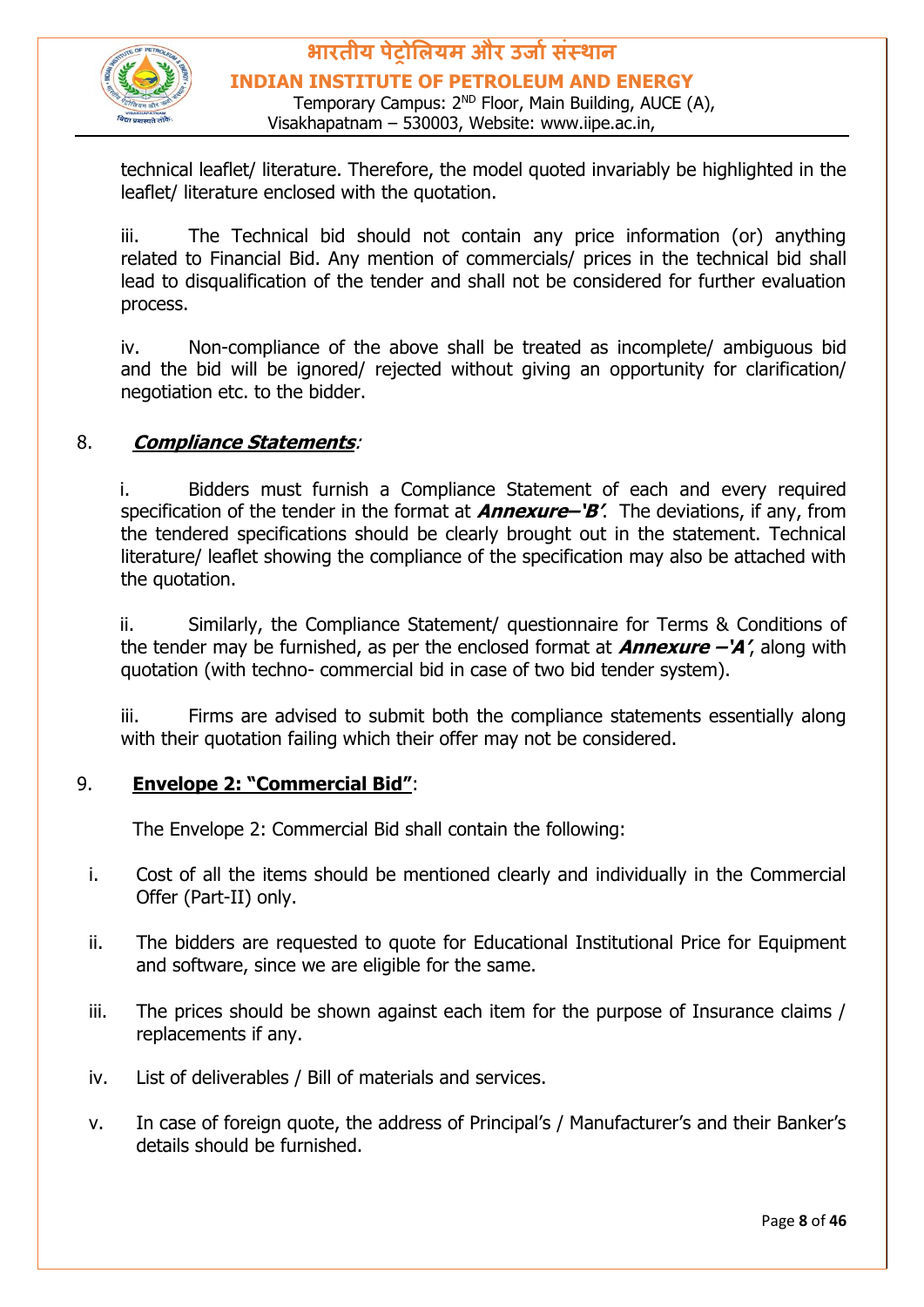

#### **Note:**

- (i) No request for extension of due date will be considered under any circumstances.
- (ii) No sub-contracting is allowed with regard to installation, commissioning, training, warranty maintenance and after sales service. This is the sole responsibility of the Principals'/ their authorized agents.

10. IIPE, Visakhapatnam may issue corrigendum to tender documents before due date of submission of bid. The bidder is required to read the tender documents in conjunction with the corrigendum, if any, issued by IIPE Visakhapatnam. The bidder is not supposed to incorporate the amendment in the body of the tender document

#### 11. **Bid opening And Evaluation process**

(i) Technical Bids will be opened on **01-07-2022** at **17:00 Hrs.**.

(ii) Financial Bids of the eligible bidders will be opened on a later date. The date and time for opening of Financial Bids will be intimated later to the technically qualified bidder(s).

(iii) Bids would be summarily rejected, if tender is submitted other than through online**.** IIPE, Visakhapatnam shall not be responsible for any technical issues.

#### 12. **Terms of the Technical Committee:**

(i) On the due date the technical bids will be opened and referred to the Technical Committee which is duly constituted by the Director, IIPE Visakhapatnam. The committee will go through the technical aspects of the tender and recommend short listed firms. The recommendation of the technical committee is the final and binding on all the parties.

(ii) The technical evaluation will be an assessment of the Technical Bid. IIPE, Visakhapatnam representatives will proceed through a detailed evaluation of the Technical Bids as defined in **Chapter IV (Schedule of requirements, specifications and allied technical details),** in order to determine whether they are substantially responsive to the requirements set forth in the tender. In order to reach such a determination, IIPE Visakhapatnam will examine the information supplied by the bidders, and shall evaluate the same as per the specifications mentioned in this tender.

(iii) The technical committee may formulate evaluation criteria in addition to the specifications and requirements indicated in the tender, in the interest of IIPE, Visakhapatnam and these criteria / recommendations will also form as a part of shortlisting of the firms.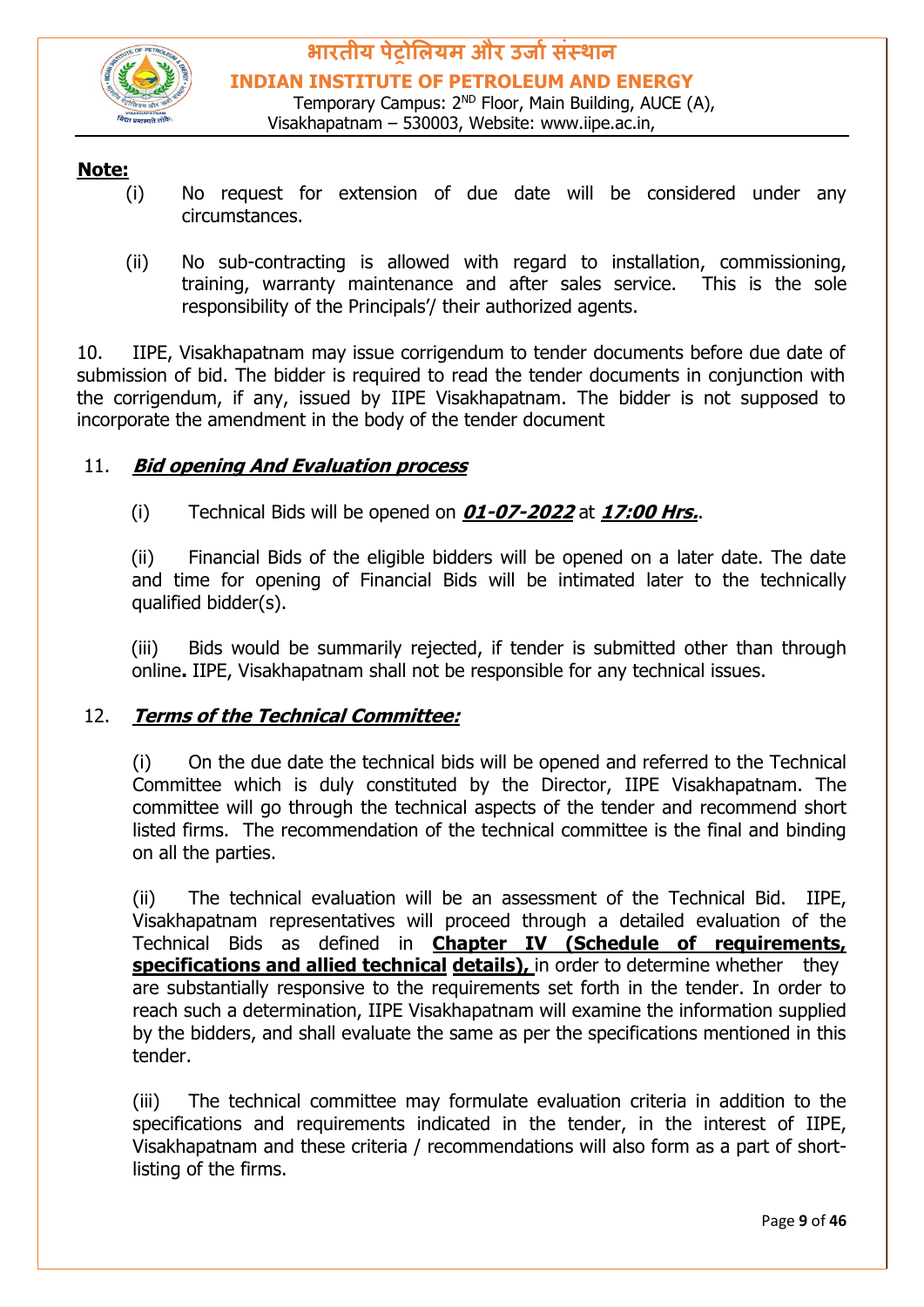

(iv) The Technical Committee will examine all the Technical aspects of the bids received. Further, the Technical Committee may seek additional information from the existing users at IIPE Visakhapatnam or from other Institutes and also call for Technical presentations from the BIDDERs if it is required so.

(v) The information received and the bids already submitted together will be examined with reference to the tendered specifications and evaluation is made by the Technical Committee.

(vi) After the technical evaluation is completed and approved, IIPE Visakhapatnam shall inform to the BIDDERs whose bids have been rejected technically with the reasons for rejection on e-Procurement Portal [\(https://eprocure.gov.in/eprocure/app\).](https://eprocure.gov.in/eprocure/app)

(vii) The successful BIDDERs will be informed regarding the date and time of Commercial bid opening.

(viii) In the event of seeking any clarification from various BIDDERs by IIPE, Visakhapatnam, the BIDDERs are required to furnish only technical clarifications that are asked for. No amendment to commercial bid will be entertained at that stage. In case if a BIDDER fails to quote for a particular item it amounts to non-compliance and hence such bid will not be considered for further evaluation. Further during this process if any BIDDER indicates the price during the clarification such bids also will not be considered for further evaluation.

(ix) The purpose of obtaining two bids (technical and commercial) is to evaluate all the firms on technical basis with reference to the tendered specifications, performance of similar Solutions/ Applications elsewhere, obtaining user views with reference to the earlier supplies. This will enable the technical committee to arrive at a fair recommendation in the interest of the organization.

(x) The Institute may call for Technical Presentation/ mock-up/ demo of the product as a part of the technical evaluation by giving sufficient time for the bidders to make arrangements for the same.

#### 13. **Commercial Bid Evaluation**:

Based on results of the Technical Evaluation IIPE, Visakhapatnam evaluates the Commercial Bid of those Bidders who qualify in the Technical Evaluation.

(a) IIPE, Visakhapatnam shall correct arithmetical errors on the following basis:

(i) If there is a discrepancy between the unit price and the line item total that is obtained by multiplying the unit price by the quantity, the unit price shall prevail and the line item total shall be corrected, unless in the opinion of the Purchaser there is an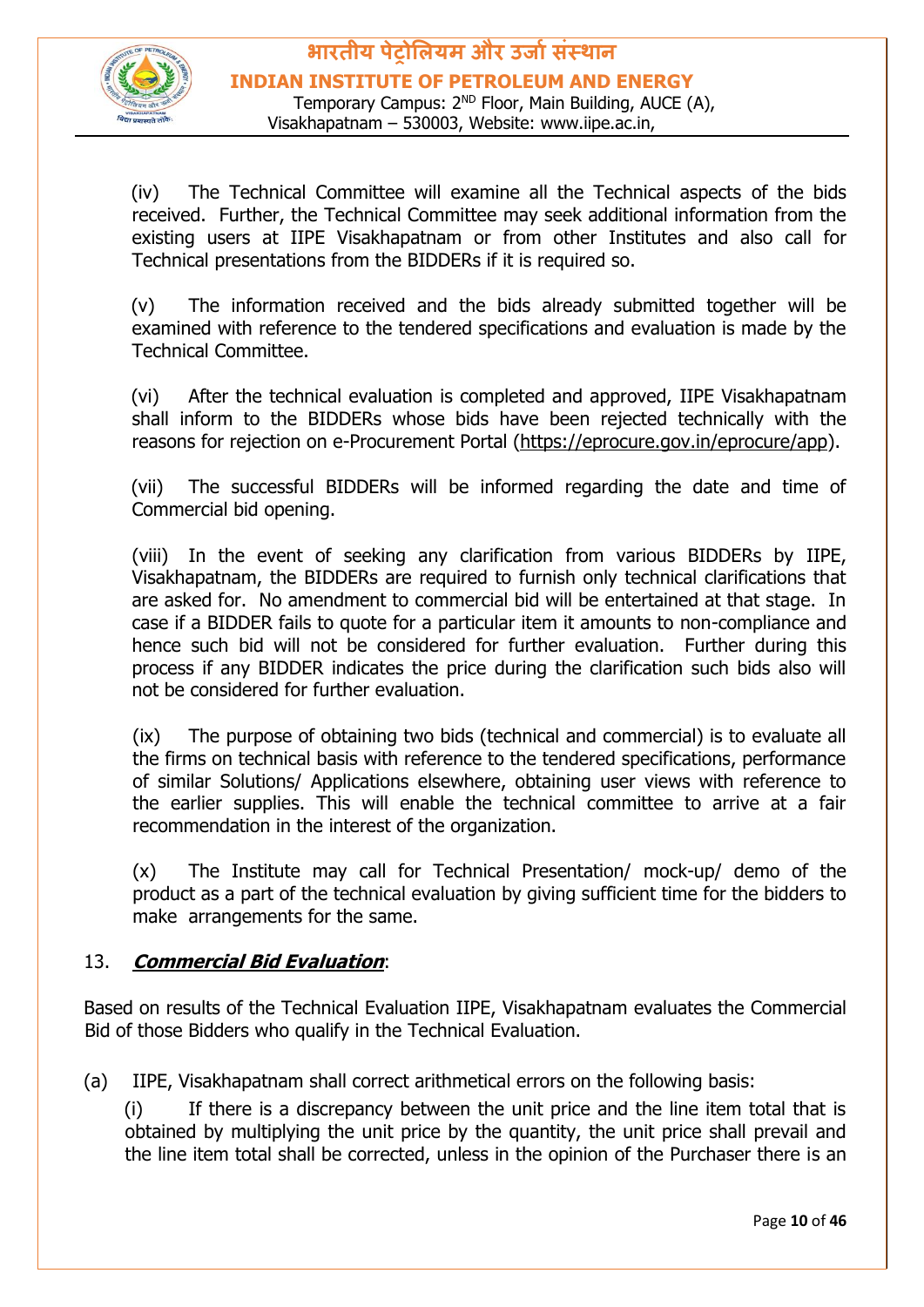

Temporary Campus: 2<sup>ND</sup> Floor, Main Building, AUCE (A), Visakhapatnam – 530003, Website: www.iipe.ac.in,

obvious misplacement of the decimal point in the unit price, in which case the line item total as quoted shall govern and the unit price shall be corrected.

(ii) If there is an error in a total corresponding to the addition or subtraction of subtotals, the subtotals shall prevail and the total shall be corrected; and

(iii) If there is a discrepancy between words & figures, the amount in words shall prevail, unless the amount expressed in words is related to an arithmetic error, in which case the amount in figures shall prevail subject to (i) and (ii) above.

(b) After arriving at final pricing of individual offers of all the short-listed firms, the lowest firm will be awarded with Contract/Purchase Order.

(c) If there are any discrepancies in price schedule and tender document, please refer to the BOQ in the Central Public Procurement Portal, the BOQ item/words/conditions mentioned in BOQ prevails

14. The Director, IIPE Visakhapatnam reserves the right to accept the offer in full or in parts or reject summarily or partly.

15. The relatives / near relatives of employees of the client are prohibited from participation in this bid.

- (a) The near relatives for this purpose are defined as:
	- a. Members of a Hindu Undivided Family;
	- b. Their husband or wife;
	- c. The one is related to the other in the manner as father, mother, son(s), son's wife (daughter-in-law), daughter(s) & daughter's husband (son-inlaw), brother(s) & brother's wife, sister(s) and sister's husband (brotherin-law).

16. **Unloading:** In case of Equipment unloading at IIPE, Visakhapatnam, which will be under supplier's scope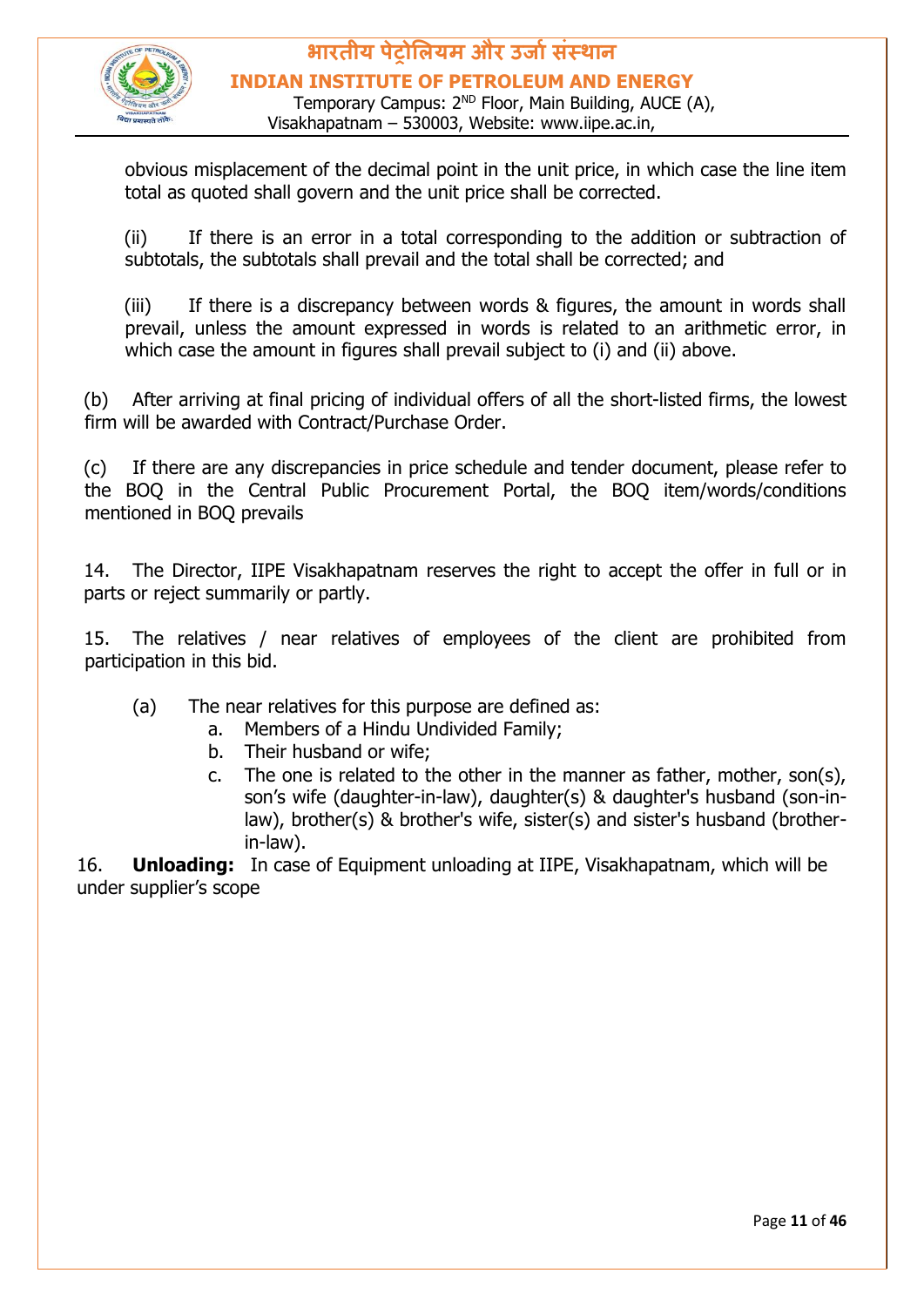

Temporary Campus: 2<sup>ND</sup> Floor, Main Building, AUCE (A), Visakhapatnam – 530003, Website: www.iipe.ac.in,

#### **CHAPTER-2: INSTRUCTIONS TO BIDDERS**

#### 1. **Preparation and Submission of Offers:**

(a) Quotation should be submitted directly by the original manufacturer/ supplier or its sole authorized distributor/dealer/Indian Agent. In case of bid by authorized dealer/ distributor/ Indian Agent, the manufacturer authorization should be attached with the technical bid as per **Annexure-'C'.**

**One Indian Agent can participate in a tender on behalf of one manufacturer only. No offer will be entertained if the same Indian Agent is representing another manufacturer for the same item. Bids from only one authorized distributor/ retailer/ reseller will be entertained, who has authorization from the company to quote for this tender. Multiple bids from various distributors from the same manufacturer will not be entertained & the company / principle providing multiple authorizations will be rejected from the tender.** 

(b) In case a bidder is not doing business within India, it shall furnish the certificate to the effect that the bidder is or will be represented by an agent in India equipped and able to carry out the supply, maintenance, repair obligations etc. during the warranty and postwarranty period or ensure a mechanism at place for carrying out the supply, maintenance, repair obligations etc. during the warranty and post-warranty period.

(c) The bidder shall bear all costs associated with the preparation and submission of its bid irrespective of the conduct or outcome of the bidding process.

(d) The bidder should not indulge in any corrupt, fraudulent, collusive, coercive practices during the entire process of procurement and execution of contract/ order. Before the deadline for submission of the bid, IIPE Visakhapatnam reserves the right to modify the bidding document and to extend or not to extend the date of submission. Such amendment/ modification will be hosted on e-Procurement portal **[\(https://eprocure.gov.in/eprocure/app](https://eprocure.gov.in/eprocure/app) )** or on IIPE Visakhapatnam website.

(e) Conditional tenders will be summarily rejected.

(f) The Authorization Certificate from the OEM on their letter head must be given clearly authorizing the bidder as their representative for this tender. The details of the tender like the tender number, date and name of the Institute must be clearly mentioned by the OEM in its authorization letter given for submission to the bidder. Failure to submission of this document (or) improper/ incomplete/ any generic (or) vague documents shall lead to rejection of the bid.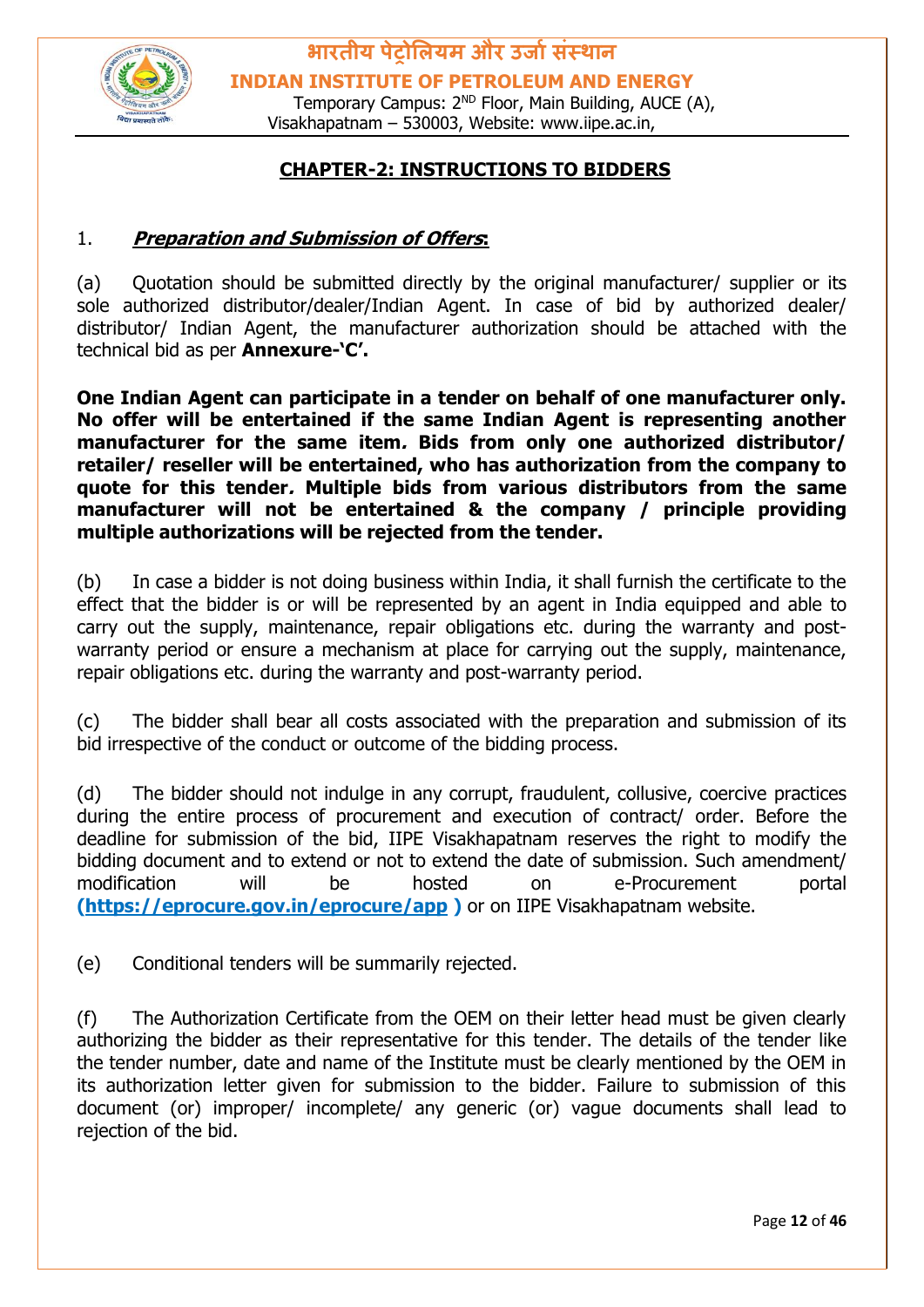

#### 2. **Delivery Period / Timeliness:**

The deliveries & installation must be completed **within 4 weeks** after placement of Purchase Order. The time is the essence of the contract. It is mandatory for the BIDDERs who respond to this bid to meet these expectations, as are tightly linked to IIPE, Visakhapatnam's plans of completing the project within the time frame.

#### 3. **Amalgamation/Acquisition etc.:**

In the event the Manufacturer/ Supplier proposes for amalgamation, acquisition or sale of its business to any firm during the contract period, the Buyer/ Successor of the Principal Company are liable for execution of the contract and also fulfilment of contractual obligations i.e. supply, installation, commissioning, warranty, maintenance/replacement of spares accessories etc. while submitting your bid, you may confirm this condition.

#### 4. **Bid Validity Period:**

(a) The prices must be valid at least for a period of **180 days** from the date of opening of the Tender. No changes in prices will be acceptable in any condition after opening of tender till the validity of the offer or execution of the order whichever is later.

(b) Bid evaluation will be based on the bid prices without taking into consideration the above corrections.

#### 5. **Award of Contract:**

(a) IIPE, Visakhapatnam shall award the contract to the technically qualified eligible BIDDER whose bid has been determined as the lowest evaluated commercial bid.

(b) If more than one BIDDER happens to quote the same lowest price, IIPE, Visakhapatnam reserves the right to award the contract to more than one BIDDER or any of one of the such BIDDERS.

#### 6. **IIPE, Visakhapatnam Right to vary Quantities at the time of Award:**

(a) IIPE Visakhapatnam reserves the right at the time of Contract award to increase or decrease the quantity of goods and services originally specified in the tender document without any change in unit price or other terms and conditions. Further, at the discretion of the IIPE Visakhapatnam, the quantities in the contract may be enhanced by 25% within the delivery period.

(b) Firms which have already supplied similar equipment to IIPE Visakhapatnam and have not completed required installation/ commissioning/ after sales service/ warranty replacements etc. such firms offer will not be considered for further evaluation and no enquiries thereafter will be entertained.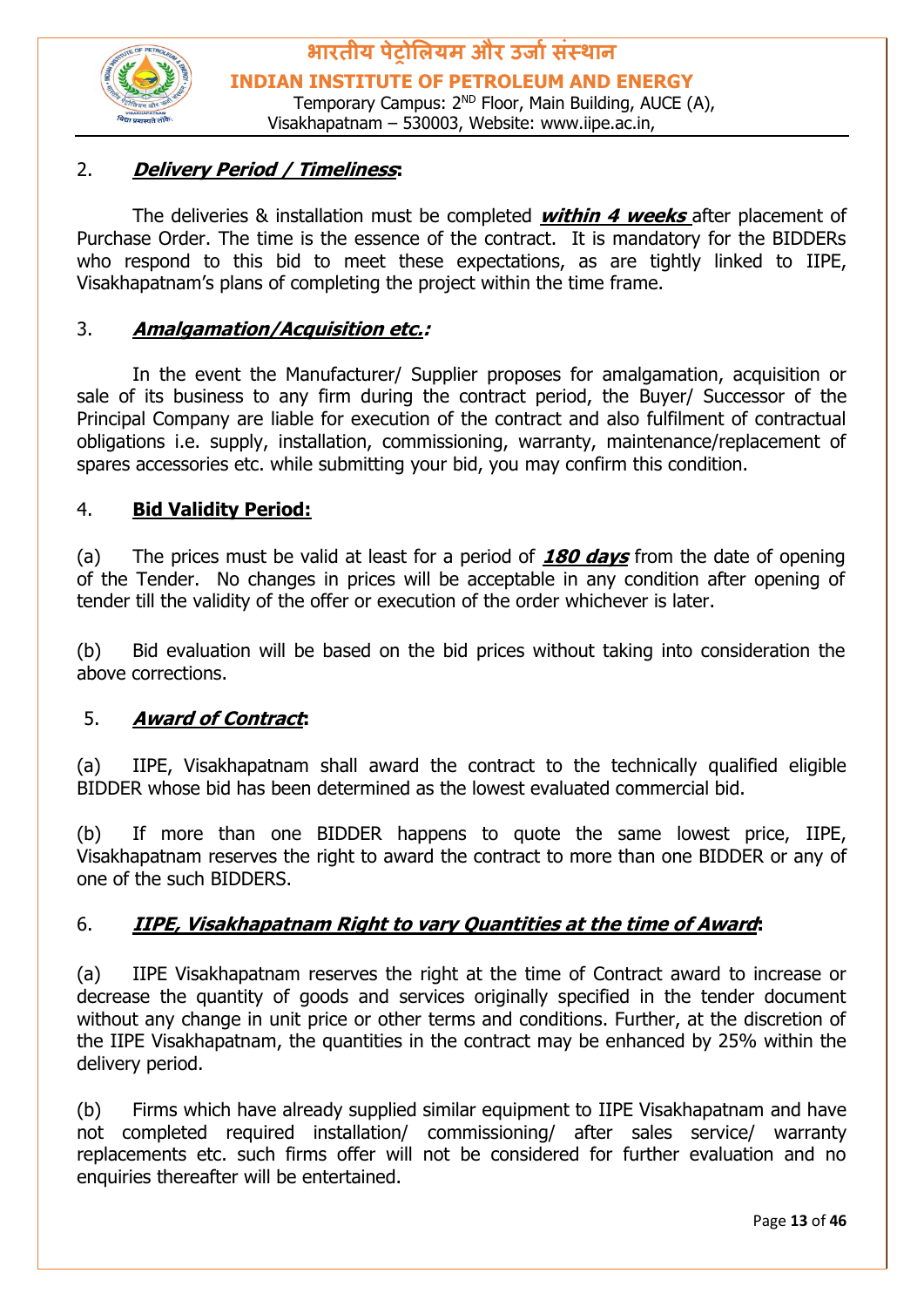

#### 7. **Fraud and Corruption:**

IIPE Visakhapatnam requires that bidders, suppliers, contractors and consultants, if any, observe the highest standard of ethics during the procurement and execution of such contracts. In pursuit of this policy,

(a) The terms set forth below are defined as follows:

(i) **"Corrupt practice"** means the offering, giving, receiving, or soliciting, directly or in directly, of anything of value to influence the action of a public official in the procurement process or in contract execution;

(ii) **"Fraudulent practice"** means a misrepresentation or omission of facts in order to influence a procurement process or the execution of a contract;

(iii) **"Collusive practice"** means a scheme or arrangement between two or more bidders, designed to establish bid prices at artificial, non-competitive levels; and

(iv) "**Coercive practice"** means harming or threatening to harm, directly or indirectly, persons or their property to influence their participation in the procurement process or affect the execution of a contract;

(b) The IIPE, Visakhapatnam will reject a proposal for award if it determines that Bidder recommended for award has, directly or through an agent, engaged in corrupt, fraudulent, collusive or coercive practices in competing for the Contract in question.

#### 8. **Interpretation of the clauses in the Tender Document / Contract Document:**

In case of any ambiguity / dispute in the interpretation of any of the clauses in this Tender Document, **The Director, IIPE Visakhapatnam's interpretation of the clauses shall be final and binding on all parties.**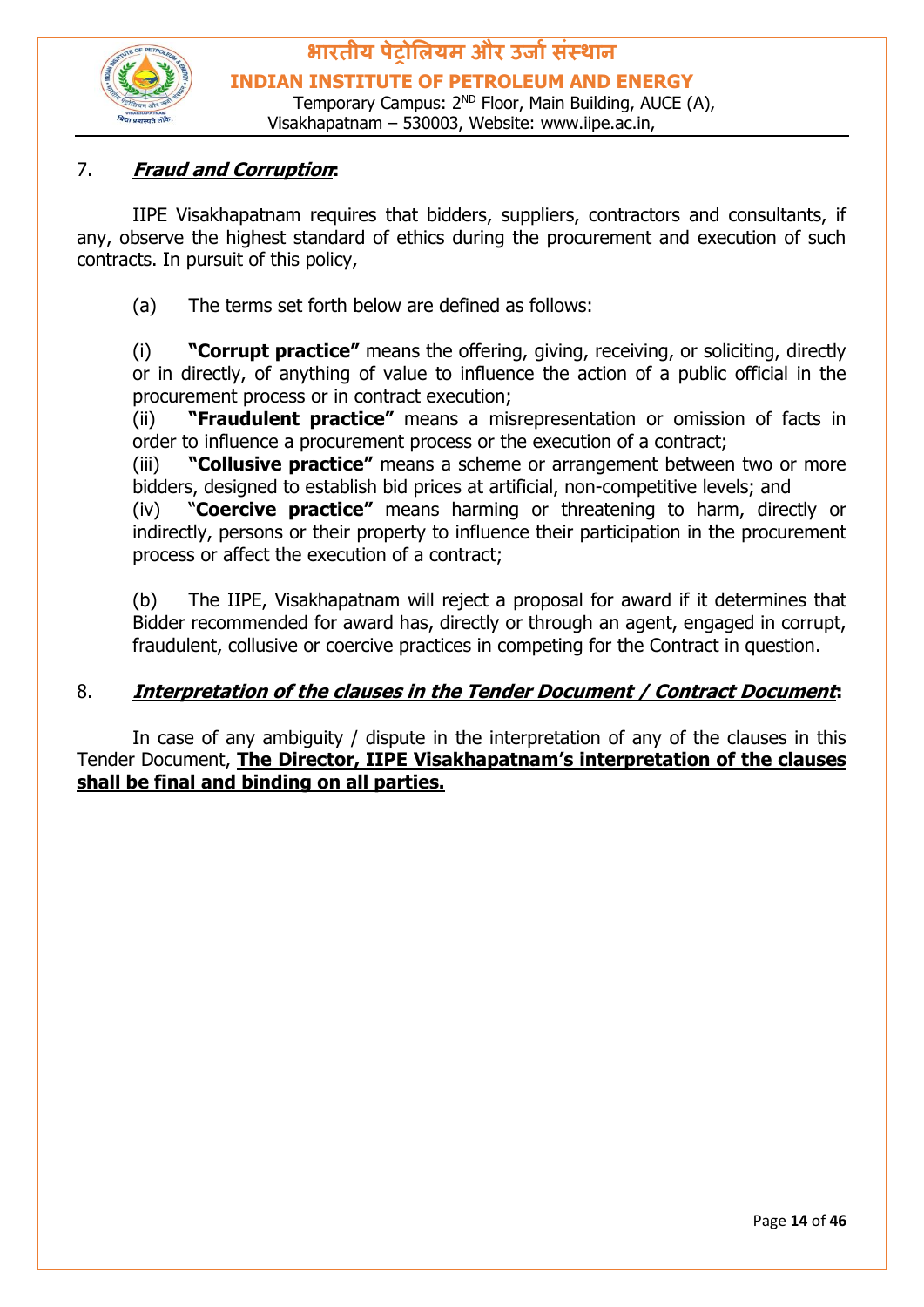

Temporary Campus: 2<sup>ND</sup> Floor, Main Building, AUCE (A), Visakhapatnam – 530003, Website: www.iipe.ac.in,

#### **CHAPTER - 3: CONDITIONS OF CONTRACT**

#### 1. **Prices:**

Bid prices should be filled in the appropriate format as mentioned in Price Schedule.

ALL THE BIDDERS SHOULD QUOTE PRICES FOR EACH AND EVERY ITEM SEPERATELY ALONG WITH THE CONSOLIDATED PRICES APPLICABLE FOR BOTH INDIGENOUS AND IMPORTED ITEMS (if any).

#### 2. **For Goods manufactured in India:**

(i) The price of the goods must be as per the BoQ.

(ii) In case of BoQ requesting for prices without GST. GST will be paid as per the norms. In the case of BoQ requesting for prices with GST and the bidder quoting without GST, the price quoted by the bidder shall be considered as with GST as per the BoQ and the bidder must be able to supply at the same rate mentioned in the BoQ. No request for additional charges apart from those mentioned in BoQ shall be entertained.

(iii) The price mentioned in BoQ must be inclusive of transportation, Insurance, loading and unloading and any other local service required for delivering the goods for the desired destination as decided by the IIPE Visakhapatnam. Loading and unloading is strictly in the scope of the bidder. IIPE Visakhapatnam will not provide any manpower/ equipment support towards the same. The bidder must ensure all logistics, manpower support, machine and equipment's required (if any) for delivering and installing the equipment at the determined location as informed by the Institute.

(iv) The installation, commissioning and training charges (If any) must be mentioned as per the BoQ (if requested separately in BoQ) else the price quoted will be taken as inclusive of installation, commissioning and training.

(v) The institute will not be responsible in case of the bidders failing to include any of the above mentioned prices in their bid. The price mentioned in the BoQ will be final and the bidder has to comply with that, if awarded the tender.

#### (vi) **Unloading of the goods at IIPE, Visakhapatnam is strictly in the scope of the bidder. No manpower will be provided by IIPE, Visakhapatnam**.

(vii) The goods must be disinfected properly before dispatching.

(viii) A representative of the successful bidder must be available during the delivery at the Institute & must disinfectant the boxes before delivering again. In case the travel time from dispatch to reach IIPE Visakhapatnam more than 48 hours.

(ix) Any financial implication leading to any change deviation from the bid submitted shall be borne by the bidder, of accepting by the Institute.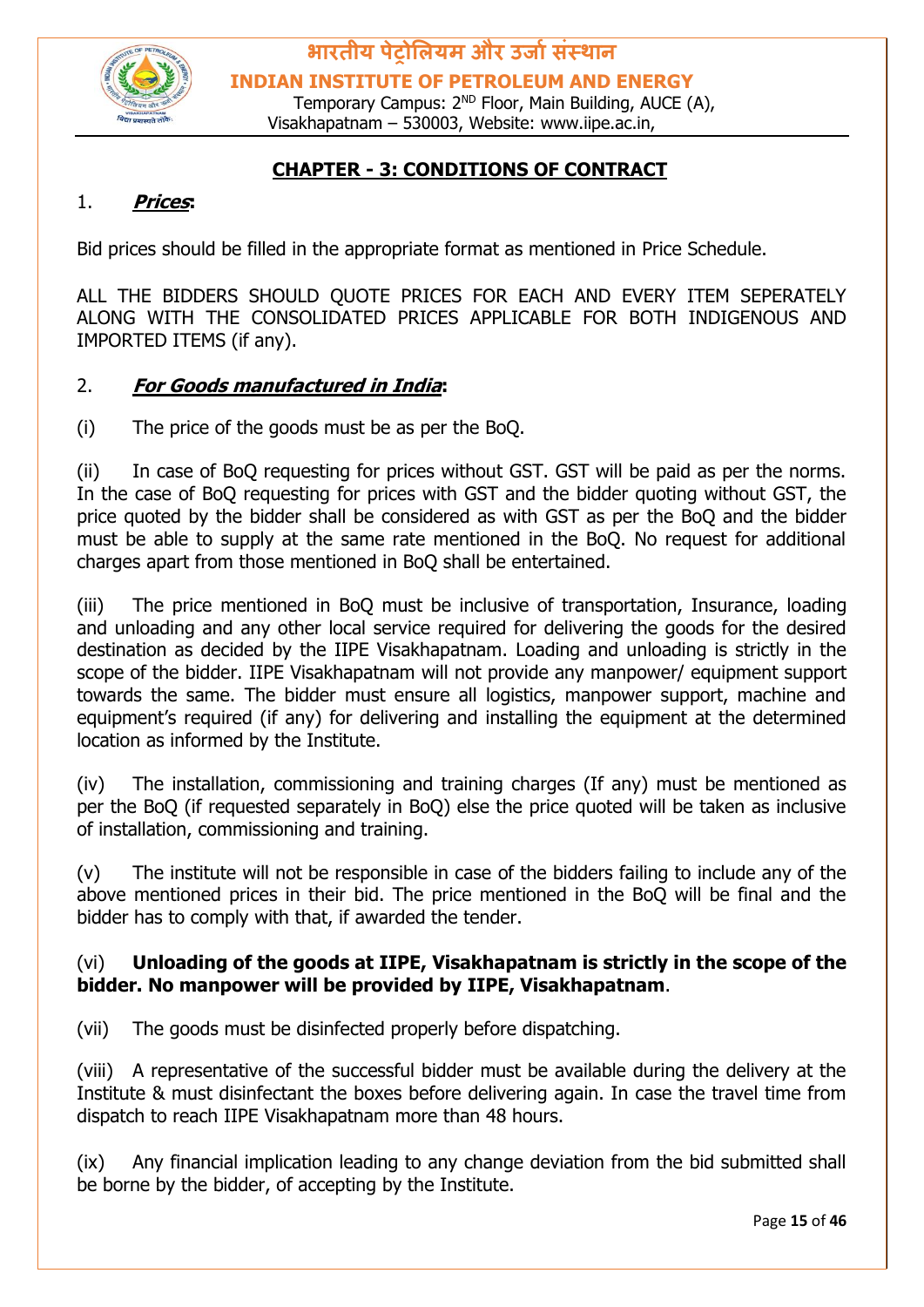

#### 3. **Agency Commission & Services:**

(a) The Indian Agency commission payable in Indian currency only after the receipt of consignment in good condition at our Stores and satisfactory installation and commissioning of the ordered equipment.

(b) Details of services rendered by you as well as after-sales services offered by you are to be made clear in the tender.

#### 4. **Performance Benchmarks:**

The technical evaluation committee needs to be provided with an evaluation system to carry out performance benchmarks.

#### (5) **Pre-installation:**

The BIDDER has to state in detail the Electrical Power/ UPS requirements, floor space, head room, foundation needed and also to state whether Air-conditioned environment is needed to house the system and to run the tests. i.e. pre-installation facilities required for installation may please be intimated in the technical bid. Subsequently, before the consignment lands in IIPE Visakhapatnam, the BIDDER shall confirm that the pre-installation requirements are sufficient for installation of the equipment. In other words, the BIDDER should continuously monitor the pre-installation requirements and see that everything is ready before the consignment is taken to the site for installation. Bidders should also bring sufficient technical manpower for verification of pre-installation pre-requisites any requirement mentioned after the arrival of equipment to IIPE, Visakhapatnam which may lead to delay in installation may lead to levy of penalty as decided by the institute.

#### (6) **Installation:**

(a) BIDDER shall be responsible for installation/ demonstration wherever applicable and for after sales service during the warranty and thereafter. If it is required to shift the equipment to a new site, buyer will notify the vendor to disassemble the system for transportation to a new location. Vendor has to assemble, install and commission it again at a new location at free of cost. Only, the transportation charges will be reimbursed to the vendor by the buyer.

(b) Installation demonstration to be arranged by the supplier free of cost and the same is to be done within 15 days of the arrival of the equipment at site, unless otherwise instructed by the Institute, failing which a penalty of INR 500 per day from the day of actual installation requested by the Institute till the date of installation done by the bidder shall be levied.

(c) After successful installation what will be the minimum down time of equipment/ instrument in case of breakdown. If the identified firm or person fails to put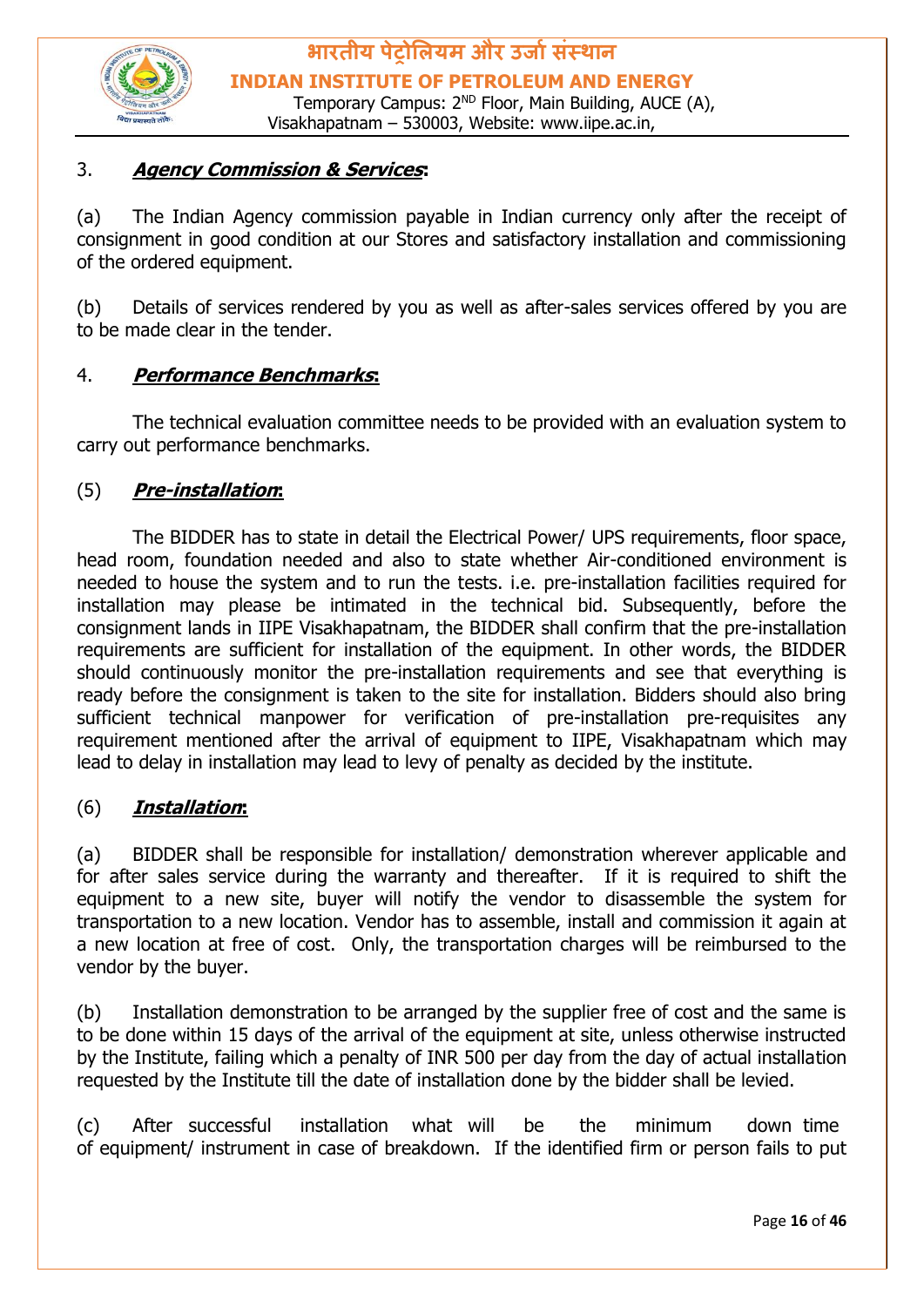

**भारतीय पेट्रोलियम और उर्ाासंस्थान INDIAN INSTITUTE OF PETROLEUM AND ENERGY** Temporary Campus: 2<sup>ND</sup> Floor, Main Building, AUCE (A),

Visakhapatnam – 530003, Website: www.iipe.ac.in,

the system into working condition what is the further alternative course of action suggested by you to adhere to minimum down time.

(d) Sufficient technical manpower and housekeeping manpower must be arranged by the bidder at the time of installation and unloading of the equipment/goods.

#### 7. **Inspection :**

(a) The inspection of the system will be done by our technical expert /Scientist in the presence of firm's representative.

(b) In case of receipt of the material in short supply or damaged condition, the supplier will have to arrange the supplies / replacement of goods free of cost pending the settlement of the insurance case wherever applicable on FOR at the IIPE Visakhapatnam, the institute till satisfactory installation of the system, with in the stipulated time as decided by the Institute failing which penalty 0.5% of the total order value per week will be levied.

#### 8. **Training :**

Wherever needed, our Scientist / Technical persons should be trained by the supplier at the project site free of cost. In case the person is to be trained at supplier's site abroad or in India it should be mentioned in the quotation clearly. The supplier should bear all the expenses for such training including 'to & fro' fares and lodging & boarding charges.

#### 9. **Warranty / Support:**

A clear confirmation on letter head should be given for this item along with acceptance to the points mentioned below: -

(a) The items covered by the schedule of requirement shall carry minimum **five years** warranty from the date of acceptance of the equipment by IIPE Visakhapatnam. Warranty shall include free maintenance of the whole equipment supplied including free replacement of parts. The defects, if any, shall be attended to on immediate basis but in no case any defect should prolong for more than 24 hours. The manufacturer's warranty includes onsite warranty with parts. The defects, if any, shall be attended to on immediate basis but in no case any defect should prolong for more than 24 hours, failing which penalty INR 5000 per day would be levied and same shall be deducted from Performance Bank Guarantee. The same has to be accepted by the bidder and acceptance for the same has to be mentioned on the letter head in the technical bid.

(b) The turnaround time for resolving of any issue in case of indigenous bidders is 15 days and in case of import is 30 days from the date of intimation by the institute. Any delay in resolving the issue beyond the stipulated period mentioned above shall lead to extension of warranty period and forfeiture of the PBG.

(c) The defects, if any, during the guarantee/ warranty period are to be rectified free of charge by arranging free replacement wherever necessary. This includes cost, insurance,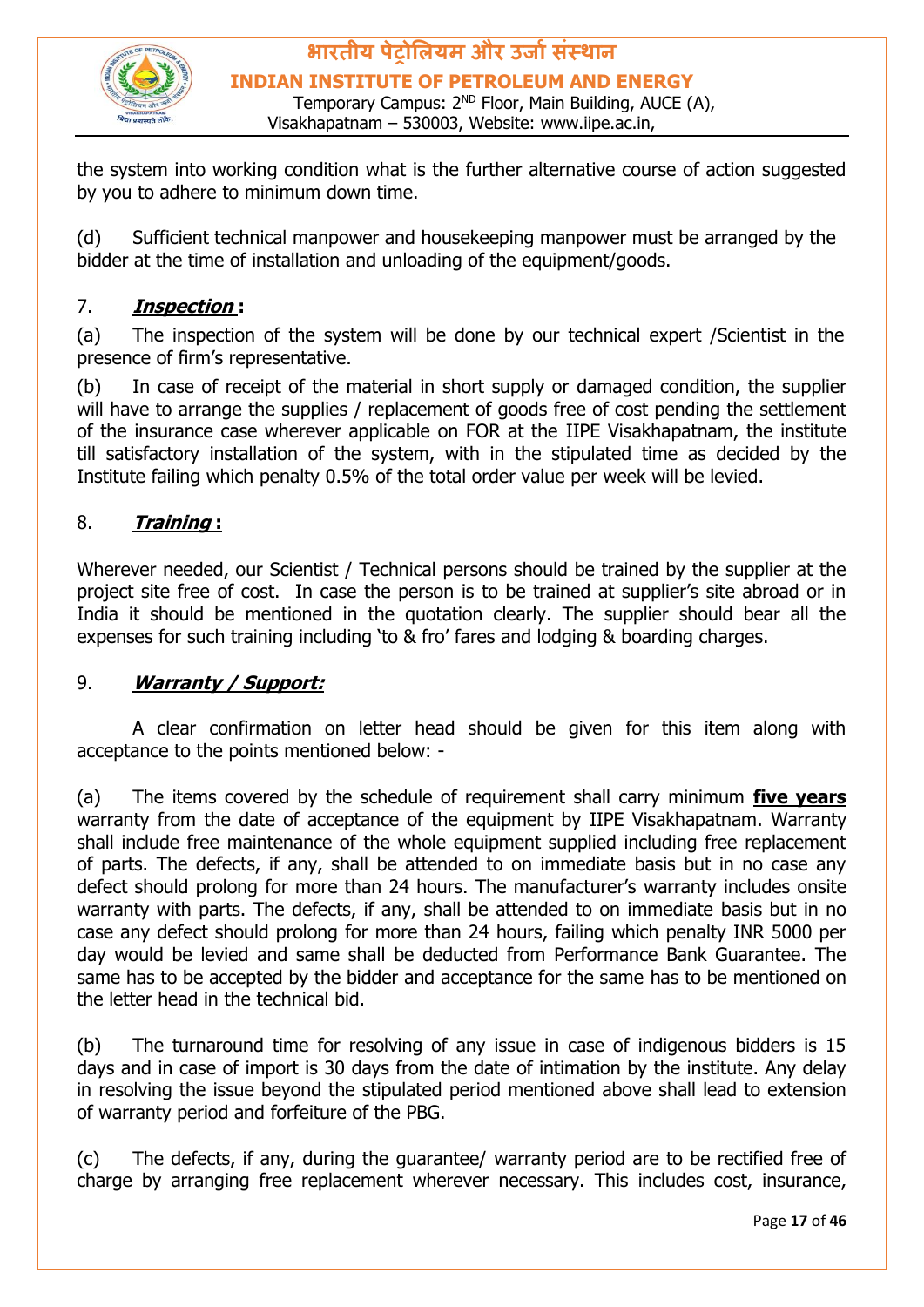

**भारतीय पेट्रोलियम और उर्ाासंस्थान INDIAN INSTITUTE OF PETROLEUM AND ENERGY** Temporary Campus: 2<sup>ND</sup> Floor, Main Building, AUCE (A), Visakhapatnam – 530003, Website: www.iipe.ac.in,

freight, custom duty, local taxes if any should be borne by the beneficiary or his agent. No cost will be borne by IIPE Visakhapatnam.

(d) The warranty on the associated software should cover providing of upgraded version/s, if any, released during the warranty period free of cost. The turnaround time for resolving of any issue in case of indigenous bidders 15 days and in case of import is 30 days from the date of intimation from institute via e-mail, any delay in resolving the issue will lead to forfeiture of their PBG. The delay in resolving the issue beyond the stipulated period mentioned above shall lead to extension of warranty period.

(e) The BIDDER shall assure the supply of spare parts even the completion of after warranty period maintenance of the equipment supplied if and when required for a period of 10 years from the date of supply of equipment on payment on approved price list basis.

(f) The equipment must be supported by a Service Centre in India manned by the principal vendor's technical support engineers. The support through this Centre must be available 24 hours in a day, seven days a week and 365 days a year. Also, it should be possible to contact the Principal's/ Head office support Centre on a toll free number/web/ mail.

(g) An undertaking from the manufacturer is required in this regard stating that they would facilitate the BIDDER on regular basis with technology / product updates & extend support for the warranty as well is to be submitted also mentioning the life of the equipment mentioned above.

(h) The vendor will have to arrange for all the testing equipment & tools required for installation, testing & maintenance etc.

(i) It is desirable that the vendor may have a local logistics support by maintaining a local spares depot in the State. This is to ensure immediate delivery of spares parts in case of any malfunction of the equipment.

(j) Details of onsite warranty, agency who shall maintain during warranty and undertake Comprehensive Service Maintenance Contract beyond warranty shall be given in the offer. In case of foreign quote, the Indian Agent who shall maintain during warranty and AMC beyond warranty shall be given in the Technical Offer

(k) **Commencement of Warranty period**: The warranty period of an item shall commence from the date of successful installation, commissioning and demonstration at IIPE, Visakhapatnam.

#### 10. **Reasonability of Prices:**

(a) The prices quoted must be the prices applicable for a premiere Educational and Research Institute of national importance, as applicable to educational research institutes must be given.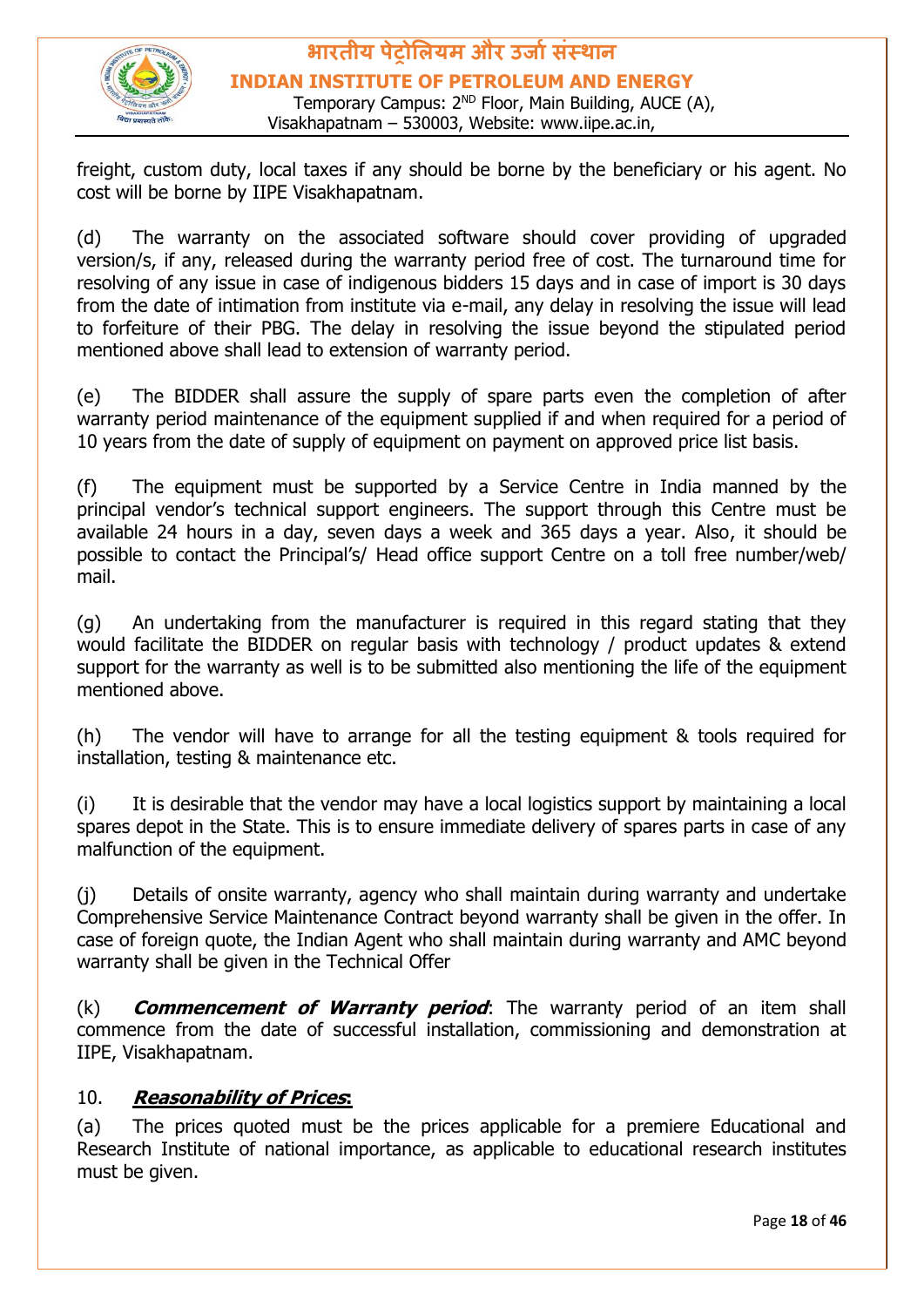

**भारतीय पेट्रोलियम और उर्ाासंस्थान INDIAN INSTITUTE OF PETROLEUM AND ENERGY** Temporary Campus: 2<sup>ND</sup> Floor, Main Building, AUCE (A), Visakhapatnam – 530003, Website: www.iipe.ac.in,

 (b) The bidder must give details of identical or similar equipment, if any, supplied to any Centrally Funded Technical Institutes CFTI's/ IISERS/ CSIR lab/ Education Research Institute during last three years along with the final price paid and Performance certificate from them.

#### 11. **Comprehensive Maintenance Contract:**

(a) The party must mention in the quotation, the rate/ amount of comprehensive maintenance charges, if IIPE opts for maintenance contract after expiry of the warranty period. This is mandatory to mention, wherever applicable.

(b) No sub-contracting will be allowed for installation or maintaining system/ equipment / instrument during or after warranty period.

#### 12. **Indemnity:**

The vendor shall indemnify, protect and save IIPE Visakhapatnam against all claims, losses, costs, damages, expenses, action suits and other proceeding, resulting from infringement of any law pertaining to patent, trademarks, copyrights etc. or such other statutory infringements in respect of all the equipment's supplied by him/ her.

#### 13. **Freight & Insurance:**

**Indigenous**: The equipment to be supplied will be insured by the vendor against all risks of loss or damage from the date of shipment till such time it is delivered at IIPE Visakhapatnam site in case of Rupee transaction.

#### 14. **Payment:**

(a) For Indigenous items, 90% payment shall be made against delivery, installation, commissioning and balance 10% on demonstration of the whole system to the satisfaction of the Institute/ Scientist/ Technologist/ Indenter/ Professor etc subject to the submission of the PBG @ 3% of the contract value.

(b) The period of PBG is required to be covered for the period which includes delivery, installation, and warranty  $+$  60 days. This BG will be refunded to the vendor only on satisfactory completion of all contract obligations as per this tender and Purchase Order issued against this tender.

(c) No advance payments are allowed under any circumstances.

#### 15. **Penalty for delayed Services/ LD:**

(a) As time is the essence of the contract, Delivery period mentioned in the Purchase Order should be strictly adhered to. Failing which the Institute will forfeit PBG / SD and also LD clause will be applicable / enforced.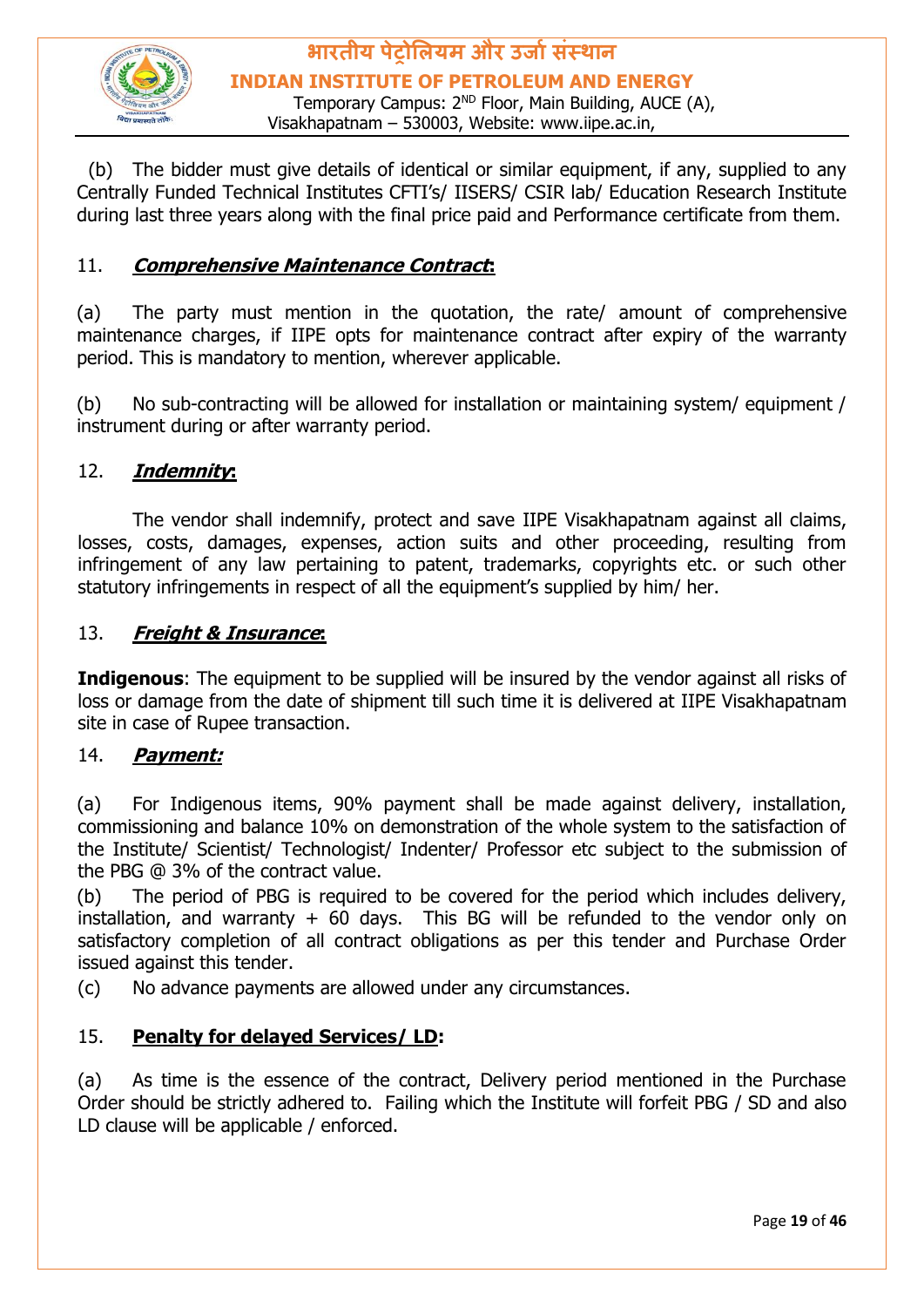

Temporary Campus: 2<sup>ND</sup> Floor, Main Building, AUCE (A), Visakhapatnam – 530003, Website: www.iipe.ac.in,

(b) If the supplier fails to Supply, Install and Commission the system as per specifications mentioned in the order within the due date, the Supplier is liable to pay liquidated damages of 0.5% of order value per every week of delay subject to a maximum of 10% beyond the due date. Such money will be deducted from any amount due or which may become due to the supplier.

(c) IIPE Visakhapatnam reserves the right to cancel the order in case the delay is more than 10 weeks. Penalties, if any, will be deducted from the Security Deposit.

#### 16. **Jurisdiction:**

The disputes, legal matters, court matters, if any, shall be subject to Visakhapatnam, Andhra Pradesh Jurisdiction only.

#### 17. **Force Majeure:**

IIPE, Visakhapatnam may consider relaxing the penalty and delivery requirements, as specified in this document, if and to the extent that the delay in performance or other failure to perform its obligations under the Contract, is the result of a Force Majeure.

Force Majeure is defined as an event of effect that cannot reasonably be anticipated such as acts of God (like earthquakes, floods, storms etc.) acts of states, the direct and indirect consequences of wars (declared or undeclared) hostilities, national emergencies, civil commotion and strikes at successful Bidder's premises. The bidder will immediately notify the IIPE Visakhapatnam by reasonable detail of the Force Majeure Event. If a Force Majeure Event continues for more than 30 days, the Institute may cancel the purchase order issued, without liability.

#### 18. **Discrepancies:**

If there are any discrepancies in price schedule and tender document please refer to the BOQ in the Central Public Procurement Portal, the BOQ item/words/conditions mentioned in BOQ prevails.

#### 19. **Public Procurement (Preference to Make in India), Order 2017:**

This Institute is following and abide with the Public Procurement (Preference to Make in India), Order 2017, DIPP, MoCI Order No. P-45021/2/2017-B.E.II dated  $15<sup>th</sup>$  June, 2017 and subsequent amendments to the order. Accordingly, preference will be given to the Make in India products while evaluating the bids, subject to technically qualifying & meeting the Institute's technical requirements. However, it is the sole responsibility of the bidder(s) to specify the product quoted by them is of Make in India product along with respective documentary evidence as stipulated in the aforesaid order and the quality as mentioned in the tender in the technical bid itself.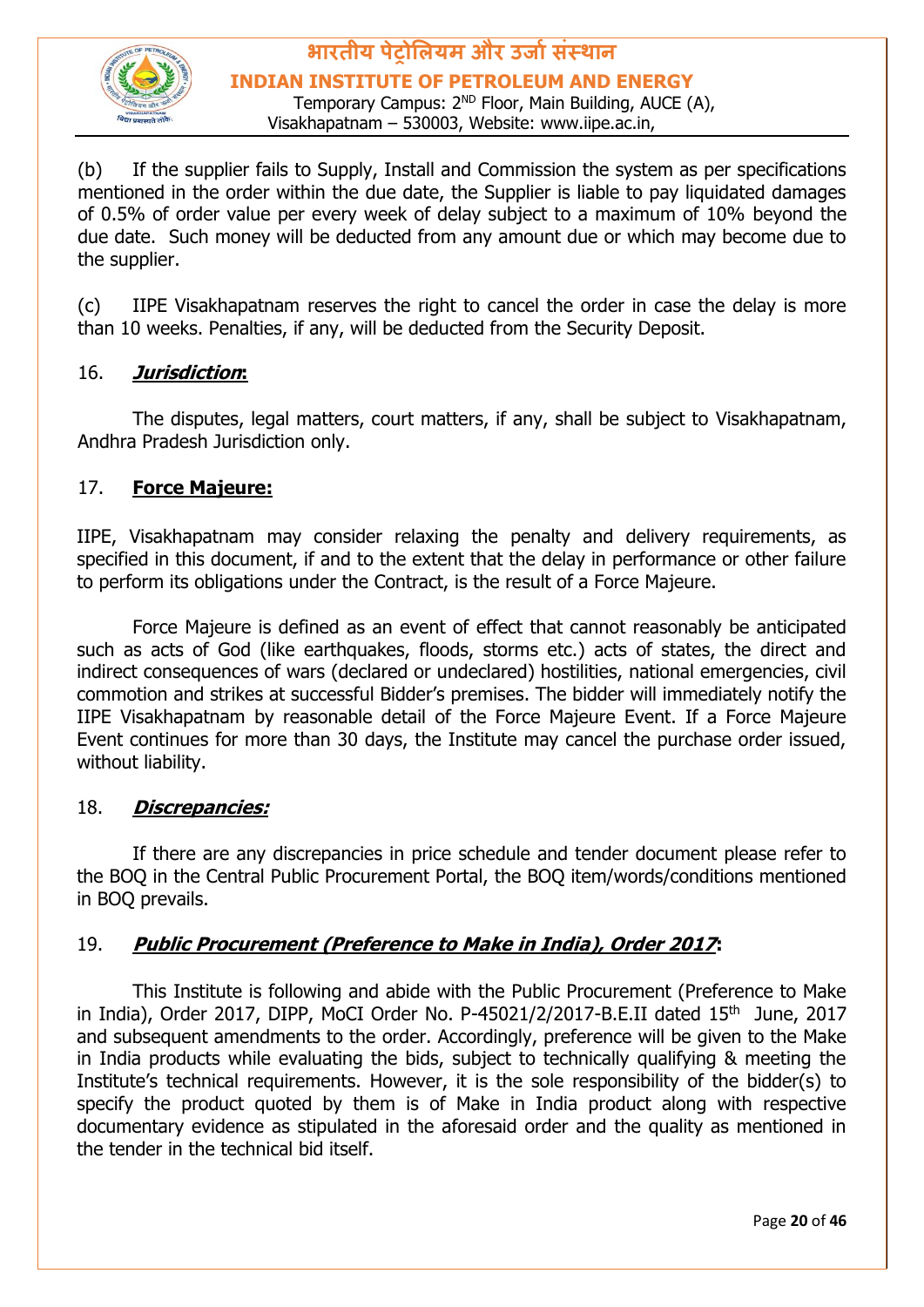

**INDIAN INSTITUTE OF PETROLEUM AND ENERGY**

Temporary Campus: 2<sup>ND</sup> Floor, Main Building, AUCE (A), Visakhapatnam – 530003, Website: www.iipe.ac.in,

(a) IIPE, Visakhapatnam shall compare all substantially responsive bids to determine the lowest valuated bid. This Institute is following and abide with the Public Procurement (Preference to Make in India), Order 2017, DIPP, MoCI Order No. P-45021/2/2017B.E.II dated 15th June 2017 and its subsequent amendments. Accordingly, preference will be given to the Make in India products while evaluating the bids, however, it is the sole responsibility of the bidder(s) to specify the product quoted by them is of Make in India product along with respective documentary evidence as stipulated in the aforesaid order in the technical bid itself**.** 

(b) As per the above order and its subsequent amendments "Local Content" means the amount of value added in India which shall be value of the item procured (excluding net domestic indirect taxes) minus the value of the imported content in the item (including all the custom duties) as a proportion of the total value, in percent. Accordingly, the suppliers will be classified in following categories.

- (i) Class I local Supplier has local content equal to more than  $50\%$ ;
- (ii) Class II local Supplier has local content more than 20% but less than 50%.

(c) **Verification of Local Content**: The Class I Local Supplier/ Class II Local Supplier/ Non-Local Supplier at the time of bidding shall be required to indicate the percentage of local content and provide self-certification that the items offered meet the local content requirement. The details of the location(s) at which the local value addition is made also needs to be specified. In case of procurement in excess of Rs.10 Crores, the suppliers shall be required to provide the certificate from the statutory auditor or cost auditor of the company giving the percentage of local content.

#### **Note**:

(i) In case a complaint is received by the procuring agency or the concerned Ministry/ Department against the claim of a bidder regarding local content/ domestic value addition in an electronic product, the same shall be referred to IIPE Visakhapatnam.

(ii) Any complaint referred to IIPE Visakhapatnam, shall be disposed of within 4 weeks. The bidder shall be required to furnish the necessary documentation in support of the domestic value addition claimed in an electronic product to IIPE Visakhapatnam. If no information is furnished by the bidder, such laboratories may take further necessary action, to establish the bonfires of the claim.

(iii) A complaint fee of Rs.2 Lakh or 1% of the value of the domestically manufactured electronic products being procured (subject to a maximum of Rs. 5 Lakh), whichever is higher, to be paid by Demand Draft to be deposited with IIPE VISAKHAPATNAM. In case, the complaint is found to be incorrect, the complaint fee shall be forfeited. In case, the complaint is upheld and found to be substantially correct, deposited fee of the complainant would be refunded without any interest.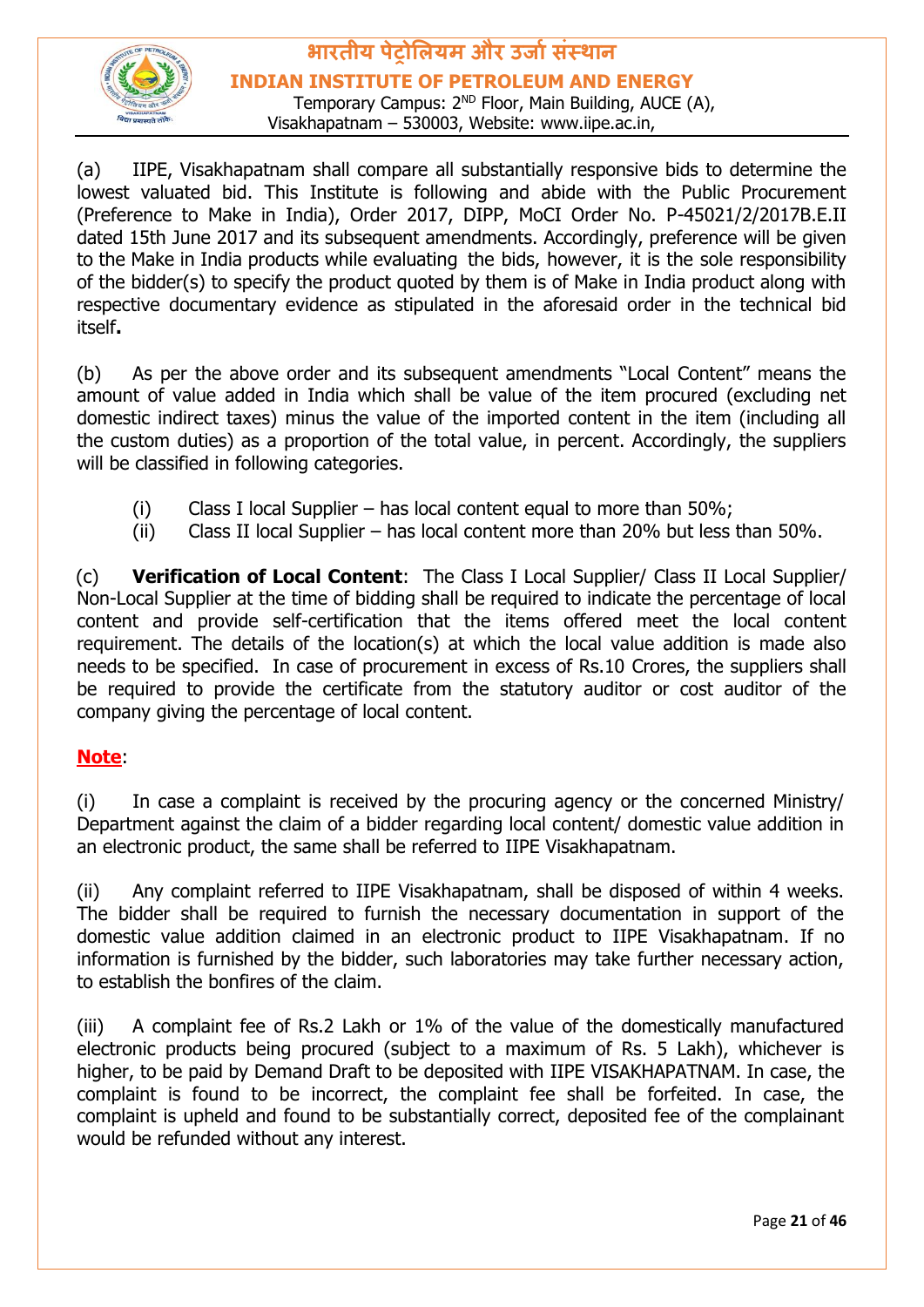

#### **भारतीय पेट्रोलियम और उर्ाासंस्थान INDIAN INSTITUTE OF PETROLEUM AND ENERGY** Temporary Campus: 2<sup>ND</sup> Floor, Main Building, AUCE (A),

Visakhapatnam – 530003, Website: www.iipe.ac.in,

(iv) False declarations will be in breach of the Code of Integrity under Rule  $175(1)(i)(h)$  of the General Financial Rules for which a bidder or its successors can be debarred for up to two years as per Rule 151 (iii) of the General Financial Rules along with such other actions as may be permissible under law.

#### **The bidders can be debarred for a period up to two years as per Rule 151(iii) of GFR 2017, in case of false declaration.**

#### **20. Requirement of registration:**

With reference to Ministry of Finance (MoF) OM No. 6/18/2019-PPD dated 23rd July 2020:-

(a) Any bidder from a country sharing a land border with India will be eligible to bid in this tender only if the bidder is registered with the Department for Promotion of Industry and Internal Trade (DPIIT).

(b) "Bidder" (including the term 'tenderer', 'consultant' or 'service provider' in certain contexts) means any person or firm or company, including any member of a consortium or joint venture (that is an association of several persons, or firms or companies), every artificial juridical person not falling in any of the descriptions of bidders stated hereinbefore, including any agency branch or office controlled by such person, participating in a procurement process.

(c) "Bidder" from a country which shares a land border with India" for the purpose of this Order means:

(i) An entity incorporated, established or registered in such a country; or

(ii) A subsidiary of an entity incorporated, established or registered in such a country; or

(iii) An entity substantially controlled through entities incorporated, established or registered in such a country; or

- (iv) An entity whose beneficial owner is situated in such a country; or
- (v) An Indian (or other) agent of such an entity; or
- (vi) A natural person who is a citizen of such a country; or

(vii) A consortium or joint venture where any member of the consortium or joint venture falls under any of the above

For details about registration procedures please visit the above mentioned OM. Mandatory documentary evidence regarding the bidder's registration with DPIIT is to be submitted along with the tender, failing which the tender shall be liable for rejection. Bidders are also requested to submit the Model Certificates for this tender as mentioned in the Ministry of Finance OM No. 6/18/2019-PPD dated 23rd July 2020.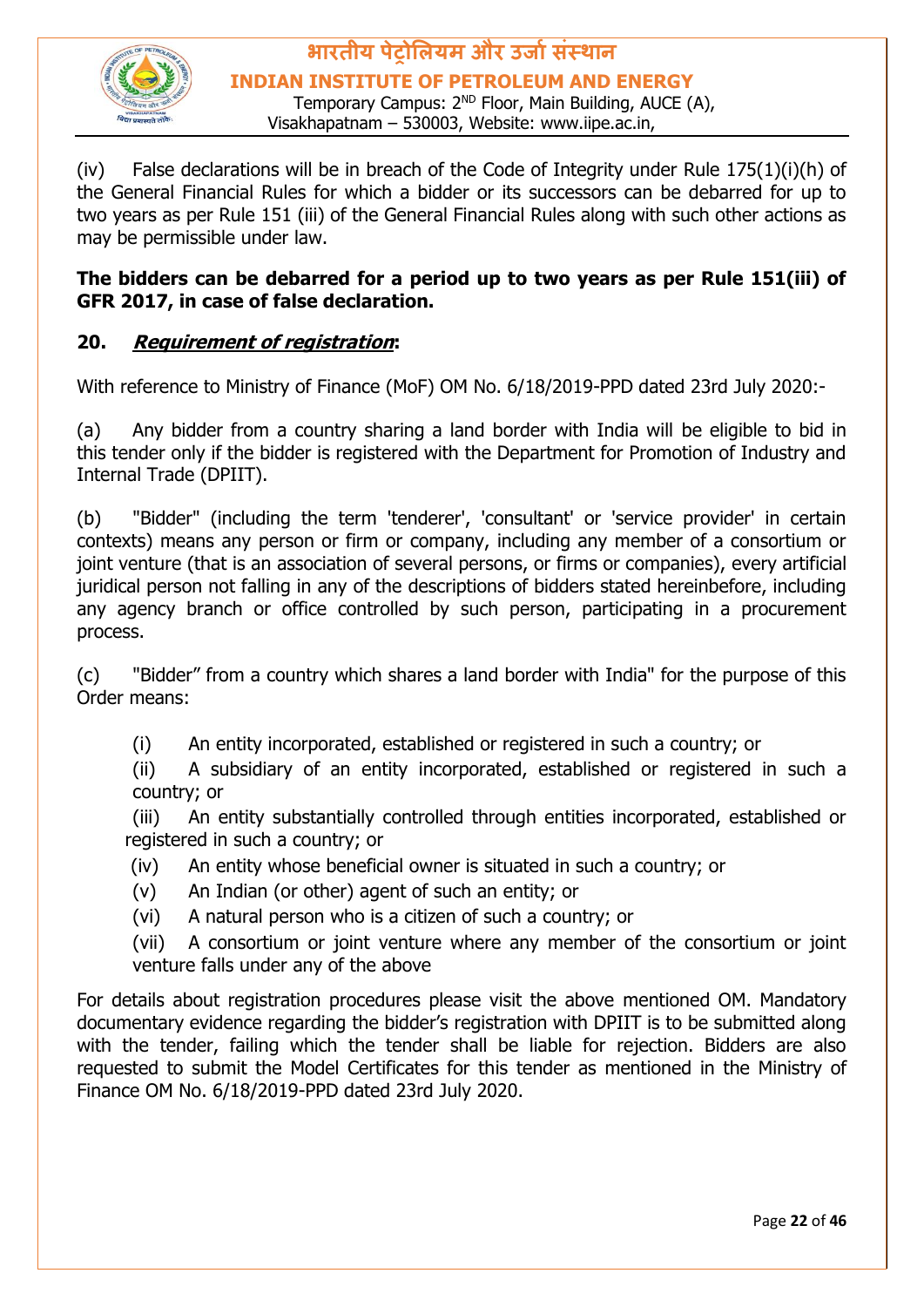

#### 21. **Arbitration :**

All disputes of any kind arising out of supply, commissioning, acceptance, warranty maintenance etc. shall be referred by either party (IIPE VISAKHAPATNAM or the bidder) after issuance of 30 days' notice in writing to the other party clearly mentioning the nature of dispute to a single arbitrator acceptable to both the parties. The venue for arbitration shall be IIPE, Visakhapatnam, India. The jurisdiction of the courts shall be Visakhapatnam, Andhra Pradesh, India.

#### 22. **Dispute Settlement:**

IIPE, Visakhapatnam and the Supplier shall make every effort to resolve amicably by direct informal negotiation any disagreement or dispute arising between them under or in connection with the Contract.

If, after twenty-one (21) days, the parties have failed to resolve their dispute or difference by such mutual consultation, then either the IIPE, Visakhapatnam or the Supplier may give notice to the other party of its intention to commence arbitration, as hereinafter provided, as to the matter in dispute, and no arbitration in respect of this matter may be commenced unless such notice is given. Any dispute or difference in respect of which a notice of intention to commence arbitration has been given in accordance with this Clause shall be finally settled by arbitration. Arbitration may be commenced prior to or after delivery of the Goods under the Contract.

The dispute settlement mechanism/arbitration proceedings shall be concluded as under:

In case of Dispute or difference arising between the IIPE Visakhapatnam and a domestic supplier relating to any matter arising out of or connected with this agreement, such disputes or difference shall be settled in accordance with the Indian Arbitration & Conciliation Act, 1996, the rules there under and any statutory modifications or re-enactments thereof shall apply to the arbitration proceedings. The dispute shall be referred to the Director, IIPE Visakhapatnam, if he is unable/ unwilling to act, to the sole arbitration of some other person appointed by his willing to act as such Arbitrator. The award of the arbitrator so appointed shall be final, conclusive and binding on all parties to this order.

The venue of the arbitration shall be the place from where the purchase order or contract is issued.

**Registrar (I/c), IIPE**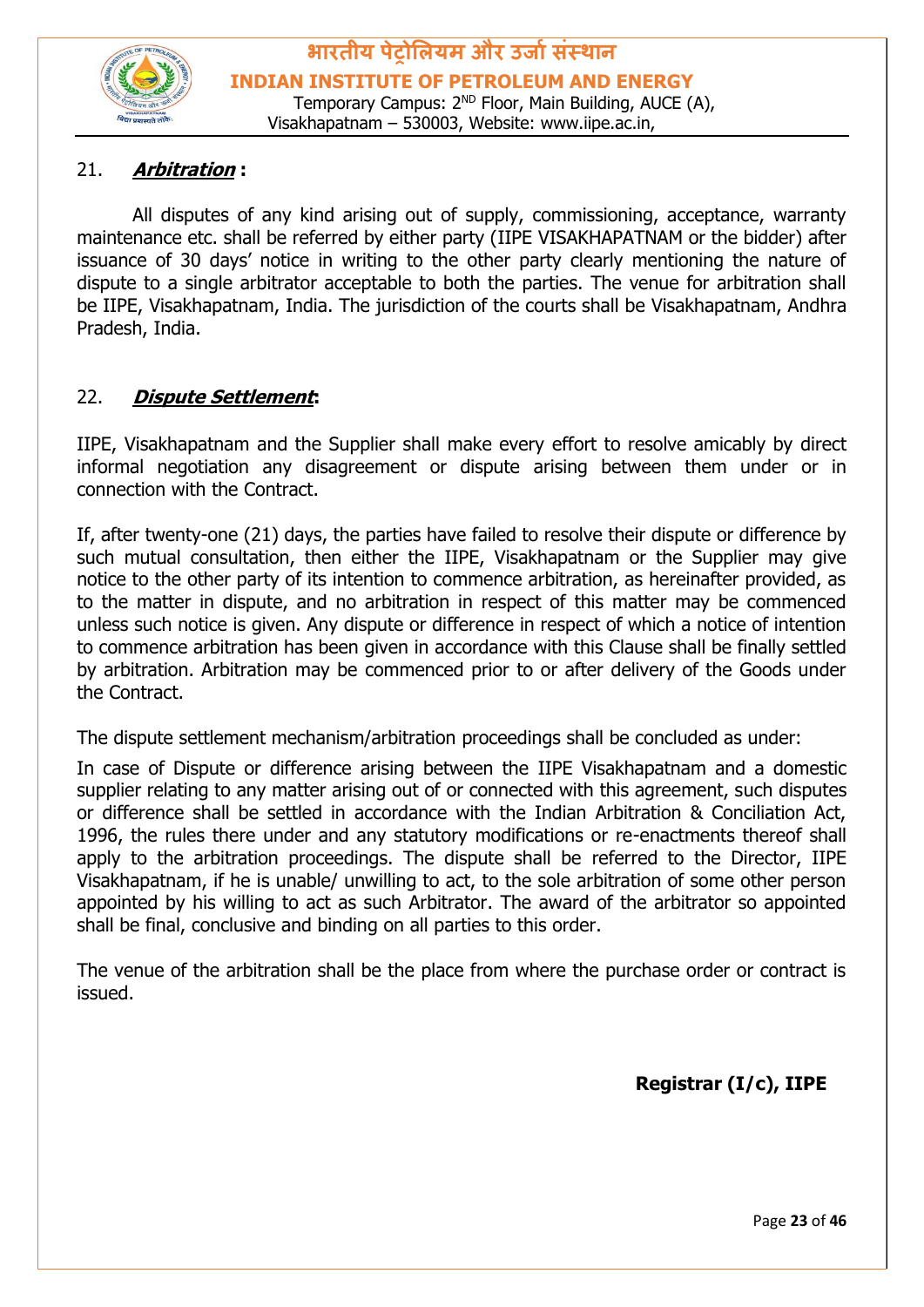

Temporary Campus: 2<sup>ND</sup> Floor, Main Building, AUCE (A), Visakhapatnam – 530003, Website: www.iipe.ac.in,

#### **CHAPTER 4: TECHNICAL SPECIFICATIONS FOR "Rotary Evaporator with Chiller and Pump"**

#### **Tender Ref. No. : IIPE/H&S/2022-23/37**

|              | <b>Rotary Evaporator:-</b>                      |                                                                                                                                     |  |
|--------------|-------------------------------------------------|-------------------------------------------------------------------------------------------------------------------------------------|--|
| #            | Specification                                   | <b>Reference/Standard</b>                                                                                                           |  |
| $\mathbf{1}$ | Height adjustment (mm)                          | 140-160                                                                                                                             |  |
| 2            | Lift                                            | Auto                                                                                                                                |  |
| 3            | Condenser                                       | Vertical                                                                                                                            |  |
| 4            | <b>Rotation Speed (RPM)</b>                     | 20-300                                                                                                                              |  |
| 5            | Vapour tube type                                | One (single) piece                                                                                                                  |  |
| 6            | Clamp for evaporation flask                     | Integrated combi clip                                                                                                               |  |
| 7            | Evaporation flask volume (mL)                   | 50-5000                                                                                                                             |  |
| 8            | Rotation and temperature display                | Digital LED display                                                                                                                 |  |
| 9            | Motor power (W)                                 | 60                                                                                                                                  |  |
| 10           | Total power (W)                                 | 136                                                                                                                                 |  |
| 11           | Heating Bath Temperature range<br>$(^{\circ}C)$ | 30-200                                                                                                                              |  |
| 12           | Temperature accuracy (°C)                       | ±1                                                                                                                                  |  |
| 13           | Material of heating bath                        | <b>High Quality Stainless Steel</b>                                                                                                 |  |
| 14           | Heating Bath Volume (mL)                        | 5000                                                                                                                                |  |
| 15           | Overprotection for bath                         | Yes, cut off at 5-10 °C over set temperature                                                                                        |  |
| 16           | Secondary over-temperature                      | Cut off over at max 210 °C.                                                                                                         |  |
| 17           | Sealing ring                                    | Chemically inert PTFE/Hard inert polymer                                                                                            |  |
| 18           | Charging pipe connected with stop<br>cock       | <b>PTFE</b>                                                                                                                         |  |
| 19           | Power supply                                    | 200-240V AC                                                                                                                         |  |
| 20           | Accessories                                     | Evaporating Flask, Receiving Flask, Heating Bath,<br>Diagonal Glassware, Vapour tube , Vacuum seal<br>,Foam Brake, Connector/tubing |  |
| 21           | Compliance to ISO (Latest)                      | Yes                                                                                                                                 |  |
| 22           | Motor Type                                      | <b>Brushless DC</b>                                                                                                                 |  |
| 23           | Time Setting Range (min)                        | 360 (without break)                                                                                                                 |  |
| 24           | Warranty                                        | 5 Yrs                                                                                                                               |  |
| 25           | Servicing requirement                           | Yes (without visit cost)                                                                                                            |  |

Page **24** of **46**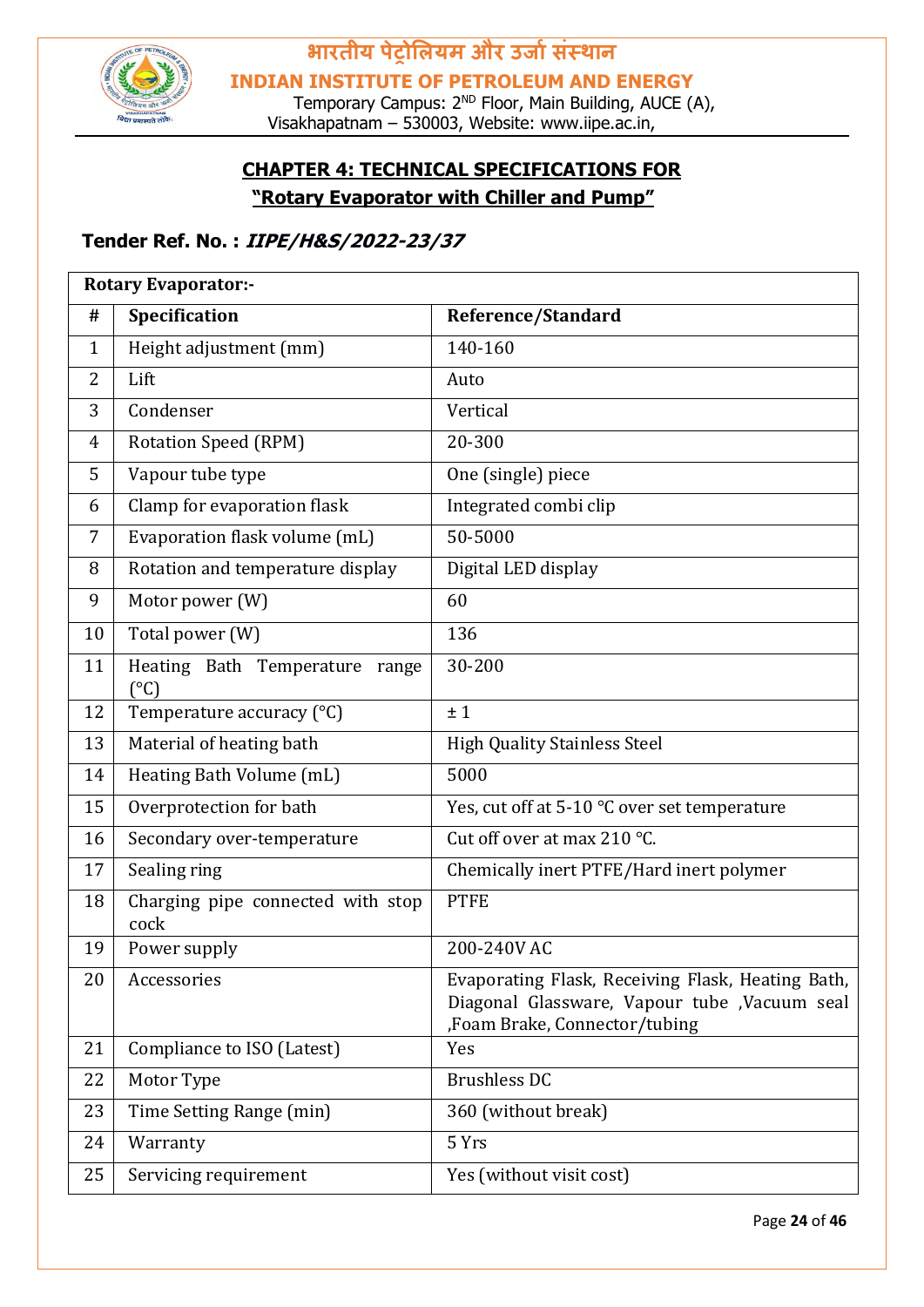

#### **INDIAN INSTITUTE OF PETROLEUM AND ENERGY**

| 26             | Copies of all certifications and reports<br>to be provided to buyer on demand at<br>time of supplies. | Yes                                  |  |  |  |  |  |
|----------------|-------------------------------------------------------------------------------------------------------|--------------------------------------|--|--|--|--|--|
|                | Diaphragm Vacuum Pump:-                                                                               |                                      |  |  |  |  |  |
| #              | Specification                                                                                         | Reference/Standard                   |  |  |  |  |  |
| $\mathbf{1}$   | Ultimate vacuum(mbar)                                                                                 | $5 - 7$                              |  |  |  |  |  |
| 2              | Power input (W)                                                                                       | 160-180                              |  |  |  |  |  |
| 3              | <b>Power Supply</b>                                                                                   | 200-240V AC                          |  |  |  |  |  |
| $\overline{4}$ | Max back pressure                                                                                     | $1-2bar$                             |  |  |  |  |  |
| 5              | Valve Type                                                                                            | Solenoid with analogue/digital gauge |  |  |  |  |  |
| 6              | Max pumping speed $(m^3/h)$                                                                           | $1 - 3$                              |  |  |  |  |  |
| 7              | Inlet connection (mm)                                                                                 | 10                                   |  |  |  |  |  |
| 8              | Outlet connection (mm)                                                                                | 10                                   |  |  |  |  |  |
| 9              | Pump head type                                                                                        | Two stage                            |  |  |  |  |  |
| 10             | Noise level (Db)                                                                                      | Maximum 50                           |  |  |  |  |  |
| 11             | Accessories                                                                                           | Yes (as per requirement)             |  |  |  |  |  |
| 12             | Power consumption (W)                                                                                 | 100-120                              |  |  |  |  |  |
| 13             | <b>Working System</b>                                                                                 | Continuously                         |  |  |  |  |  |
| 14             | Clean/Dry Valve                                                                                       | Yes                                  |  |  |  |  |  |
| 15             | Rated speed(RPM)                                                                                      | 1200-1500                            |  |  |  |  |  |
| 16             | Working Temperature (°C)                                                                              | $5 - 40$                             |  |  |  |  |  |
| 17             | Warranty (Yrs)                                                                                        | 5                                    |  |  |  |  |  |
| 18             | Servicing                                                                                             | Yes (without visit cost)             |  |  |  |  |  |
| 19             | Copies of all certifications and reports<br>to be provided to buyer on demand at<br>time of supplies  | Yes                                  |  |  |  |  |  |
|                | <b>Re-Circulation Chiller:-</b>                                                                       |                                      |  |  |  |  |  |
| #              | Specification                                                                                         | Reference/Standard                   |  |  |  |  |  |
| $\mathbf{1}$   | Working temperature range                                                                             | 20 to -20                            |  |  |  |  |  |
| 2              | Temperature stability (°C)                                                                            | ±1                                   |  |  |  |  |  |
| 3              | Cooling capacity                                                                                      | 500w@0°C                             |  |  |  |  |  |
| 4              | Pump pressure                                                                                         | Max 0.7 bar                          |  |  |  |  |  |
| 5              | Pump flow (L/min)                                                                                     | Max 10-20                            |  |  |  |  |  |
| 6              | Bath volume (L)                                                                                       | $4 - 5$                              |  |  |  |  |  |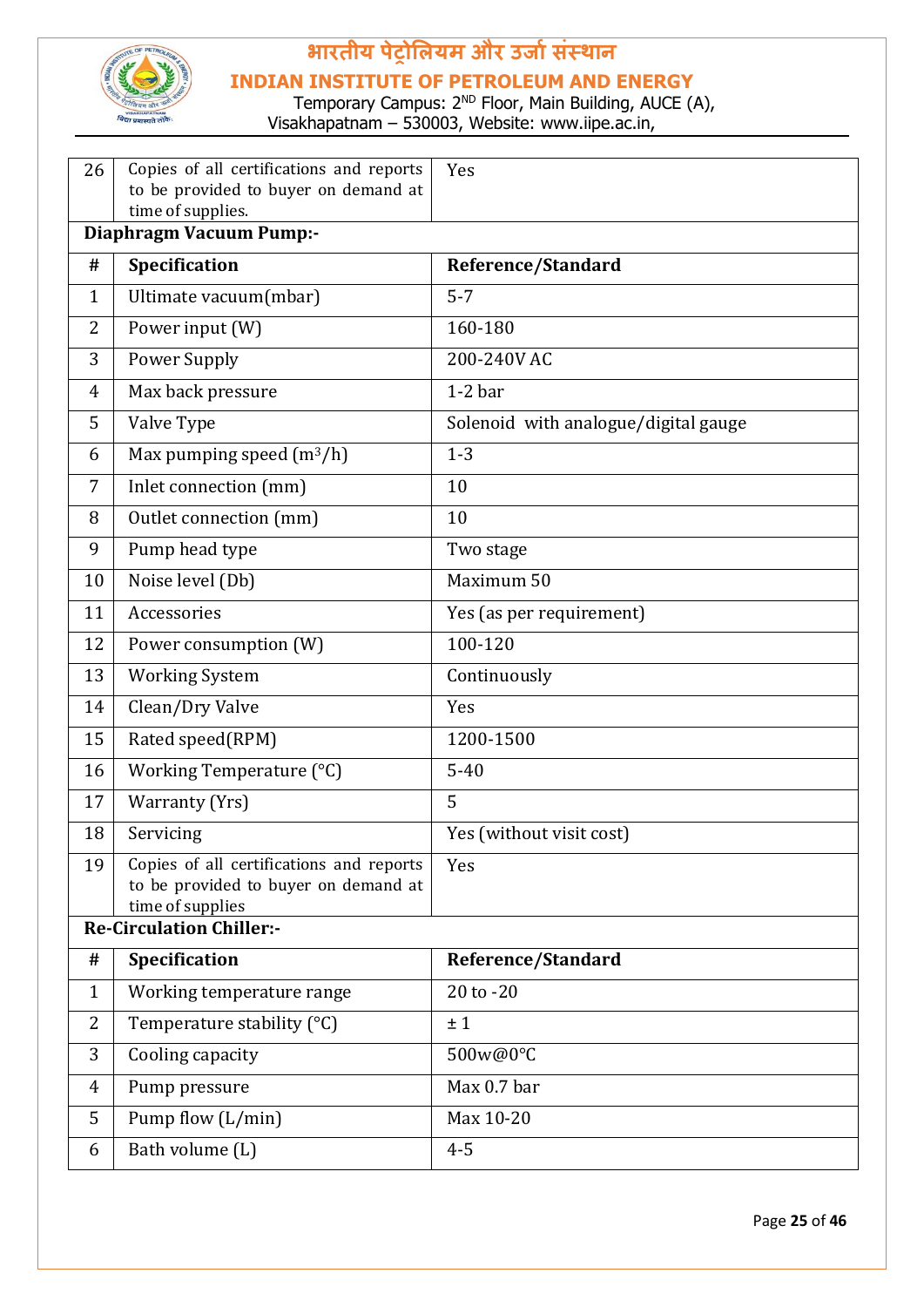

**INDIAN INSTITUTE OF PETROLEUM AND ENERGY**

Temporary Campus: 2<sup>ND</sup> Floor, Main Building, AUCE (A), Visakhapatnam – 530003, Website: www.iipe.ac.in,

|    | Security features                                                                                    | Delay, Leakage, Over Current/Voltage |
|----|------------------------------------------------------------------------------------------------------|--------------------------------------|
| 8  | Power Supply                                                                                         | 200-240V AC                          |
| 9  | Warranty(Yrs)                                                                                        | כ                                    |
| 10 | Servicing                                                                                            | Yes (without visit cost)             |
| 11 | Copies of all certifications and reports<br>to be provided to buyer on demand at<br>time of supplies | Yes                                  |

#### **Note:**

(a) Bidders should give point by point compliance w.r.t. the tender specifications. Bidders should provide technical literature and brochure of the offered model and mention the same in the compliance table. Bids without technical literature will be summarily rejected.

(b) Point by point compliance of the bid in a tabular format w.r.t specifications along with reference to the pages in the technical literature submitted by the bidder is to be clearly mentioned and submitted.

(c) Non-compliance to any of the two points above shall be treated as INCOMPLETE/ PARTIAL BID & shall not be considered for further process.

(d) If technical committee wishes to examine the instrument specification, the vendors may also be called for the demonstration of instrument for the various parameters.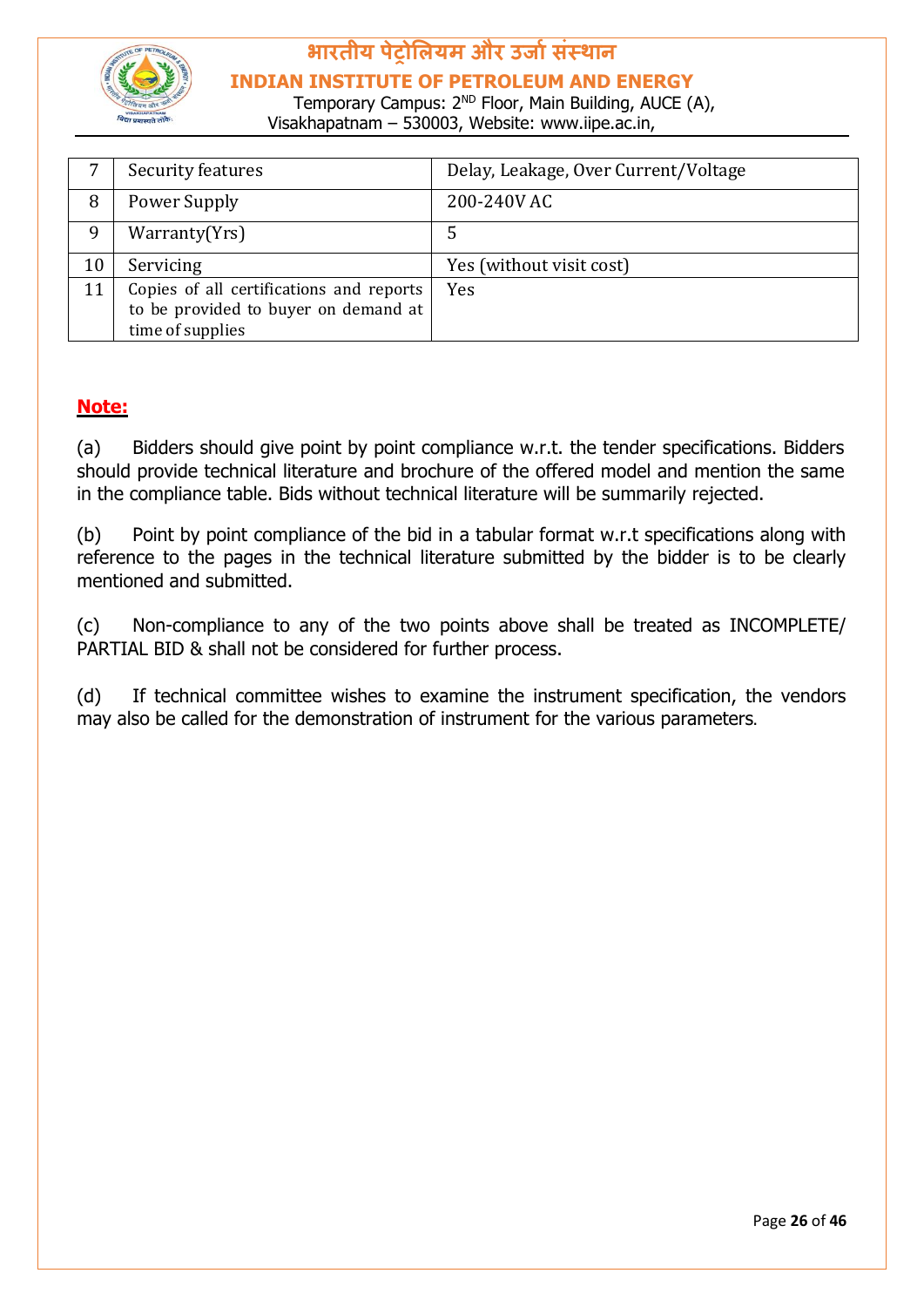

Temporary Campus: 2<sup>ND</sup> Floor, Main Building, AUCE (A), Visakhapatnam – 530003, Website: www.iipe.ac.in,

#### **CHAPTER – 5: PRICE SCHEDULE**

The Bill of materials must be included in the technical offer as well as commercial offer. **However, the Technical offer should not contain any price information.**

#### **PRICE SCHEDULE FOR GOODS**

Name of the Bidder **No. 1IPE/H&S/2022-23/37** 

| Sr. | <b>Item</b><br><b>Description</b>                                                                                                                 | <b>Place of</b><br><b>Manufactu</b><br>re in India | Qty | <b>Unit</b> | <b>Unit</b><br><b>Price</b> | <b>GST</b><br>$\frac{1}{2}$ | <b>GST</b><br><b>Amount</b> | <b>Total</b><br><b>Amount</b><br><b>Without</b><br>taxes | <b>Total</b><br><b>Amount</b><br><b>With</b><br>taxes |
|-----|---------------------------------------------------------------------------------------------------------------------------------------------------|----------------------------------------------------|-----|-------------|-----------------------------|-----------------------------|-----------------------------|----------------------------------------------------------|-------------------------------------------------------|
| 01  | <b>Rotary</b><br><b>Evaporator with</b><br><b>Chiller and</b><br><b>Pump</b><br>(As per<br>specifications<br>mentioned in the<br>Tender Document) |                                                    | 01  | No          |                             |                             |                             |                                                          |                                                       |
| 02  | Any Other<br>Charges/Any<br>taxes, if any                                                                                                         |                                                    |     |             |                             |                             |                             |                                                          |                                                       |

**Note :** The Institute is already registered with DSIR for GST Concession for Research Purpose(s)

Total Bid price in \_\_\_\_\_\_\_\_\_\_\_\_\_\_\_\_\_\_\_\_\_\_\_\_\_\_\_\_\_\_\_\_\_\_\_\_\_\_\_\_\_\_\_\_\_\_\_\_\_\_\_\_ in words

Signature of Bidder:

Name:

Stamp:

Note: The cost of optional items shall be indicated separately. The bidder may add rows to include the prices of all components & warranties, installation etc. whichever applicable. (a) Cost of spares

(b) Warranty if being charged include in BoQ

Page **27** of **46**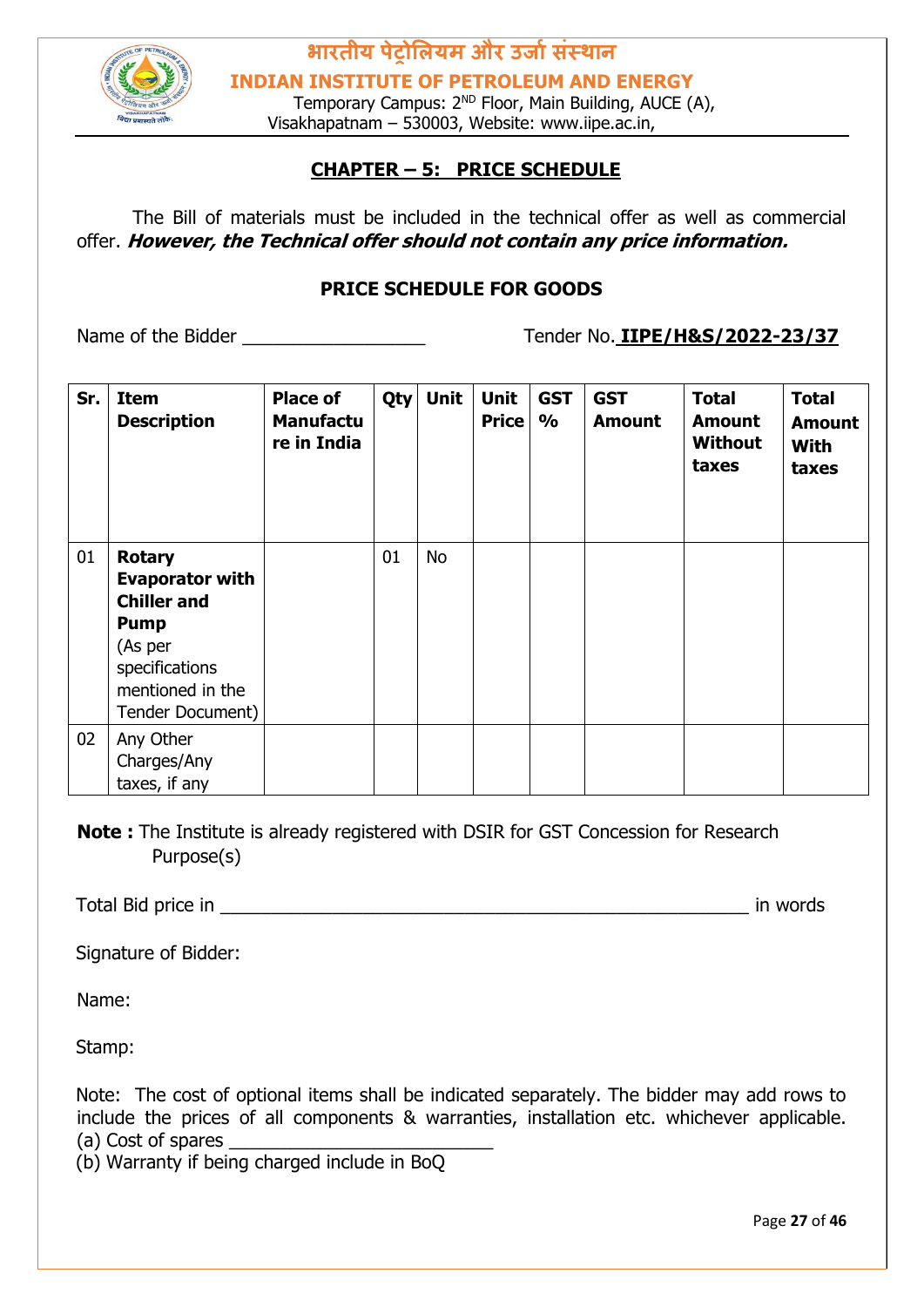

Temporary Campus: 2<sup>ND</sup> Floor, Main Building, AUCE (A), Visakhapatnam – 530003, Website: www.iipe.ac.in,

**ANNEXURE – A** 

#### **FORMAT/QUESTIONNAIR FOR COMPLIANCE OF TERMS AND CONDITIONS**

#### **Tender No.: <u>IIPE/H&S/2022-23/37</u> Due Date: 30.06.2022**

#### **Note:**

#### 1. **Quotation will not be considered without submission of this format**.

2. If a particular question is not at all applicable, please write NA in compliance part in Col. No. 4 below.

3. Kindly see the relevant terms & conditions of the tender document in each question before replying to the questions mentioned in Col.2 below:

| <b>SNo</b> | <b>Terms &amp; condition of Tender document</b>                                                                         | Whether acceptable (say 'Yes'<br>or 'No' (preferably use different<br>colour ink for 'No') | Deviation from tender terms, if<br>any, with reasons for<br>noncompliance or alternative<br>condition quoted for |
|------------|-------------------------------------------------------------------------------------------------------------------------|--------------------------------------------------------------------------------------------|------------------------------------------------------------------------------------------------------------------|
|            | 7                                                                                                                       | 3                                                                                          |                                                                                                                  |
|            | a) Whether quotation is direct from Principal<br>supplier/manufacturer or their own office in<br>India (Please specify) |                                                                                            |                                                                                                                  |
|            | b) Whether quotation is being submitted by<br>Indian Agent/authorized distributor/ dealer                               |                                                                                            |                                                                                                                  |
|            | c) Whether the agent is registered with<br>NSIC/MSME                                                                    |                                                                                            |                                                                                                                  |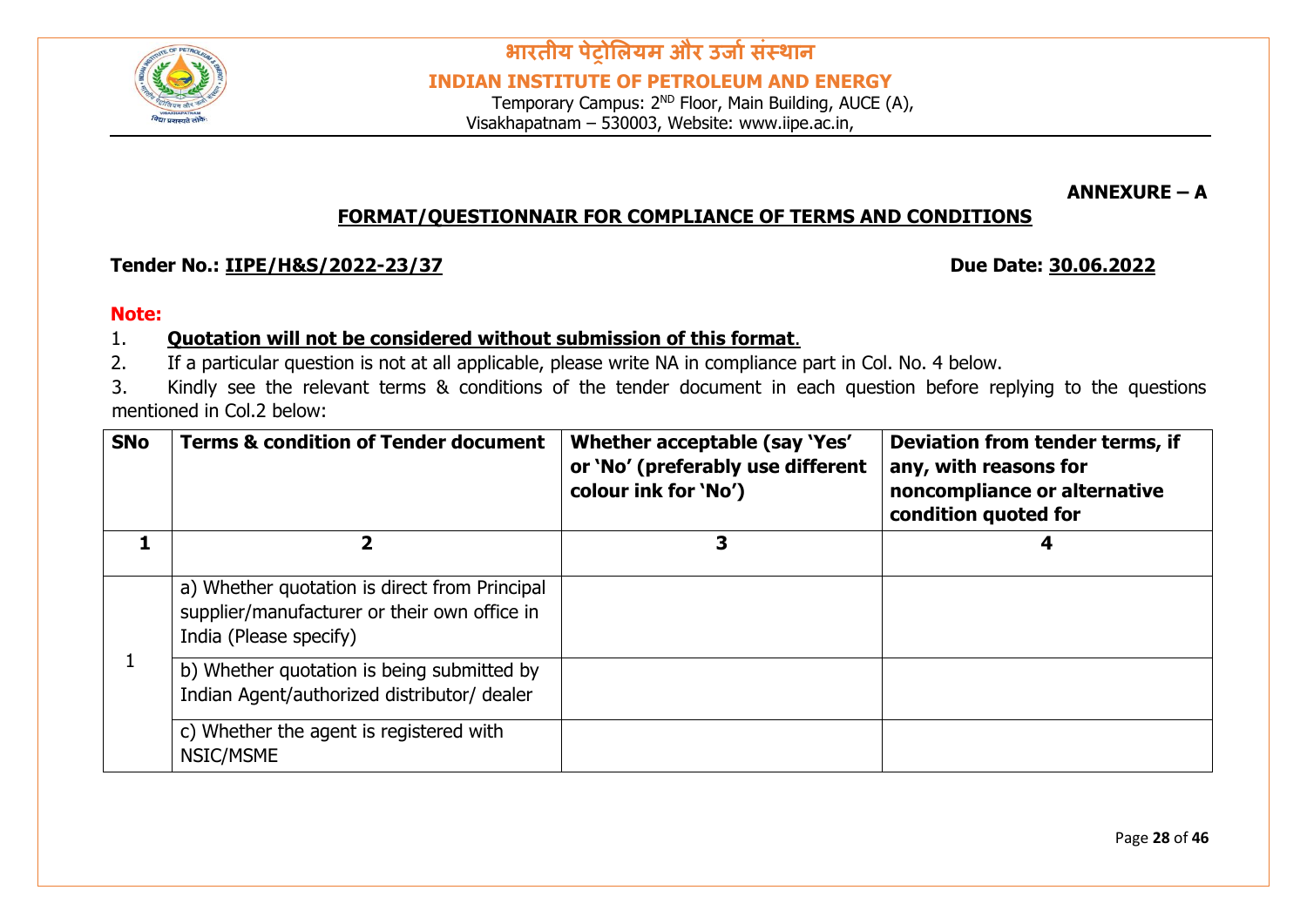

#### **INDIAN INSTITUTE OF PETROLEUM AND ENERGY**

| <b>SNo</b>     | <b>Terms &amp; condition of Tender document</b>                                                                                                                                                          | Whether acceptable (say 'Yes'<br>or 'No' (preferably use different<br>colour ink for 'No') | Deviation from tender terms, if<br>any, with reasons for<br>noncompliance or alternative<br>condition quoted for |
|----------------|----------------------------------------------------------------------------------------------------------------------------------------------------------------------------------------------------------|--------------------------------------------------------------------------------------------|------------------------------------------------------------------------------------------------------------------|
| $\overline{2}$ | Whether techno-commercial Bid contains,<br>technical literature/leaflets, detailed<br>specifications & commercial terms &<br>conditions etc. as applicable.                                              |                                                                                            |                                                                                                                  |
| 3              | c) Whether specific amounts or percentage<br>of expenses like packing, forwarding,<br>handling, freight, insurance, documentation<br>etc. have been mentioned in quotation<br>separately in clear terms. |                                                                                            |                                                                                                                  |
| $\overline{4}$ | a) Whether prevailing rates of sales tax,<br>excise duty & other govt. levies (for<br>indigenous supplies) have been given in<br>quotation                                                               |                                                                                            |                                                                                                                  |
| 5              | Have you mentioned the validity period of<br>the quotation as per our requirements                                                                                                                       |                                                                                            |                                                                                                                  |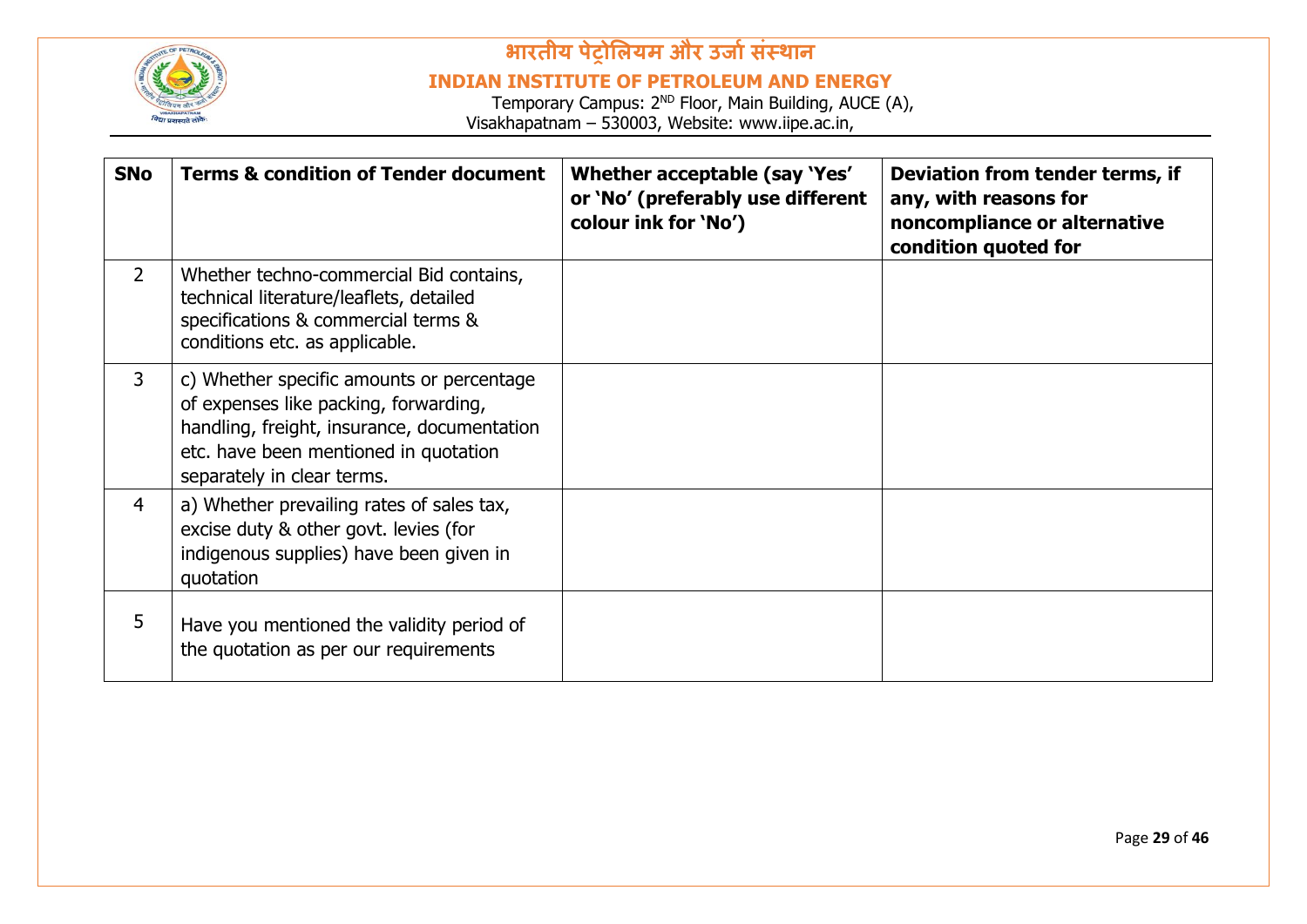

#### **INDIAN INSTITUTE OF PETROLEUM AND ENERGY**

| <b>SNo</b>      | <b>Terms &amp; condition of Tender document</b>                                                                                                                                              | Whether acceptable (say 'Yes'<br>or 'No' (preferably use different<br>colour ink for 'No') | Deviation from tender terms, if<br>any, with reasons for<br>noncompliance or alternative<br>condition quoted for |
|-----------------|----------------------------------------------------------------------------------------------------------------------------------------------------------------------------------------------|--------------------------------------------------------------------------------------------|------------------------------------------------------------------------------------------------------------------|
| 6               | a) Whether the Price reasonability Certificate<br>is submitted with quotation                                                                                                                |                                                                                            |                                                                                                                  |
|                 | b) Whether copies of last three supply orders<br>of the same item from other customers have<br>been attached with the quotation                                                              |                                                                                            |                                                                                                                  |
| $\overline{7}$  | Whether rates/amount of AMC after the<br>warranty period is over has been mentioned                                                                                                          |                                                                                            |                                                                                                                  |
| 8               | Have you gone through the specification<br>Clause & complied with the same                                                                                                                   |                                                                                            |                                                                                                                  |
| 9               | Whether the Make/Brand, Model number and<br>name of manufacturer has been mentioned<br>in the quotation and Printed technical<br>literature/ leaflets of quoted items have been<br>submitted |                                                                                            |                                                                                                                  |
| 10 <sup>°</sup> | Whether compliance statement of<br>specifications has been attached with the<br>quotation.                                                                                                   |                                                                                            |                                                                                                                  |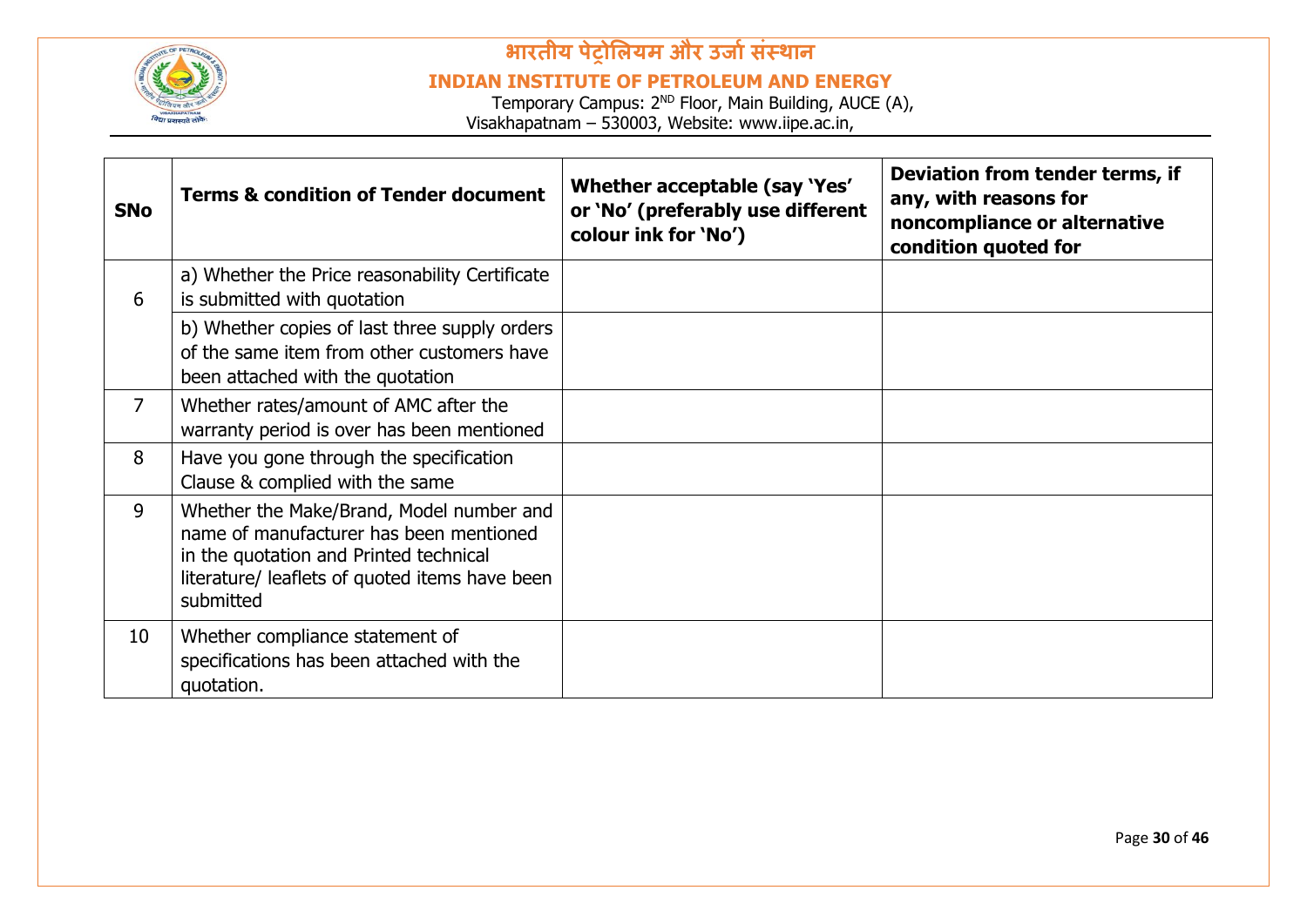

#### **INDIAN INSTITUTE OF PETROLEUM AND ENERGY**

| <b>SNo</b> | <b>Terms &amp; condition of Tender document</b>                                                                  | Whether acceptable (say 'Yes'<br>or 'No' (preferably use different<br>colour ink for 'No') | Deviation from tender terms, if<br>any, with reasons for<br>noncompliance or alternative<br>condition quoted for |
|------------|------------------------------------------------------------------------------------------------------------------|--------------------------------------------------------------------------------------------|------------------------------------------------------------------------------------------------------------------|
| 11         | a) Whether the delivery period for supply of<br>the items has been mentioned                                     |                                                                                            |                                                                                                                  |
|            | b) Whether mode of delivery & tentative size<br>& weight of the consignment has also been<br>indicated           |                                                                                            |                                                                                                                  |
| 12         | Do you agree with the payment terms for<br>indigenous supplies?                                                  |                                                                                            |                                                                                                                  |
| 13         | Do you agree about the date of<br>commencement of warranty period & its<br>extension is necessary?               |                                                                                            |                                                                                                                  |
| 14         | a) Who will install/commission and<br>demonstrate the equipment at IIPE<br>Visakhapatnam FREE OF COST.           |                                                                                            |                                                                                                                  |
|            | b) Will you be able to do it within a month                                                                      |                                                                                            |                                                                                                                  |
| 15         | Have you mentioned the guarantee/warranty<br>period in your quotation and do you agree<br>with guarantee clause? |                                                                                            |                                                                                                                  |
| 16         | Spare parts                                                                                                      |                                                                                            |                                                                                                                  |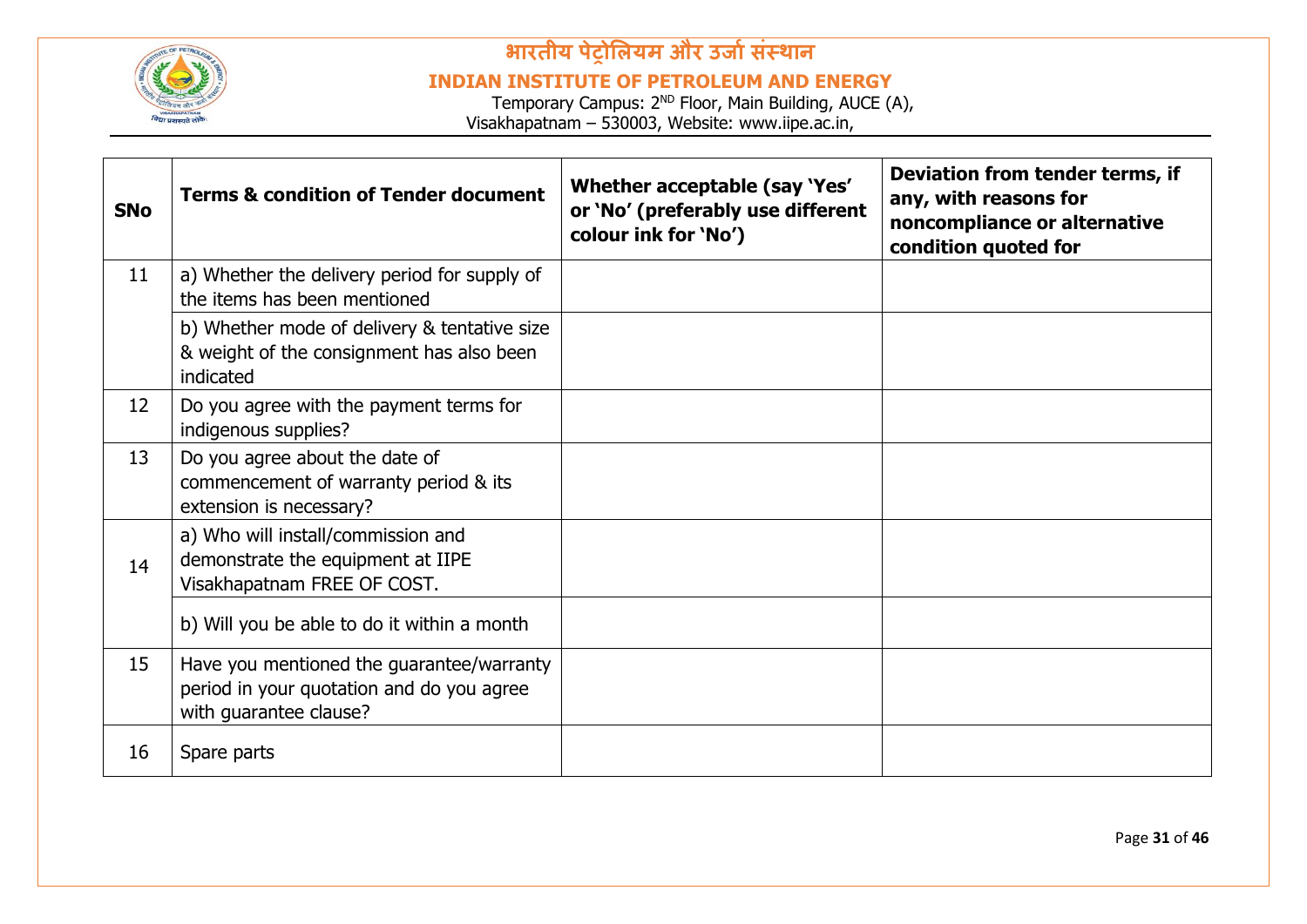

#### **INDIAN INSTITUTE OF PETROLEUM AND ENERGY**

| <b>SNo</b> | <b>Terms &amp; condition of Tender document</b>                                                                                                                                                             | Whether acceptable (say 'Yes'<br>or 'No' (preferably use different<br>colour ink for 'No') | Deviation from tender terms, if<br>any, with reasons for<br>noncompliance or alternative<br>condition quoted for |
|------------|-------------------------------------------------------------------------------------------------------------------------------------------------------------------------------------------------------------|--------------------------------------------------------------------------------------------|------------------------------------------------------------------------------------------------------------------|
| 17         | After Sales service                                                                                                                                                                                         |                                                                                            |                                                                                                                  |
| 18         | a) Do you agree that on receipt of material in<br>damaged condition or short supply you will<br>replace the same on CIF basis, free of cost<br>pending the settlement of the insurance<br>claim?            |                                                                                            |                                                                                                                  |
|            | b) Do you agree with the clause of physical<br>inspection?                                                                                                                                                  |                                                                                            |                                                                                                                  |
| 19         | Whether list of specific user's for the same<br>item & model as quoted along-with<br>performance certificates from the users is<br>submitted with offer                                                     |                                                                                            |                                                                                                                  |
| 20         | Whether you agree to the penalty clause for<br>late delivery & installation?                                                                                                                                |                                                                                            |                                                                                                                  |
| 21         | Whether training to our scientist/technical<br>person will be given free of cost. If yes,<br>have you specified in quotation whether it<br>will be in our lab? Or at supplier's site in<br>India or abroad. |                                                                                            |                                                                                                                  |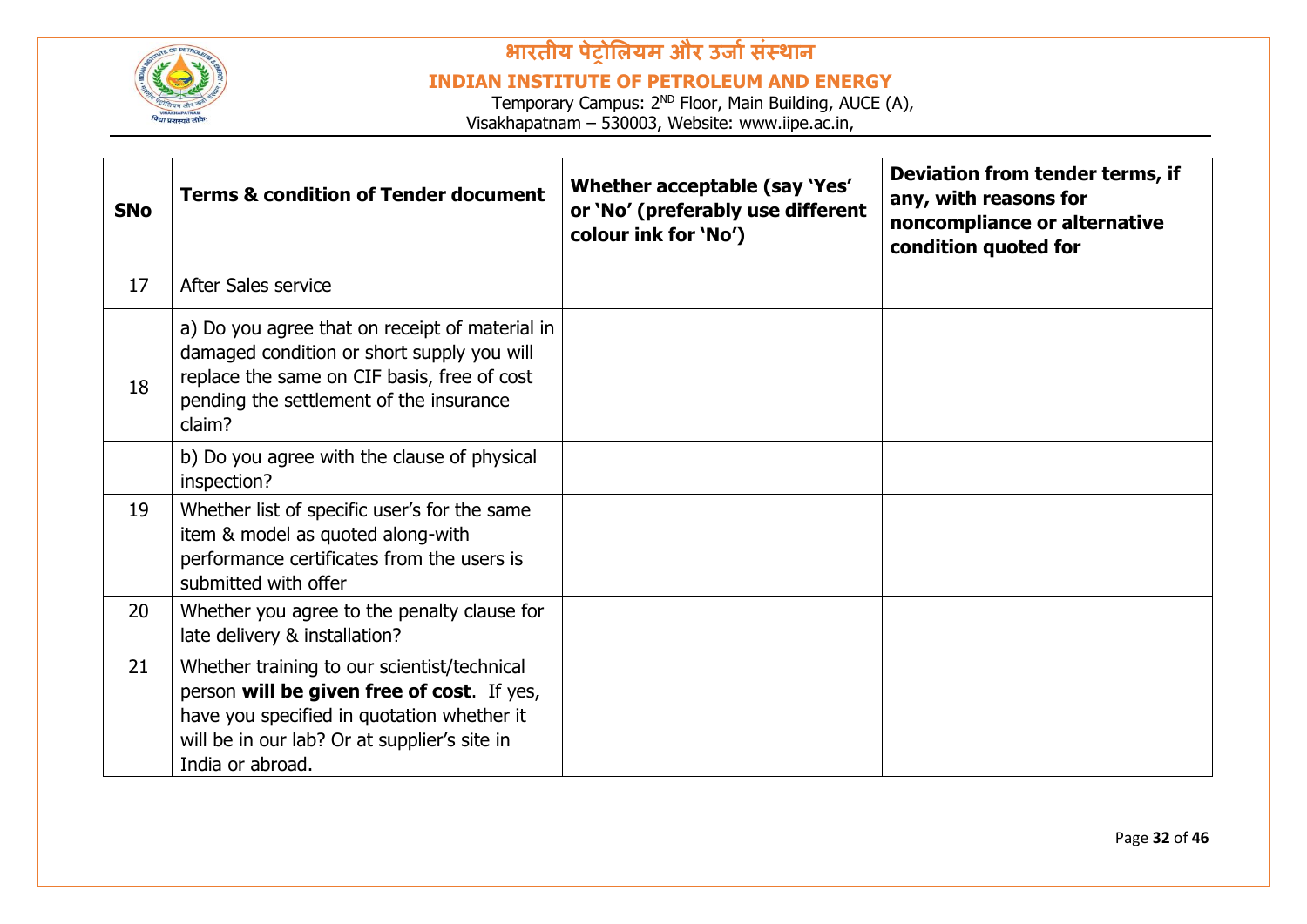

#### **INDIAN INSTITUTE OF PETROLEUM AND ENERGY**

| <b>SNo</b> | <b>Terms &amp; condition of Tender document</b>                                        | Whether acceptable (say 'Yes' or<br>No' (preferably use different<br>colour ink for 'No') | Deviation from tender terms, if<br>any, with reasons for<br>noncompliance or alternative<br>condition quoted for |
|------------|----------------------------------------------------------------------------------------|-------------------------------------------------------------------------------------------|------------------------------------------------------------------------------------------------------------------|
| 22         | a) Whether all the pages have been page<br>numbered?                                   |                                                                                           |                                                                                                                  |
|            | b) Whether quotation has been signed and<br>designation & name of signatory mentioned. |                                                                                           |                                                                                                                  |
| 23         | Whether documentary evidence of bidders as<br>given in Eligibility Criteria submitted  |                                                                                           |                                                                                                                  |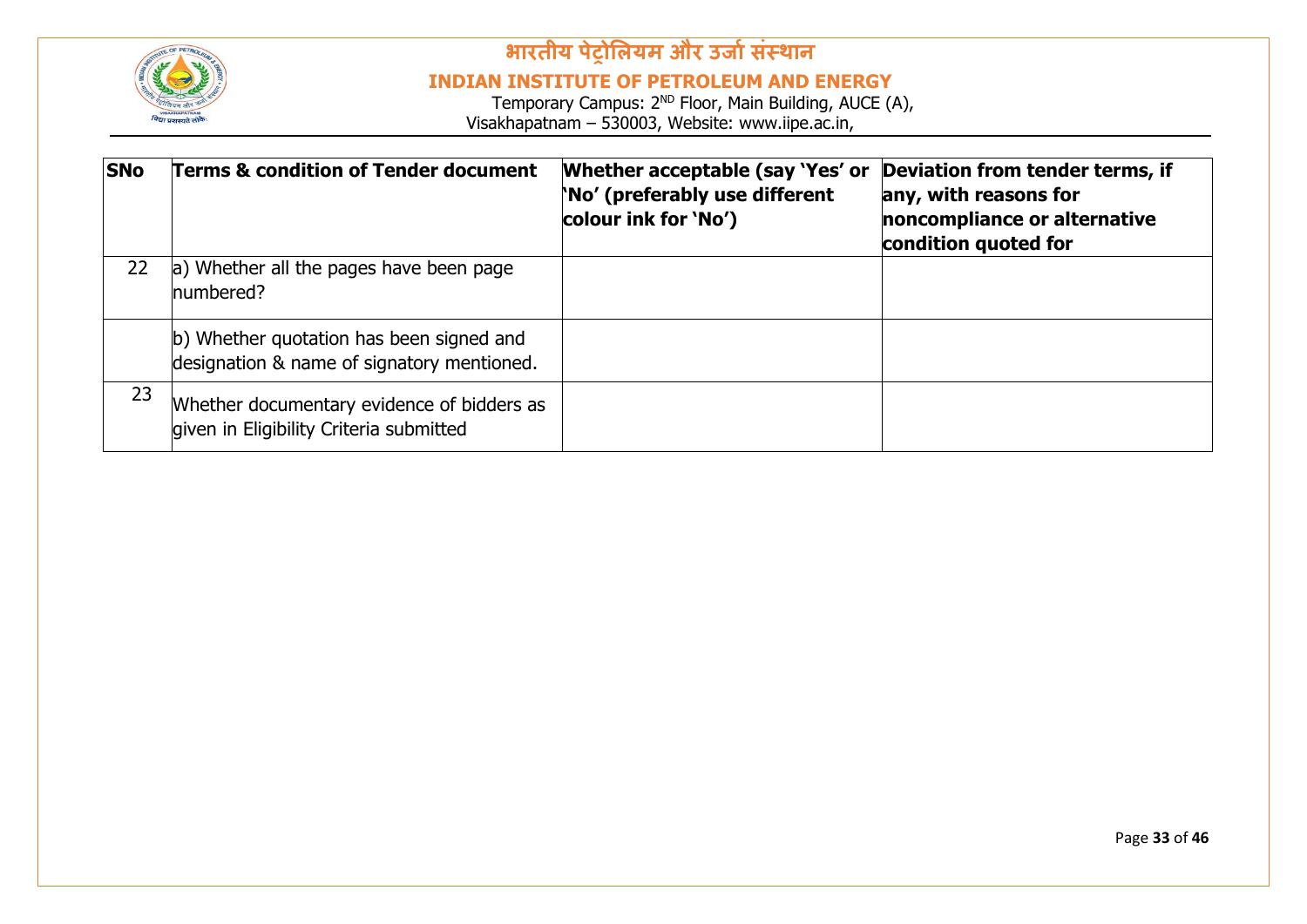

#### **ANNEXURE – B**

#### **FORMAT OF COMPLIANCE STATEMENT OF SPECIFICATIONS**

|     |                                                                                                                      |                            |                                            | 5                                                |                                                                     | 6                                                                                                                |
|-----|----------------------------------------------------------------------------------------------------------------------|----------------------------|--------------------------------------------|--------------------------------------------------|---------------------------------------------------------------------|------------------------------------------------------------------------------------------------------------------|
| SI. | Name of<br>specifications/part<br>Accessories of<br>tender enquiry as<br>per Chapter 4 of<br>the Tender<br>Document. | $%$ of<br>Local<br>Content | Specifications of<br>quoted Model/<br>Item | Compliance<br><b>Whether</b><br>"YES" or<br>"NO" | Deviation, if<br>any, to be<br>indicated in<br>unambiguous<br>terms | Whether<br>the<br>compliance<br>/ deviation<br>is clearly<br>mentioned<br>in technical<br>leaflet/<br>literature |
|     |                                                                                                                      |                            |                                            |                                                  |                                                                     |                                                                                                                  |
| 2   |                                                                                                                      |                            |                                            |                                                  |                                                                     |                                                                                                                  |
| 3   |                                                                                                                      |                            |                                            |                                                  |                                                                     |                                                                                                                  |

Note : Bidders are required to fill this table as per the specifications given in the Chapter 4 of this Tender Document. The points need to be reproduced in the table at Column No 2 and then fill in the relevant details for each specification.

Signature of the Bidder: \_\_\_\_\_\_\_\_\_\_\_\_\_\_\_\_\_\_\_\_\_\_

Name :

Stamp :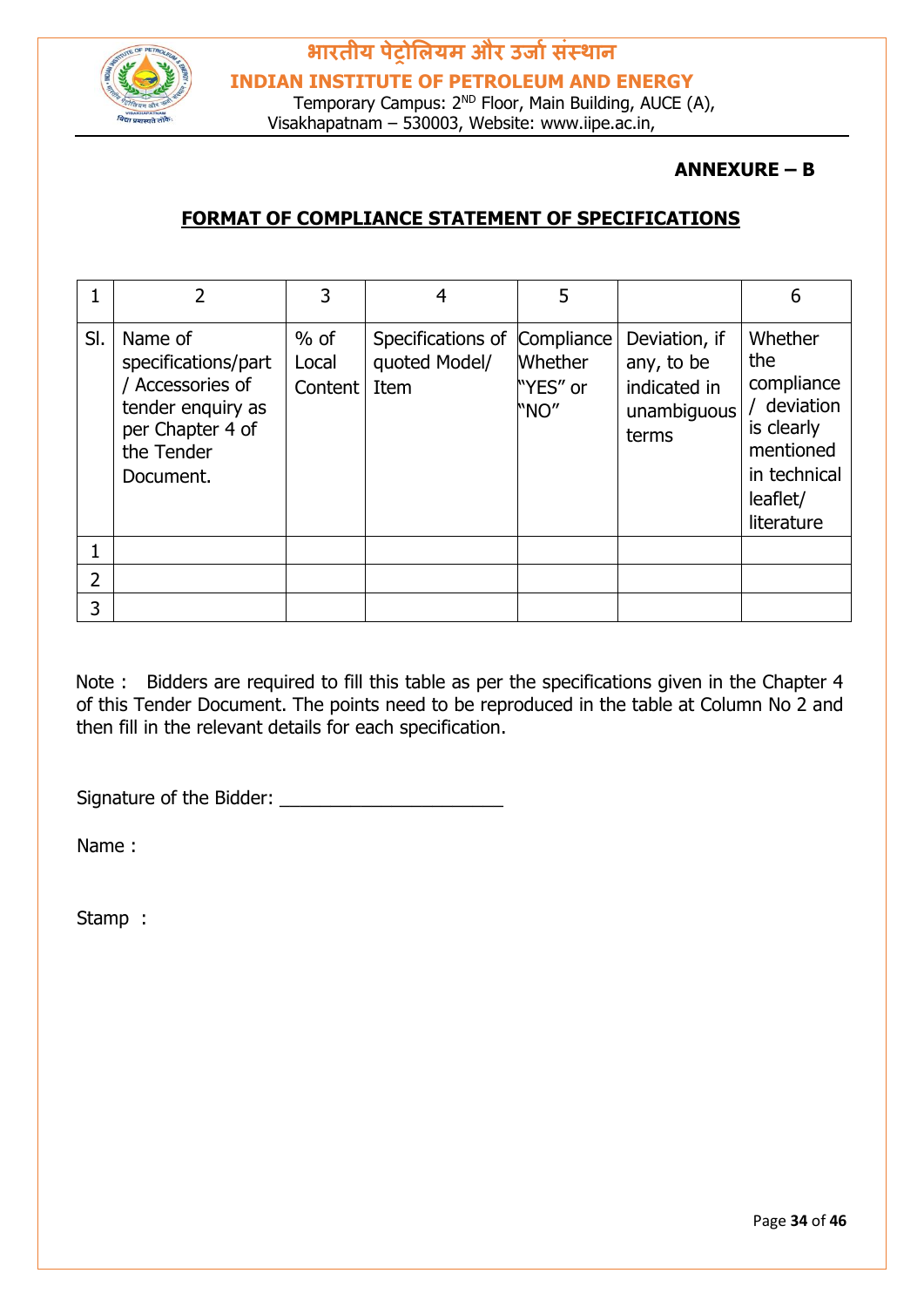

**ANNEXURE – C**

#### **MANUFACTURER'S AUTHORIZATION FORM**

[**The Bidder shall require the Manufacturer to fill in this Form in accordance with the instructions indicated. This letter of authorization should be on the letterhead of the Manufacturer and should be signed by a person with the proper authority to sign documents that Are binding on the Manufacturer**]

**Date:** [Insert date (as Day, month and year) of Bid submission]

**Tender No.: [Insert number from Invitation for Bids]** 

To: [Insert complete name and address of Purchaser]

#### WHEREAS

We [insert complete name of Manufacturer], who are official manufacturers of [Insert type of goods manufactured] having factories at [insert full address of Manufacturer's factories], do hereby authorize [insert complete name of Bidder] to submit a bid the purpose of which is to provide the following goods, manufactured by us [insert name and or brief description of the goods], and to subsequently negotiate and sign the contract.

We hereby extend our full quarantee and complete comprehensive warranty in accordance with the Terms and Conditions of Contract with respect to the Goods offered by the above firm for the complete warranty period.

**Signed:** [insert signature(s) of authorized representative(s) of the Manufacturer]

Name: linsert complete name(s) of authorized representative(s) of the Manufacturer

Title: [insert title]

|          | Duly authorized to sign this Authorization on behalf of: [insert complete name of Bidder] |                          |
|----------|-------------------------------------------------------------------------------------------|--------------------------|
| Dated on | day of                                                                                    | [insert date of sign in] |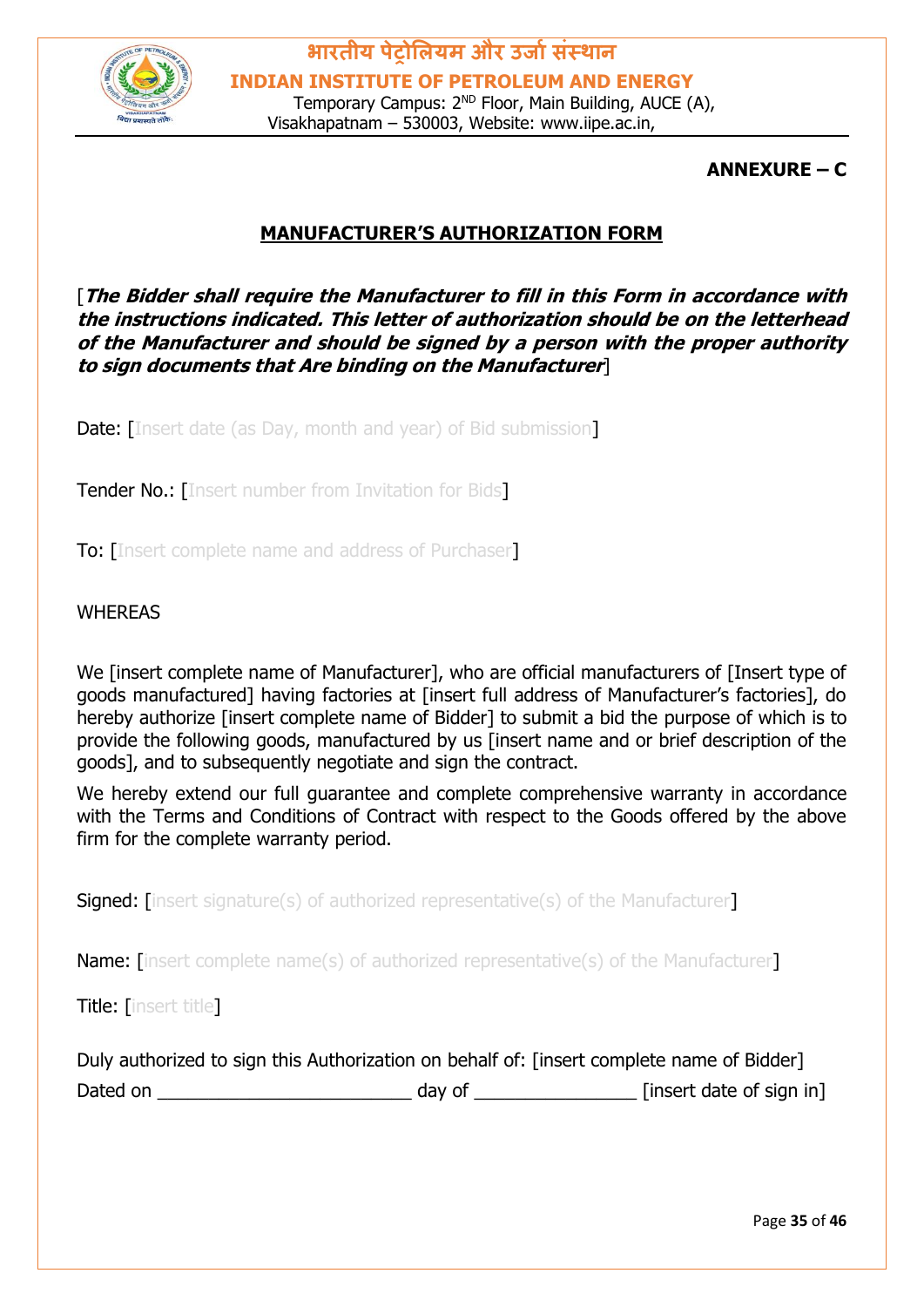

Temporary Campus: 2<sup>ND</sup> Floor, Main Building, AUCE (A), Visakhapatnam – 530003, Website: www.iipe.ac.in,

#### **ANNEXURE – D**

#### **BID SECURING DECLARATION FORM**

#### **Tender No.: IIPE/H&S/2022-23/37**

Date:

To (insert complete name and address of the purchaser)

I/We. The undersigned, declare that:

I/We understand that, according to your conditions, bids must be supported by a Bid Securing Declaration.

I/We accept that I/We may be disqualified from bidding for any contract with you for a period of two year from the date of notification if I am /We are in a breach of any obligation under the bid conditions, because I/We

a) have withdrawn/ modified/ amended, impairs or derogates from the tender, my/ our Bid during the period of bid validity specified in the form of Bid; or

b) having been notified of the acceptance of our Bid by the purchaser during the period of bid validity (i) fail or reuse to execute the contract, if required, or (ii) fail or refuse to furnish the Performance Security, in accordance with the Instructions to Bidders.

I/We understand this Bid Securing Declaration shall cease to be valid if I am/we are not the successful Bidder, upon the earlier of (i) the receipt of your notification of the name of the successful Bidder; or (ii) thirty days after the expiration of the validity of my/our Bid.

Signed: (insert signature of person whose name and capacity are shown) in the capacity of (insert legal capacity of person signing the Bid Securing Declaration)

Name: (insert complete name of person signing he Bid Securing Declaration)

Duly authorized to sign the bid for an on behalf of (insert complete name of Bidder)

Dated on \_\_\_\_\_\_\_\_\_\_\_\_\_\_\_\_ day of \_\_\_\_\_\_\_\_\_\_\_\_\_\_\_\_\_\_\_\_\_\_\_\_ (insert date of signing)

Corporate Seal (where appropriate)

(Note: In case of a Joint Venture, the Bid Securing Declaration must be in the name of all partners to the Joint Venture that submits the bid)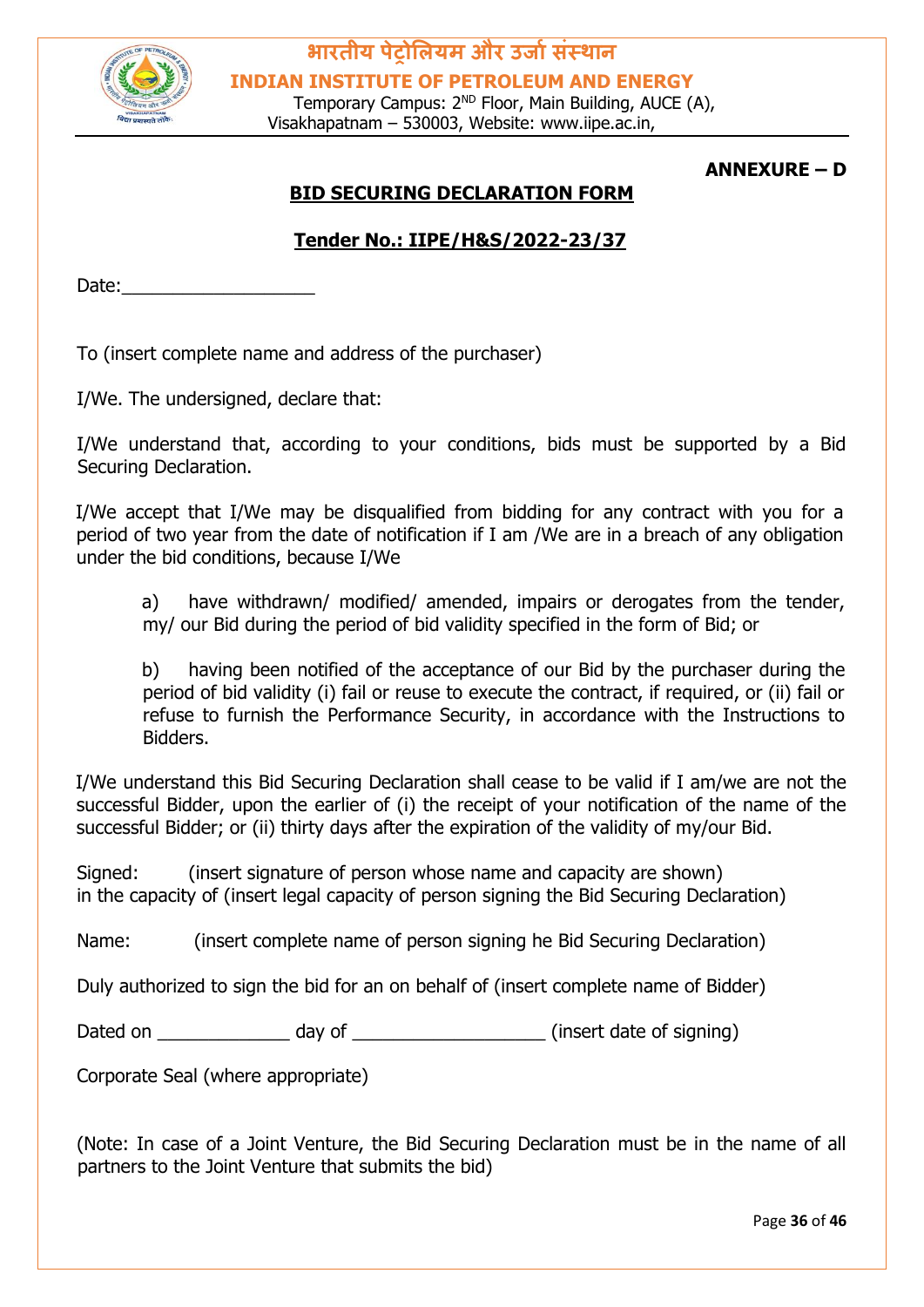

**INDIAN INSTITUTE OF PETROLEUM AND ENERGY**

Temporary Campus: 2<sup>ND</sup> Floor, Main Building, AUCE (A), Visakhapatnam – 530003, Website: www.iipe.ac.in,

**ANNEXURE – E** 

#### **PREVIOUS SUPPLY ORDERS FORMAT**

Name of the Firm  $\blacksquare$ 

| Order placed by Order No.<br><i>{Full address of</i> and Date<br>Purchaser <sub>1</sub> | Description<br>and quantity<br>of ordered<br>equipment | Value of<br>order | Date of<br>completion<br>of delivery<br>as per<br>contract | Date of<br>actual<br>completion<br>of delivery | Remarks<br>indicating reasons<br>for late delivery,<br>if any and<br>justification for<br>price difference of<br>their supply order<br>& those quoted to<br>us. | Has the<br>equipment<br>been installed<br>satisfactorily? | Contact<br>Person along<br>with<br>Telephone<br>no., Fax no.<br>and e-mail<br>address. |
|-----------------------------------------------------------------------------------------|--------------------------------------------------------|-------------------|------------------------------------------------------------|------------------------------------------------|-----------------------------------------------------------------------------------------------------------------------------------------------------------------|-----------------------------------------------------------|----------------------------------------------------------------------------------------|
|                                                                                         |                                                        |                   |                                                            |                                                |                                                                                                                                                                 |                                                           |                                                                                        |

Signature and Seal of the Manufacturer/ bidder …………………………………

Place:

Date: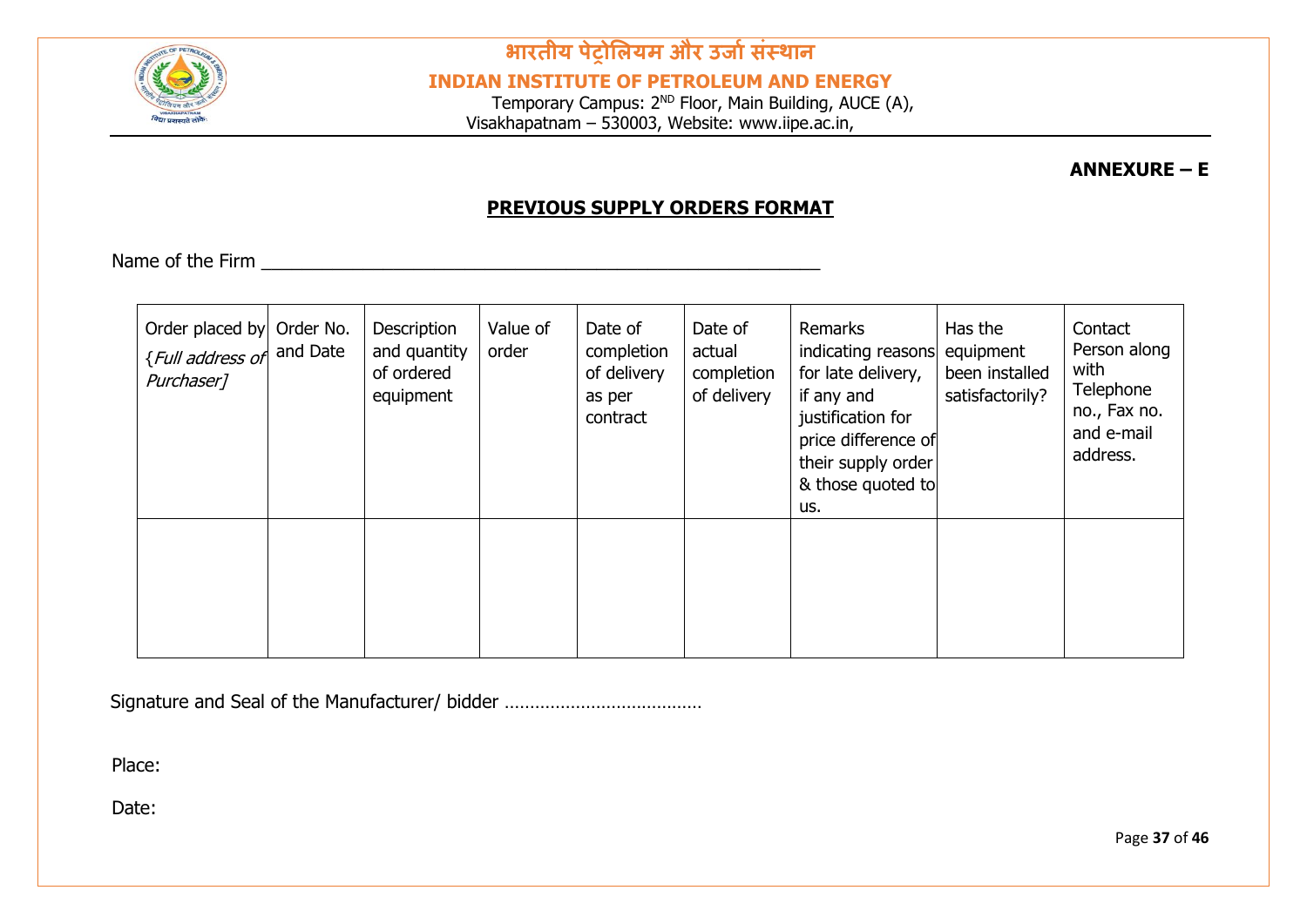

**INDIAN INSTITUTE OF PETROLEUM AND ENERGY**

Temporary Campus: 2<sup>ND</sup> Floor, Main Building, AUCE (A), Visakhapatnam – 530003, Website: www.iipe.ac.in,

#### **ANNEXURE – F**

|                                                                                                                                                                                                                                | <b>BIDDER INFORMATION FORM</b> |               |
|--------------------------------------------------------------------------------------------------------------------------------------------------------------------------------------------------------------------------------|--------------------------------|---------------|
|                                                                                                                                                                                                                                |                                |               |
|                                                                                                                                                                                                                                |                                |               |
| Registration Address: North Address and Address and Address and Address and Address and Address and Address and Address and Address and Address and Address and Address and Address and Address and Address and Address and Ad |                                |               |
|                                                                                                                                                                                                                                |                                |               |
|                                                                                                                                                                                                                                |                                |               |
|                                                                                                                                                                                                                                |                                |               |
|                                                                                                                                                                                                                                |                                |               |
| Company's Nature of Business : ________                                                                                                                                                                                        |                                |               |
| Company's Legal Status                                                                                                                                                                                                         | 1) Limited Company             |               |
| ( <i>tick on appropriate option</i> )                                                                                                                                                                                          | 2) Undertaking                 |               |
|                                                                                                                                                                                                                                | 3) Joint Venture               |               |
|                                                                                                                                                                                                                                | 4) Partnership                 |               |
|                                                                                                                                                                                                                                | 5) Others                      |               |
| Company Category                                                                                                                                                                                                               | 1) Micro Unit as per MSME      |               |
|                                                                                                                                                                                                                                | 2) Small Unit as per MSME      |               |
|                                                                                                                                                                                                                                | 3) Medium Unit as per MSME     |               |
|                                                                                                                                                                                                                                | 4) Ancillary Unit              |               |
|                                                                                                                                                                                                                                | $5)$ SSI                       | 6) Others     |
| <u> Contact Details:</u>                                                                                                                                                                                                       |                                |               |
| Contact Name:                                                                                                                                                                                                                  | Designation :_                 |               |
|                                                                                                                                                                                                                                |                                |               |
| <b>Bank details</b><br><u> Other Details</u>                                                                                                                                                                                   |                                |               |
|                                                                                                                                                                                                                                |                                | Page 38 of 46 |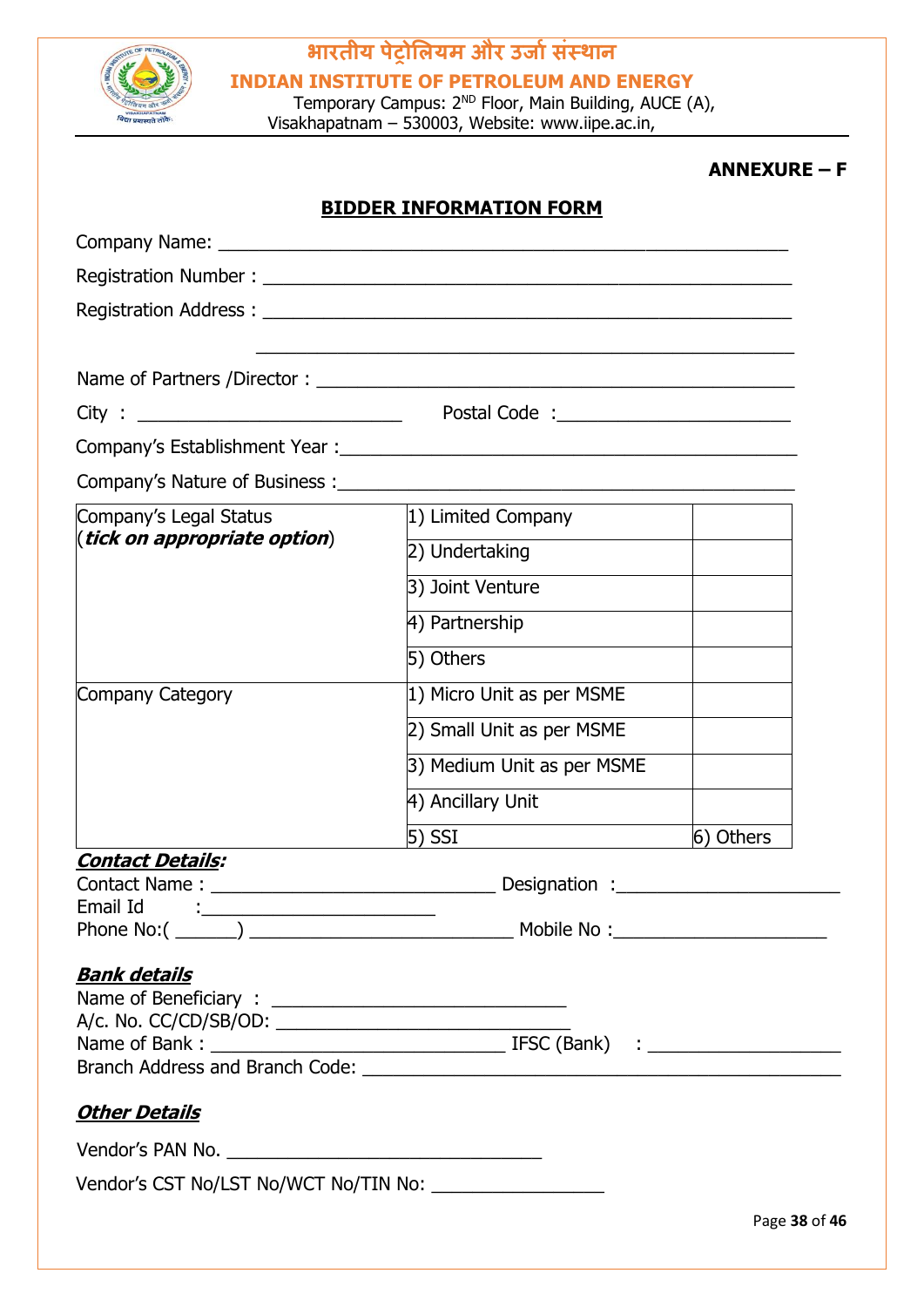

#### **ANNEXURE – G**

#### **DECLARATION REGARDING CLEAN TRACK/NO LEGAL ACTION**

#### **(to be provided on letter head of the firm**)

I hereby certify that the above firm namely \_\_\_\_\_\_\_\_\_\_\_\_\_\_\_\_\_\_\_\_\_\_\_\_\_\_\_\_\_\_\_\_\_\_\_ is neither blacklisted by any Central/ State Government/ Public Undertaking/ Institute nor any criminal case registered/ pending against the firm or its owner/ partners anywhere in India (or) against any of its branches (or) partners abroad.

I also certify that the above information is true and correct in any every respect and in any case at a later date it is found that any details provided above are incorrect, any contract given to the above firm may be summarily terminated and the firm blacklisted.

Date: **Date: Authorized Signatory** 

Name: Place: Designation: Contact No.: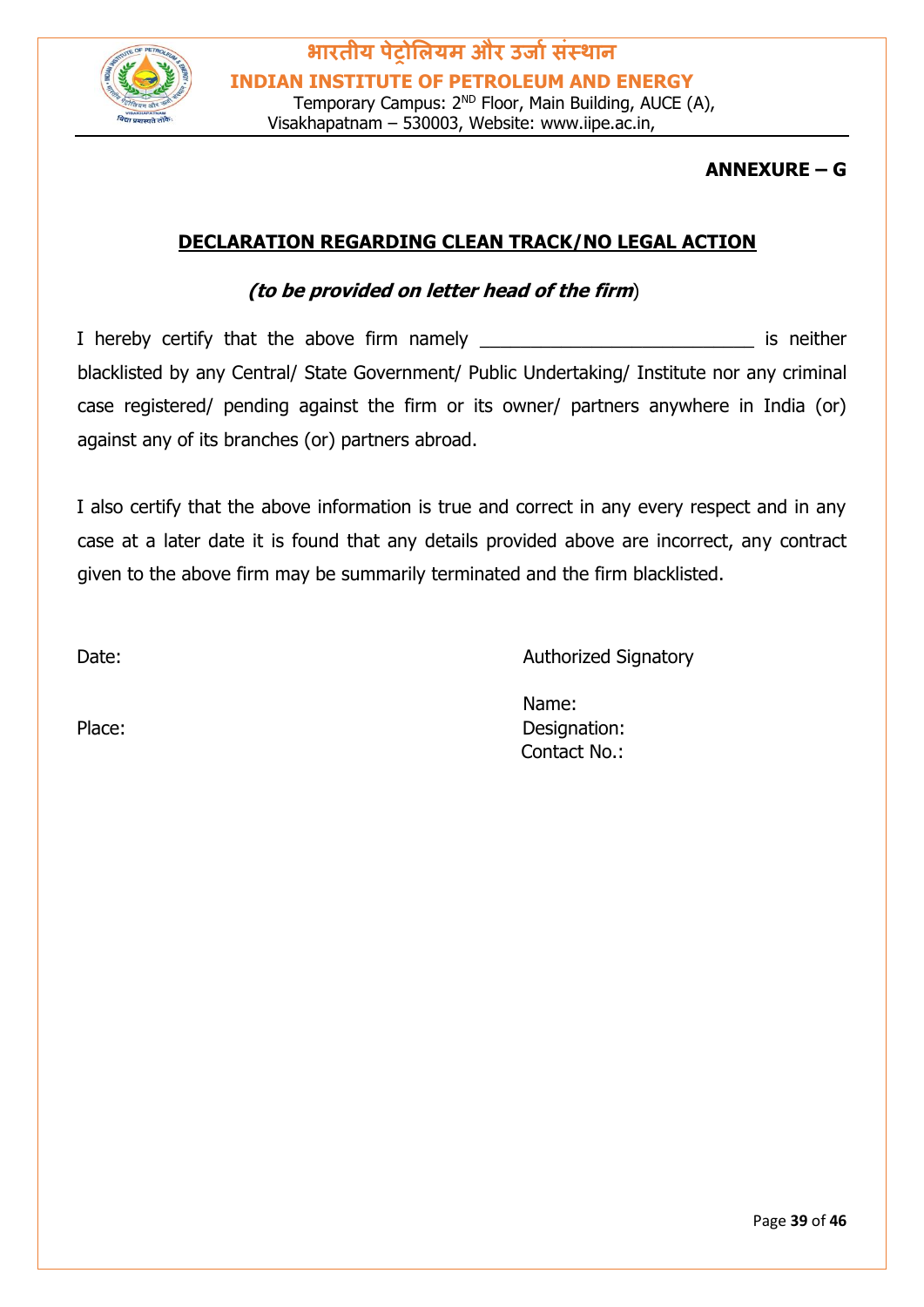

#### **ANNEXURE – H**

#### **CERTIFICATE BY BIDDER- DPIIT REGISTRATION**

#### **(Certificate on Company Letterhead)**

I have read the clause regarding restrictions on procurement from a bidder of a country which shares a land border with India; I certify that this bidder is not from such a country or, / if from such a county, has been registered with the Competent Authority (copy of the Registration Certificate enclosed) .

I hereby certify that this bidder fulfils all requirements in this regard and is eligible to be considered for this tender no. The considered for this tender no. IIPE Visakhapatnam.

Signature with Date and Stamp of the Bidder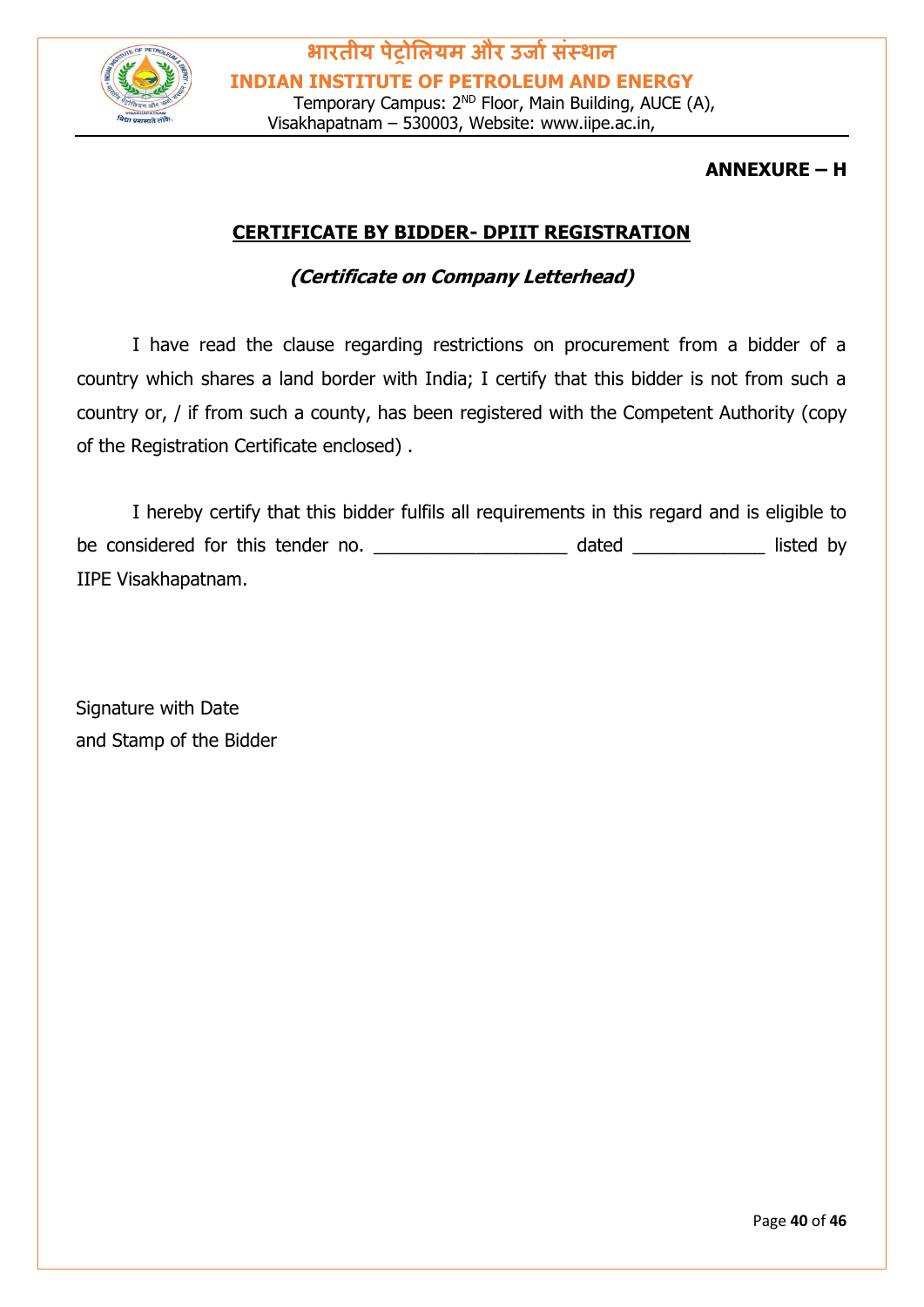

#### ANNEXURE - I

#### **SELF-CERTIFICATION REGARDING LOCAL CONTENT (LC) FOR GOODS, SERVICES OR WORKS**

**(to be provided on Rs. 100/- Stamp Paper)**

Date: ........................

I \_\_\_\_\_\_\_\_\_\_\_\_\_\_\_\_\_\_\_\_\_\_\_\_\_\_\_\_\_ S/o, D/o, W/o \_\_\_\_\_\_\_\_\_\_\_\_\_\_\_\_\_\_\_\_\_\_\_\_\_\_\_, Resident of **Example 20** Resident of **Resident of**  $\alpha$  and  $\beta$  do hereby solemnly affirm and declare as under:

That I will agree to abide by the terms and conditions of Indian Institute of Petroleum and Energy, Visakhapatnam, Ministry of Petroleum & Natural Gas, Government of India issued vide Tender Enquiry No. ………….………………………. dated ……….……………….

That the information furnished hereinafter is correct to best of my knowledge and belief and I undertake to produce relevant records before the procuring authority or any authority nominated by IIPE Visakhapatnam for the purpose of assessing the LC.

That the LC for all inputs which constitute the said Goods/ Services/ Works has been verified by me and I am responsible for the correctness of the claims made therein.

That in the event of the LC of the Goods/ Services/ Works mentioned herein is found to be incorrect and not meeting the prescribed LC norms, based on the assessment of an authority nominated by IIPE Visakhapatnam and I will be liable as under clause 9(f) of Public Procurement (Preference to Make in India) Order 2017.

I agree to maintain all information regarding my claim for LC in the Company's record for a period of 2 years and shall make this available for verification to any statutory authorities:

| (a)                  | Name and details of the Local Supplier:<br>(Registered Office, Manufacturing unit location, nature of legal entity) |                       |
|----------------------|---------------------------------------------------------------------------------------------------------------------|-----------------------|
| (b)                  | Date on which this certificate is issued:                                                                           |                       |
| (c)                  | Product for which the certificate is produced:                                                                      |                       |
| (d)                  | Procuring agency to whom the certificate is furnished:                                                              |                       |
| (e)                  |                                                                                                                     |                       |
| (f)                  | Name and contact details of the unit of the manufacturer:                                                           |                       |
| For and on behalf of |                                                                                                                     | (Name of firm/entity) |
|                      | Authorized signatory (To be duly authorized by the Board of Directors)                                              |                       |
|                      | <insert and="" contact="" designation="" name,="" no.=""></insert>                                                  |                       |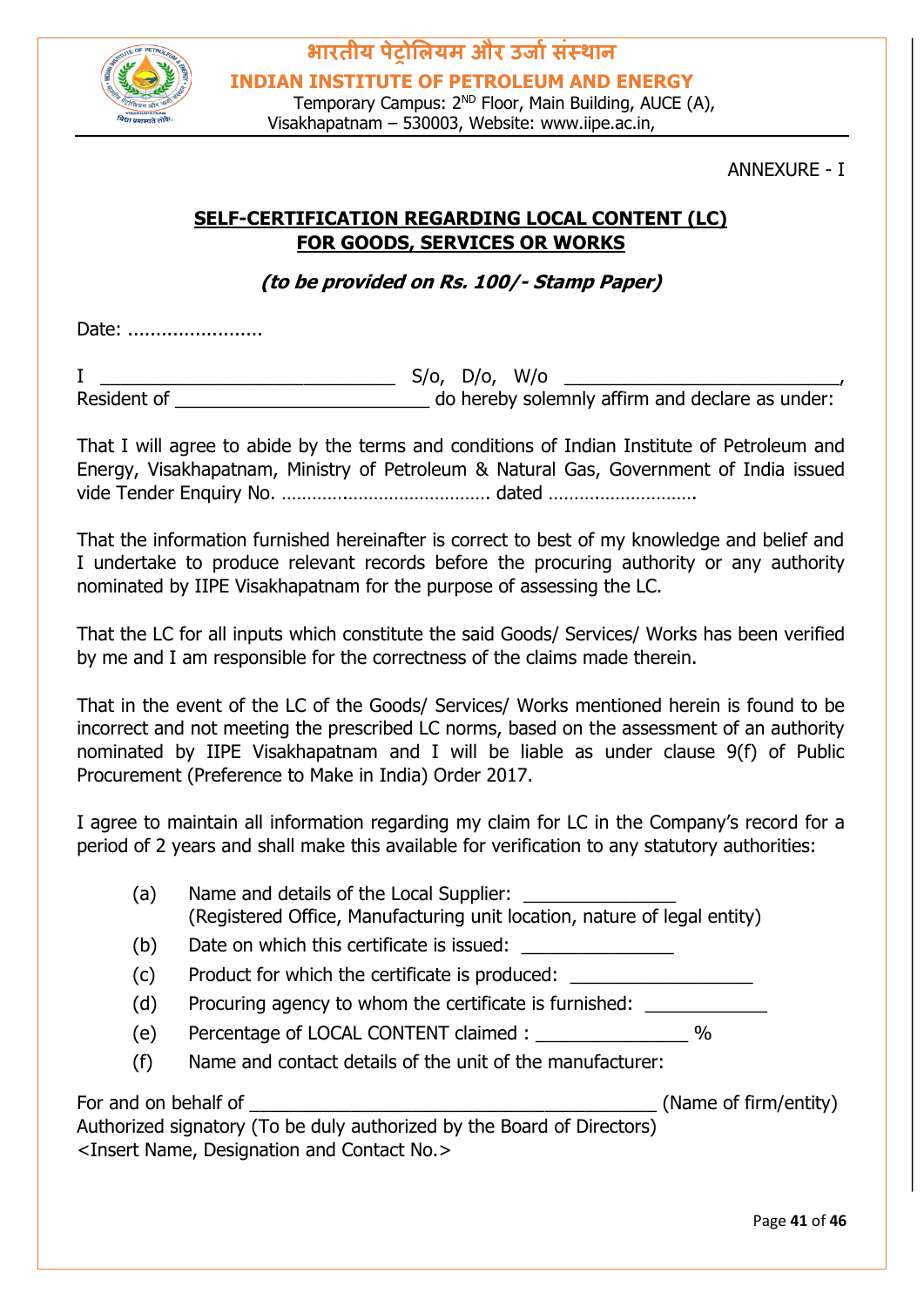

ANNEXURE - J

#### **NO RELATIONSHIP CERTIFICATE (On Company Letterhead)**

1. I/We hereby certify that I/We\* am/are\* related/not related (\*) to any officer of IIPE Visakhapatnam. (If related provide the details of the employee)

2. I/We\* am/are\* aware that, if the facts subsequently proved to be false, my/our\* contract will be rescinded with forfeiture security deposit and I/We\* shall be liable to make goods the loss or damage resulting from such cancellation.

3. I/We also note that, non-submission of this certificate will render my/ our tender liable for rejection.

Date: **Authorized Signatory**  Name: Place: Designation: Contact No.: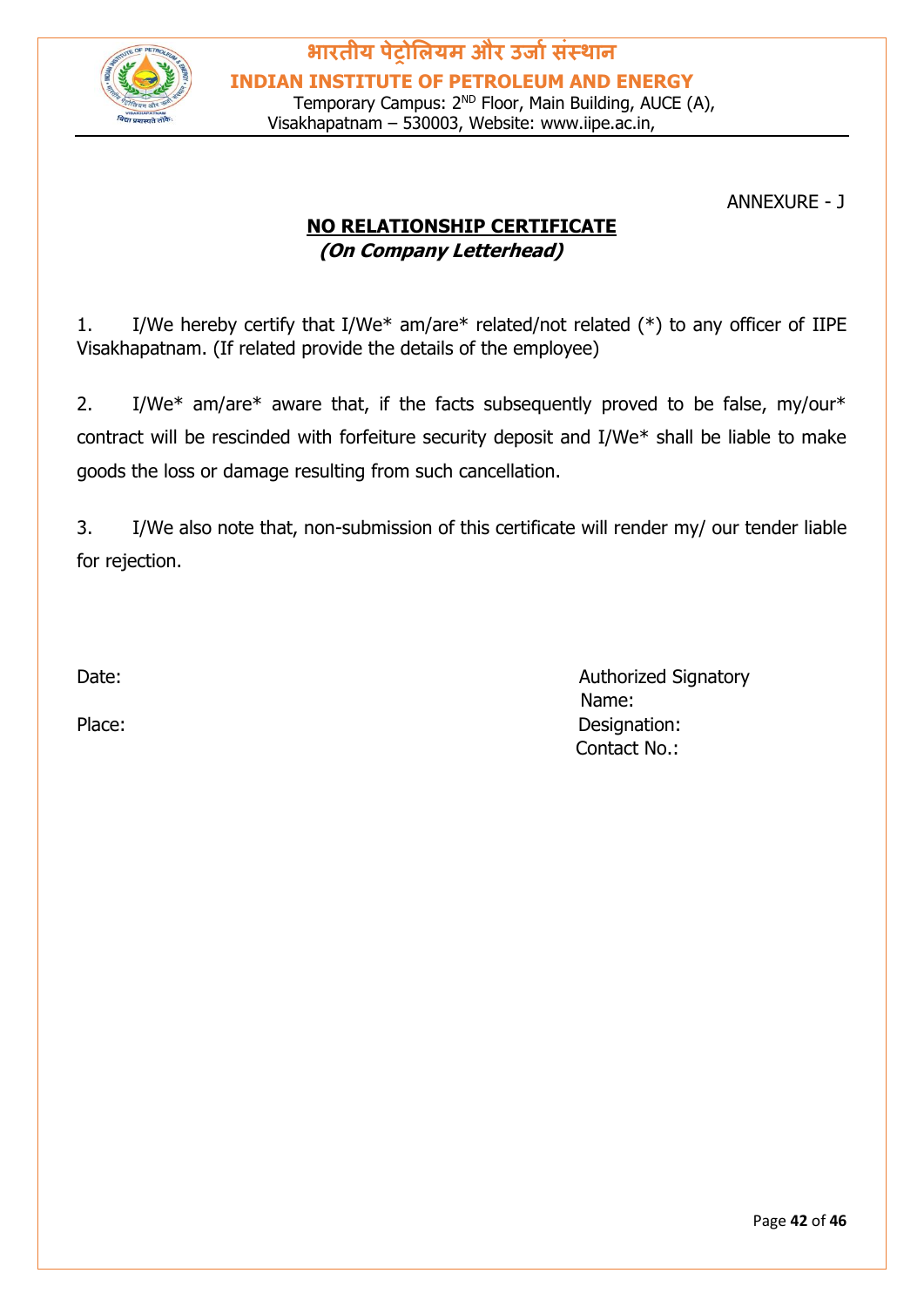

ANNEXURE - K

#### **ANNUAL MAINTENANCE CONTRACT**

We hereby certify that the Annual Maintenance Contract for the equipment, after expiry of warranty period will be charged as follows:

#### **For Comprehensive AMC**

- 1)  $1^{st}$  year  $\frac{9}{6}$  of the equipment value
- 2)  $2<sup>nd</sup>$  year  $\frac{9}{6}$  of the equipment value
- 3)  $3<sup>rd</sup>$  year  $\frac{9}{6}$  of the equipment value.

#### **For Non - Comprehensive AMC**

- 1)  $1^{st}$  year  $\%$  of the equipment value
- 2)  $2<sup>nd</sup>$  vear  $\frac{9}{6}$  of the equipment value
- 3)  $3<sup>rd</sup>$  year  $\_\_\_\_\%$  of the equipment value.

We also certify that the spares for the equipment will be available for the equipment for \_\_\_\_\_\_\_\_\_\_\_\_\_ years.

Date: **Authorized Signatory Contract Contract Contract Contract Contract Contract Contract Contract Contract Contract Contract Contract Contract Contract Contract Contract Contract Contract Contract Contract Contract Con**  Name: Place: Designation: Contact No.: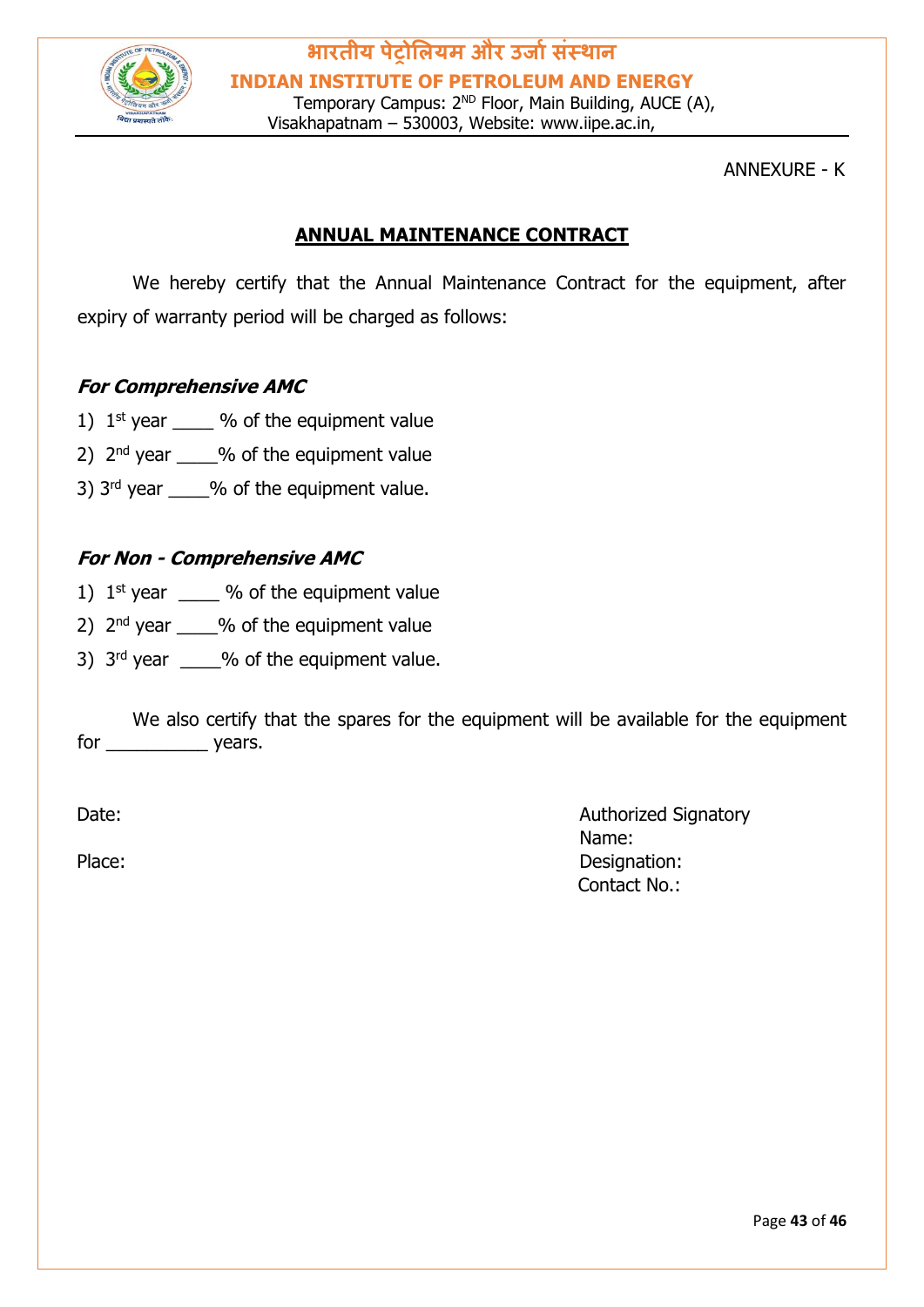

Temporary Campus: 2<sup>ND</sup> Floor, Main Building, AUCE (A), Visakhapatnam – 530003, Website: www.iipe.ac.in,

#### ANNEXURE - L

#### **ACCEPTANCE OF TENDER TERMS** (**To be given on Company Letter Head**)

Date: DD/MM/YYYY

The Director Indian Institute of Petroleum and Energy Visakhapatnam - 530003

#### **Sub: Acceptance of Terms & Conditions of Tender.**

#### Tender Reference No: **IIPE/H&S/2022-23/37**

Name of Tender / Work: Supply, Installation, Testing & Commissioning of **"Rotary Evaporator with Chiller and Pump"** 

Dear Sir,

To,

1. I/ We have downloaded / obtained the tender document(s) for the above mentioned 'Tender' from the web site(s) namely \_\_\_\_\_\_\_\_\_\_\_\_\_\_\_\_\_\_\_\_\_\_\_\_\_\_\_\_\_\_\_\_\_\_\_\_\_\_\_\_\_\_as per your advertisement, given in the above mentioned website(s).

2. I/ We hereby certify that I/ we have read the entire terms and conditions of the tender documents (including all documents like annexure(s), schedule(s), etc.,), which form part of the contract agreement and I/ we shall abide hereby by the terms/ conditions/ clauses contained therein.

3. The corrigendum(s) issued from time to time by your department/ Organisation too have also been taken into consideration, while submitting this acceptance letter.

4. I/ We hereby unconditionally accept the tender conditions of above mentioned tender document(s)/ corrigendum(s) in its totality/ entirety.

5. I/ We certify that all information furnished by our Firm is true & correct and in the event that the information is found to be incorrect/ untrue or found violated, then your department/ Organization shall without giving any notice or reason therefore or summarily reject the bid or terminate the contract, without prejudice to any other rights or remedy including that we can be debarred for a period up to two years as, per Rule 151(iii) of GFR 2017, in case of false declaration.

Yours Faithfully,

(Signature of the Bidder, with Official Seal)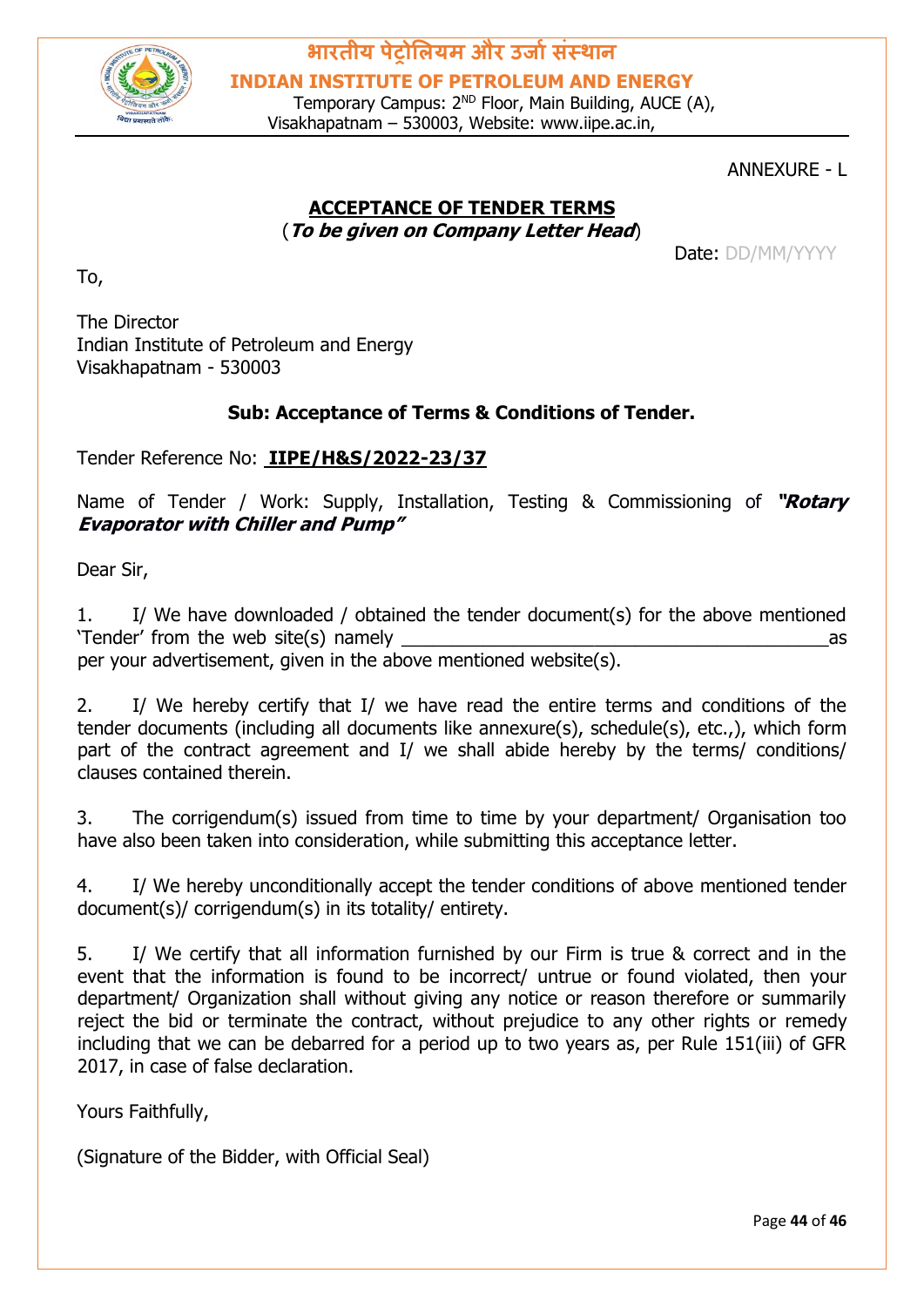

**INDIAN INSTITUTE OF PETROLEUM AND ENERGY**

Temporary Campus: 2<sup>ND</sup> Floor, Main Building, AUCE (A), Visakhapatnam – 530003, Website: www.iipe.ac.in,

#### **CHECKLIST FOR BIDDER**

BIDDERS to indicate whether the following are enclosed/mentioned by striking out the non-relevant option:

| <b>Envelope-1(Technical-Bid)</b><br>(Following documents to be provided as single PDF file) |                                |                                                                                              |                      |                             |  |  |
|---------------------------------------------------------------------------------------------|--------------------------------|----------------------------------------------------------------------------------------------|----------------------|-----------------------------|--|--|
| SI. No.                                                                                     | <b>Documents</b>               | Content                                                                                      | File<br><b>Types</b> | <b>Document</b><br>Attached |  |  |
| $\mathbf{1}$                                                                                |                                | Annexure $-$ A $-$ Format/Questionnaire for compliance of Pdf<br><b>Terms and Conditions</b> |                      | (Yes / No)                  |  |  |
| 3                                                                                           |                                | Annexure – B - Format of Compliance Statement of Pdf<br>Specifications                       |                      | (Yes / No)                  |  |  |
| $\overline{4}$                                                                              |                                | Annexure – C- Manufacturer's Authorization Form                                              | .Pdf                 | (Yes /No)                   |  |  |
| 5                                                                                           |                                | Annexure - D- Bid Securing Declaration Form                                                  | .Pdf                 | (Yes / No)                  |  |  |
| 6                                                                                           |                                | Annexure – E – Previous Supply Order List Format                                             | .Pdf                 | (Yes /No)                   |  |  |
| 7                                                                                           |                                | Annexure – F - Bidder Information Form                                                       | .Pdf                 | (Yes / No)                  |  |  |
| 8                                                                                           | <b>Technical</b><br><b>Bid</b> | .Pdf<br>Annexure – G - Blacklist Certificate                                                 |                      | (Yes / No)                  |  |  |
| 9                                                                                           |                                | Annexure – H - Certificate by Bidder- DPIIT Registration<br>.Pdf                             |                      | (Yes / No)                  |  |  |
| 10                                                                                          |                                | Annexure - I - Local/ Non-Local Content<br>.Pdf                                              |                      | (Yes / No)                  |  |  |
| 11                                                                                          |                                | Annexure - J - No Relationship Certificate<br>.Pdf                                           |                      | (Yes /No)                   |  |  |
| 12                                                                                          |                                | Annexure - K - Annual Maintenance Contract                                                   |                      | (Yes / No)                  |  |  |
| 13                                                                                          |                                | Annexure – L- Acceptance of Tender Terms                                                     |                      | (Yes / No)                  |  |  |
| 14                                                                                          |                                | Self-attested copy of PAN, GST Number (as applicable)                                        | .Pdf                 | (Yes / No)                  |  |  |
| 15                                                                                          |                                | Tender Terms & Conditions acceptance signed with official<br>seal is attached                | .Pdf                 | (Yes / No)                  |  |  |
| <b>Envelope-2(Financial-Bid)</b>                                                            |                                |                                                                                              |                      |                             |  |  |
| SI. No.                                                                                     | <b>Documents</b>               | Content                                                                                      | File<br>Types        | Document<br>Attached        |  |  |
| $\mathbf{1}$                                                                                | <b>Financial</b>               | Price bid should be submitted in PDF Format along with bill odf<br>of material               |                      | (Yes / No)                  |  |  |
| $\overline{2}$                                                                              | <b>Bid</b>                     | Price bid should be submitted in Excel (BOQ) Format                                          | .xls                 | (Yes / No)                  |  |  |